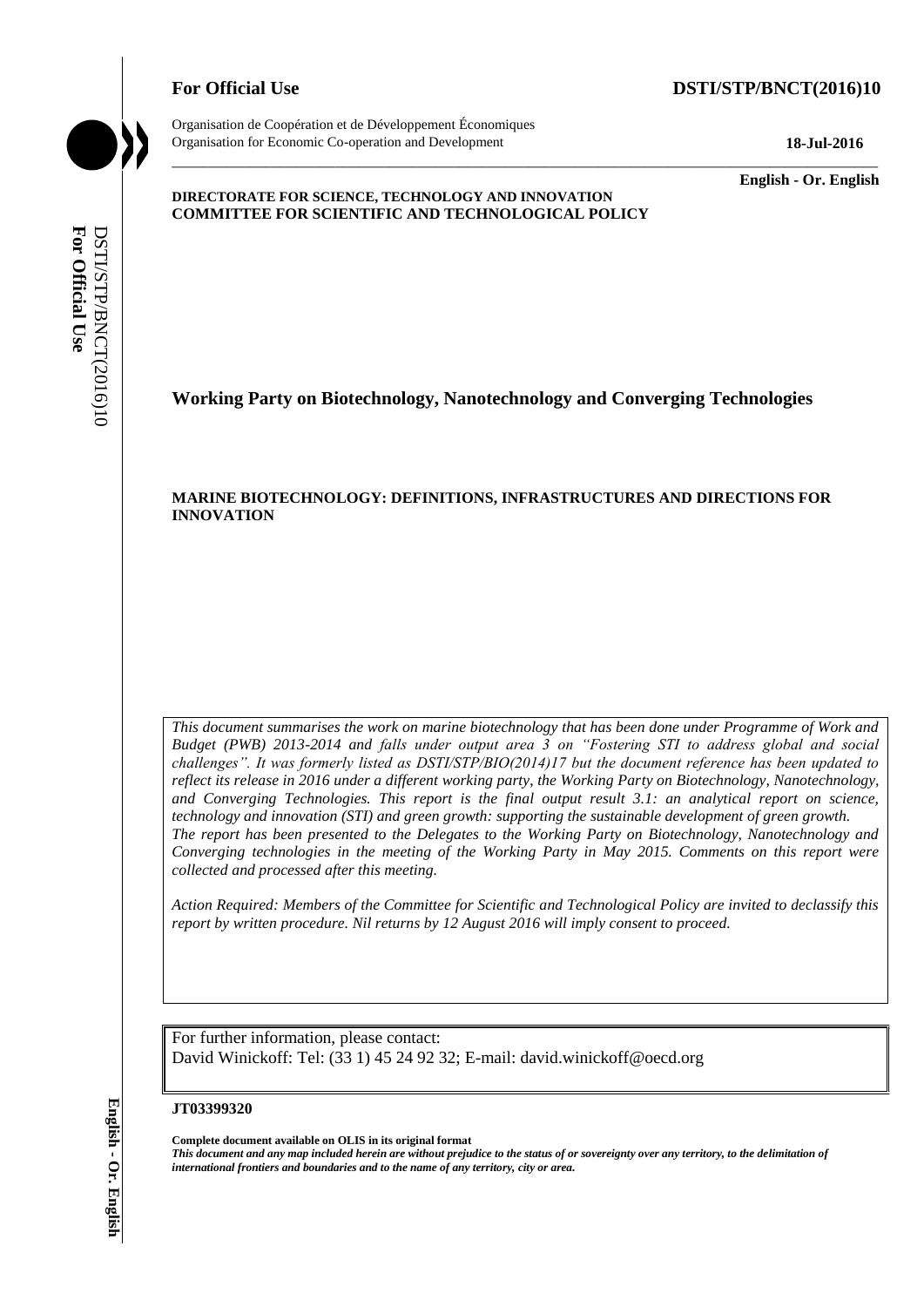# **FOREWORD**

<span id="page-1-0"></span>Marine biotechnology is key to realising the potential of marine bio-resources – a potential that until now remains largely untapped. These resources could produce new products and processes, and help address the global challenges of food, energy, health and sustainability. As a first step in developing policy and strategic roadmaps to tap that potential, however, countries must first decide on what marine biotechnology actually refers to, and arrive at an understanding of how the effects of policy actions can be evaluated.

The OECD Working Party on Biotechnology (WPB) has been examining the topic of marine biotechnology since 2011. Taking that necessary first step, following workshop discussion, the WPB proposed a definition of the term that is based on, and can be used alongside, the existing OECD general definition employed in statistical data collection. Talks held at two workshops that followed focused on lessons to be learned from using the OECD Framework for Biotechnology Statistics, and on how the impact of marine biotechnology can be analysed over time.

A first OECD report from this work, published in 2013, was titled "Marine biotechnology: Enabling solutions for ocean productivity and sustainability".<sup>1</sup> This report highlights the many possibilities for marine biotechnology to address global challenges and to be a driver of economic growth – as well as the challenges inherent in realising that potential.

Some of those challenges were explored further in the programme of work that followed, 2013-14. They include economic monitoring of the impacts of strategic actions or programmes for marine biotechnology; the statistics, and the indicators that such monitoring would entail; the sharing of large research infrastructures for dedicated goals; and governance issues concerning these infrastructures.

The WPB went on to organise a thematic session in Paris in June 2014 to underline the opportunities that marine biotechnology can offer the Next Production Revolution, and to address global challenges for health and well-being or for sufficient food supply for a growing and ageing population.

This report, summarising previous work, is the final report on marine biotechnology for the biennium of the Programme of Work and Budget (PWB) 2013-14. The OECD is grateful to the steering group of the marine biotechnology work. The report does not necessarily represent the views of the OECD or a consensus among participants.

 $\overline{a}$ 

<sup>&</sup>lt;sup>1</sup> [www.oecd.org/health/biotech/marine-biotechnology-ocean-productivity-sustainability.htm.](http://www.oecd.org/health/biotech/marine-biotechnology-ocean-productivity-sustainability.htm)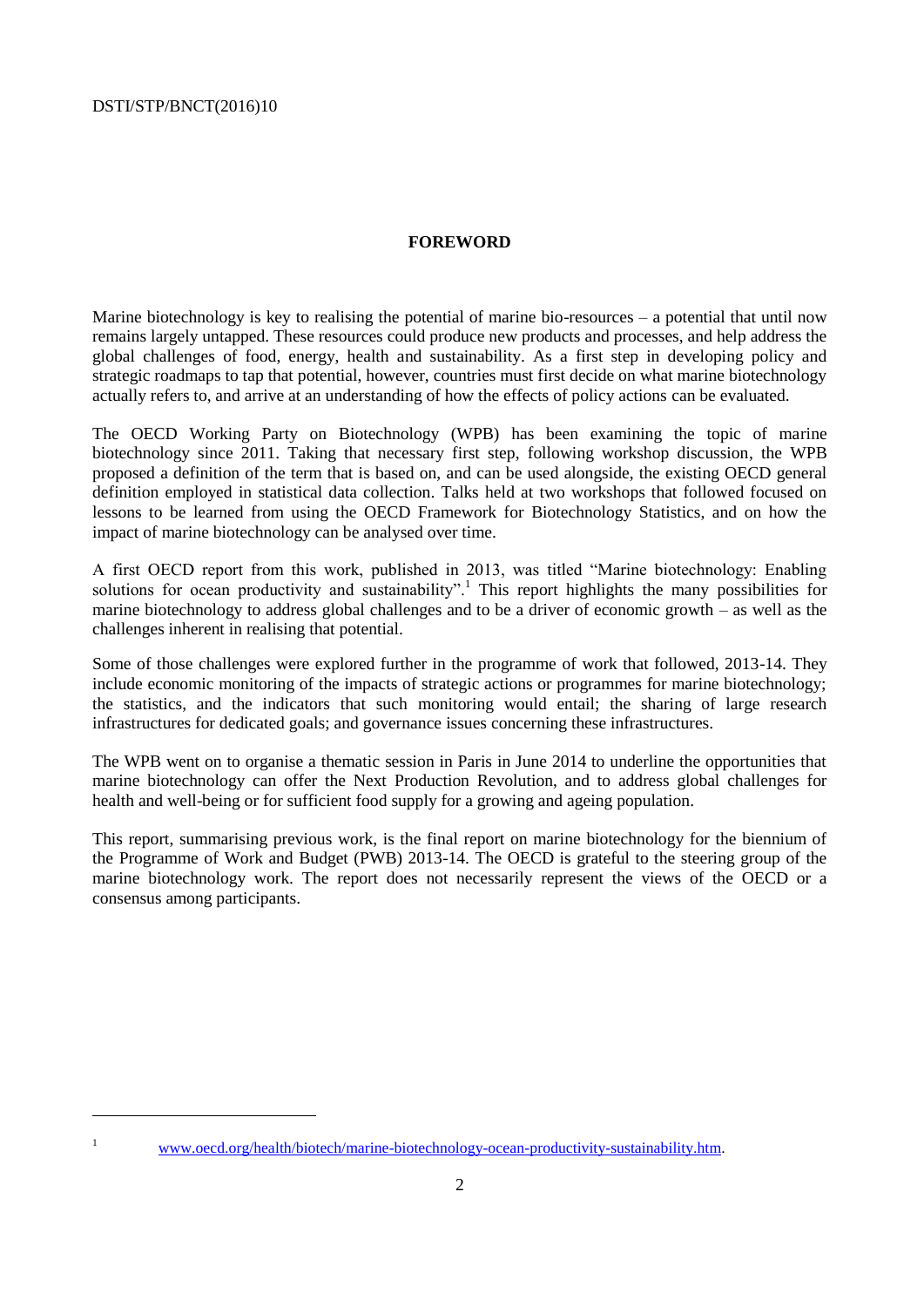# **TABLE OF CONTENTS**

| MARINE BIOTECHNOLOGY DEFINITIONS, INDICATORS AND INFRASTRUCTURES |  |
|------------------------------------------------------------------|--|
|                                                                  |  |
|                                                                  |  |
|                                                                  |  |
|                                                                  |  |
| INFRASTRUCTURES FOR MARINE BIOTECHNOLOGY AROUND THE GLOBE 13     |  |
|                                                                  |  |
|                                                                  |  |
|                                                                  |  |
|                                                                  |  |
|                                                                  |  |
|                                                                  |  |
|                                                                  |  |
|                                                                  |  |
|                                                                  |  |
|                                                                  |  |
|                                                                  |  |
|                                                                  |  |
|                                                                  |  |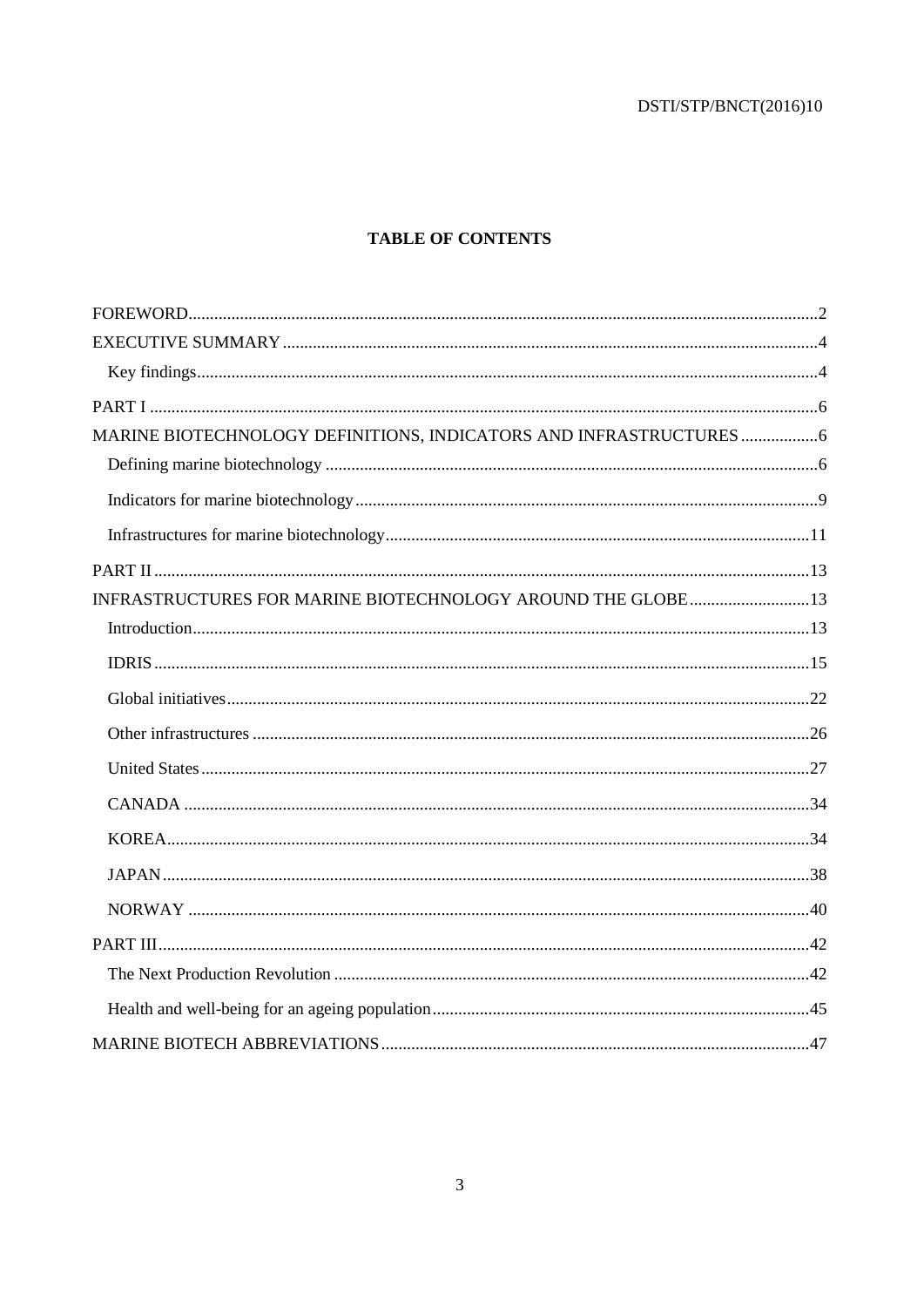#### <span id="page-3-0"></span>**EXECUTIVE SUMMARY**

International interest in marine biotechnology has been growing over the years as a result of scientific advances. Our increased knowledge of marine biodiversity, and the subsequent development of tools and technologies to access and study marine organisms and ecosystems, present promising opportunities and great potential for sustainable growth. Marine bio-resources hold untapped potential as a source of new products and processes, and may help to address the global challenges of food, energy and health, as well as contribute to green growth and sustainable industries. Marine biotechnology is key to realising this potential.

Several countries have been setting up strategic roadmaps to support green growth through that technology. Implementation of a roadmap needs to be accompanied by funding and investment plans, and an evaluation to measure the effect of the roadmap and its supporting investments. In that type of policy development process, it is first essential to arrive at a clear definition of marine biotechnology, and to formulate appropriate indicators so as to understand how the effects of policy actions can be evaluated.

In fact, it will not be possible to fully develop bio-economy and green growth *without* the contribution of the oceans' potential for biomass and food production. The production from algae of bio-based chemicals, plastics and biofuel has been shown to be promising. In the future, production and bio-refinery costs are expected to decrease; developing integrated marine bio-refineries for the production of high-value biobased products will be crucial, to capitalise on the opportunities available.

In the field of food production for a growing world population as well, marine biotechnology will be essential. "-omics" technologies for better aquaculture and feed production for aquaculture are giving rise to new innovative applications. Marine biotechnology will also become more important for lifelong health and well-being. Potent new drugs of marine origin are being discovered and tested. Very often these new molecules have very complex structures, so that rational design to develop these activities is hard to imagine. Insights into biosynthetic pathways allow further development through synthetic biology. Although marine biotechnology for drug development indeed appear promising, probably the largest opportunities for innovation will come from building on the new trend of consumers in search of natural products for health and well-being. Nutraceuticals and cosmeceuticals from marine resources are being developed, and their considerable benefits continue to be recognised.

# <span id="page-3-1"></span>**Key findings**

Marine biotechnology is not a standalone field, but is expected to contribute in the future to the development of a mature bio-economy, one that relies on biomass of marine origin for biofuel, and on higher-end bio-based products from marine resources.

- Marine biotechnology's important potential for many applications and in many different industrial sectors is a relevant point when measuring the bio-economy.
- Marine biotechnology's potential for innovative applications and market share is expected to grow as more applications based on marine resources become available. Measuring the impact of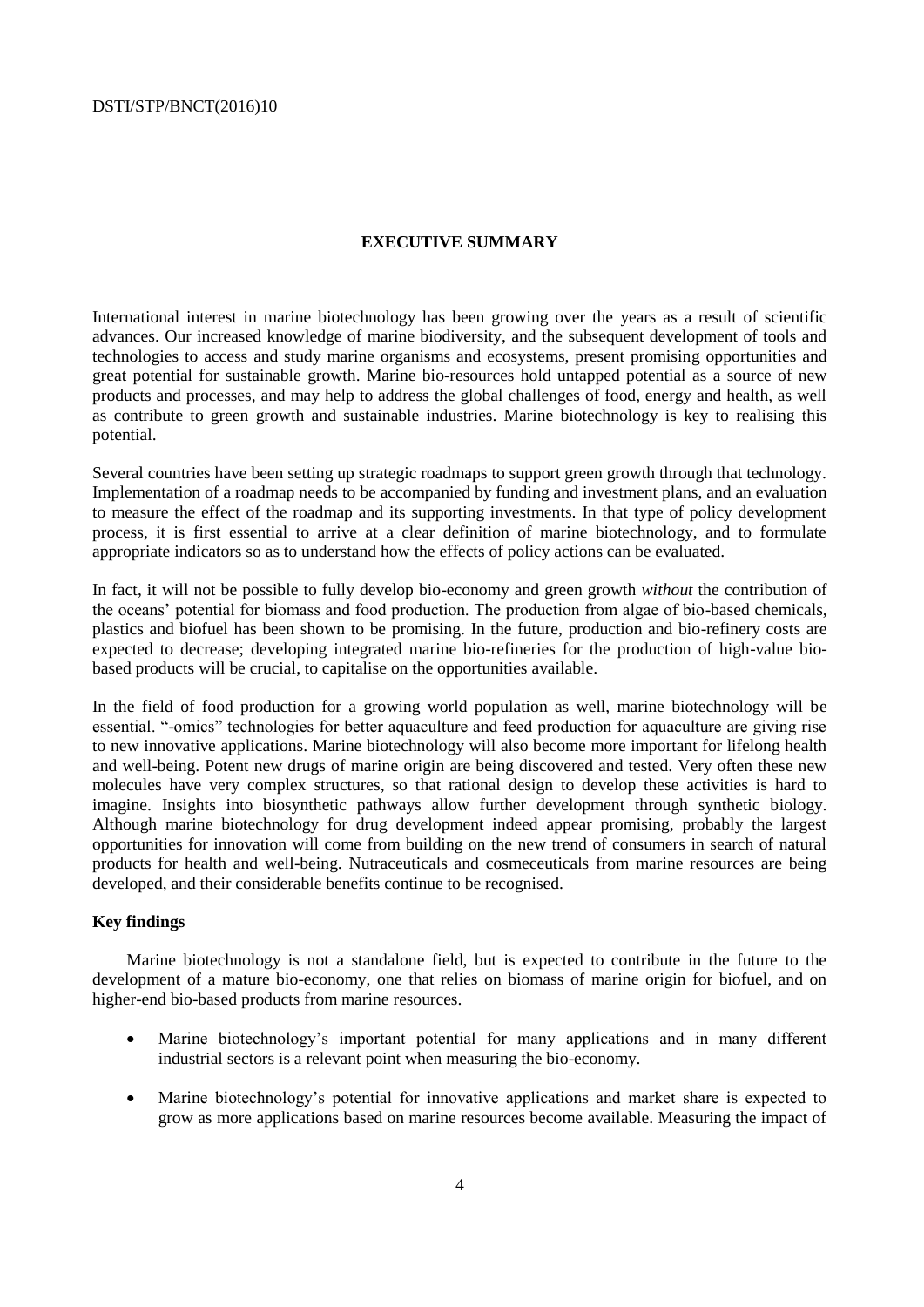marine biotechnology as a segment contributing to the bio-economy and the ocean economy will make this all the more clear.

- There is a gap in accessible research infrastructure for marine biotechnology. Although the needs for research infrastructure generally may be of a more generic character, it is clear that the envisaged scale of opportunities offered by marine biotechnology, linked to the immensity of the ocean's environment, calls for special requirements.
- The shared and dynamic nature of ocean bio-resources, together with the sheer size of the development opportunities (and challenges), means that co-operation, both national and international, is a basic requirement to develop infrastructure to support marine biotechnology.
- One of the most urgent needs related to research infrastructures is standardisation of data or sample collection, storage and management, curation of data, storage and calculation capacity, and legal frameworks to use (raw) data. The linking of and communication among databases is a particular challenge.
- Few research infrastructures have drawn firm financial commitments for investments and operations from prospective partners, stakeholders and funding agencies, although long-term financial commitments are in fact thought to be a requirement to meet international ambitions. Investments still largely depend on national authorities. For the running costs as well, a clear long-term framework should be available.
- Public-private partnerships can engage in joint financing of data collection and management equipment and functions, while taking into account the different interests of well-established and emerging marine industries.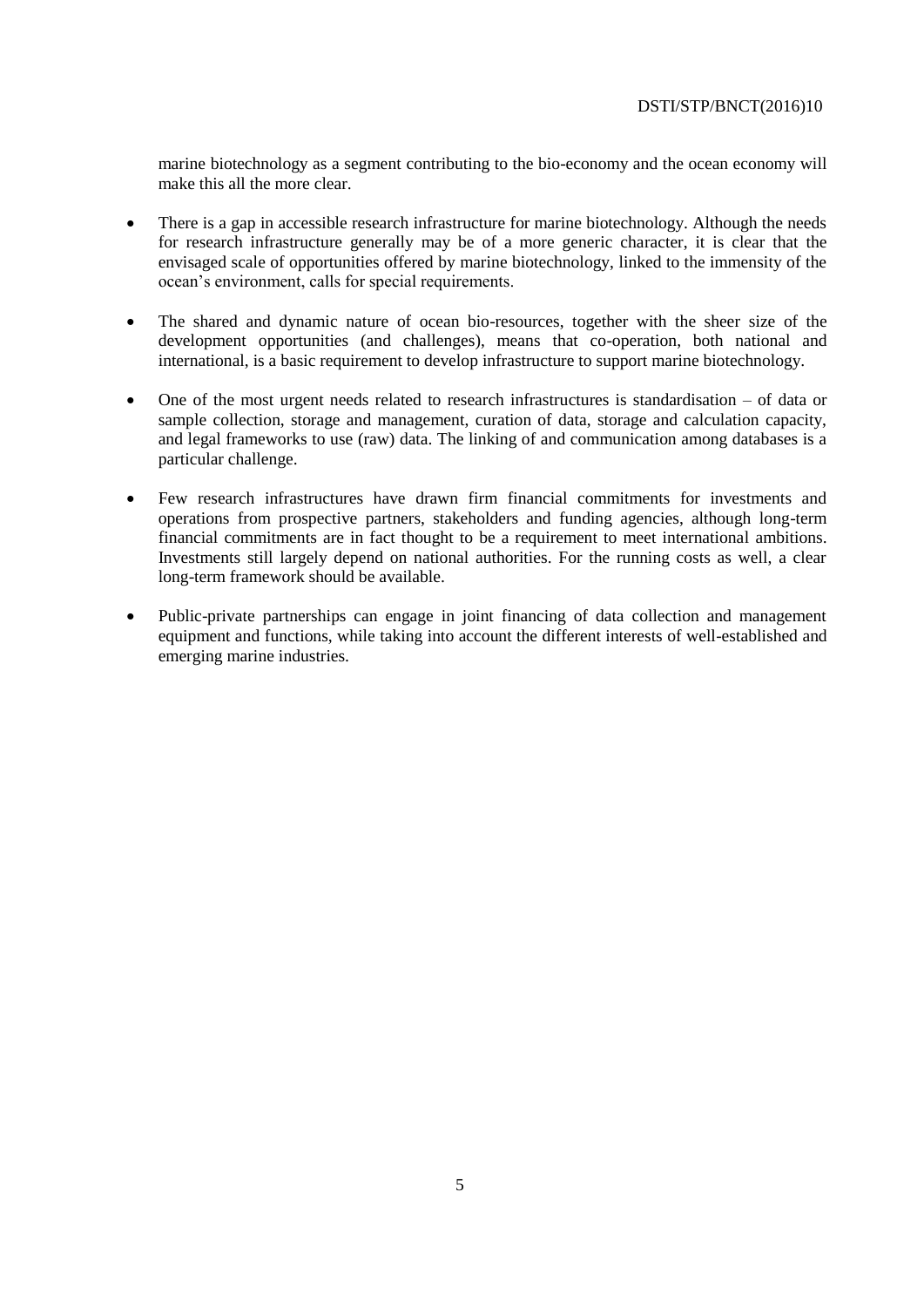# <span id="page-5-0"></span>**PART I**

#### <span id="page-5-1"></span>**MARINE BIOTECHNOLOGY DEFINITIONS, INDICATORS AND INFRASTRUCTURES**

*Part I tracks the efforts of various bodies to determine the specific elements covered by the term "marine biotechnology", and the resulting evolution toward both single and list-based statistical definitions. The section then explores the considerations necessary in defining indicators to enable the collection of related statistical data. The importance of open access to research infrastructure is stressed, along with the urgent need for standardisation in the way data are handled, from sample collection to management. Considerations regarding new vs. existing infrastructures conclude the section.*

#### <span id="page-5-2"></span>**Defining marine biotechnology**

1. Understanding the current global use of the term "marine biotechnology" and the specific elements that the term covers is important for arriving at a consensus for an ultimate, harmonised definition. That consensus is essential – for measuring the impact of national or regional strategies, for public or private investments in marine biotechnology, and for enabling the comparison of biotechnology indicators across countries and over time. In the course of a workshop to discuss the definition of marine biotechnology, the European Commission stressed the importance of consensus regarding the term for developing policy options and new initiatives, and specifically for maritime affairs policy.<sup>2</sup> The definition would need to delineate what is covered by marine biotechnology as contributing to one of the five areas (blue energy; aquaculture; maritime, coastal and cruise tourism; marine mineral resources; and marine biotechnology) of the long-term European Union (EU) strategy "Blue Growth: Opportunities for Marine and Maritime Sustainable Growth".<sup>3</sup> That strategy provides for additional effort at EU level to 2020 to stimulate long-term growth and jobs in the blue or ocean economy, in line with the objectives of the Europe 2020 strategy.<sup>4</sup>

2. In the context of the EU, two groups have been instrumental in contributing to the development of a suitable definition. One group was the Collaborative Working Group (CWG),5 which acted as a subgroup within the high-level expert group called KBBE-net6 (Knowledge Based Bio-Economy Network). The second was the European Marine Board.7 The input of both groups has been drawn on, for example, in European Commission policies and programmes.

<sup>2</sup> [http://ec.europa.eu/maritimeaffairs/index\\_en.htm.](http://ec.europa.eu/maritimeaffairs/index_en.htm)

 $\overline{\mathbf{3}}$ [http://eur-lex.europa.eu/LexUriServ/LexUriServ.do?uri=CELEX:52012DC0494:EN:NOT.](http://eur-lex.europa.eu/LexUriServ/LexUriServ.do?uri=CELEX:52012DC0494:EN:NOT)

<sup>4</sup> [http://ec.europa.eu/europe2020/index\\_en.htm.](http://ec.europa.eu/europe2020/index_en.htm)

<sup>5</sup> [http://ec.europa.eu/research/bioeconomy/pdf/cwg-mb\\_to\\_kbbenet\\_report\\_final.pdf.](http://ec.europa.eu/research/bioeconomy/pdf/cwg-mb_to_kbbenet_report_final.pdf)

<sup>6</sup> [http://ec.europa.eu/research/bioeconomy/policy/coordination/kbbe\\_net/index\\_en.htm.](http://ec.europa.eu/research/bioeconomy/policy/coordination/kbbe_net/index_en.htm)

<sup>7</sup> [www.marineboard.eu/about-european-marine-board.](http://www.marineboard.eu/about-european-marine-board)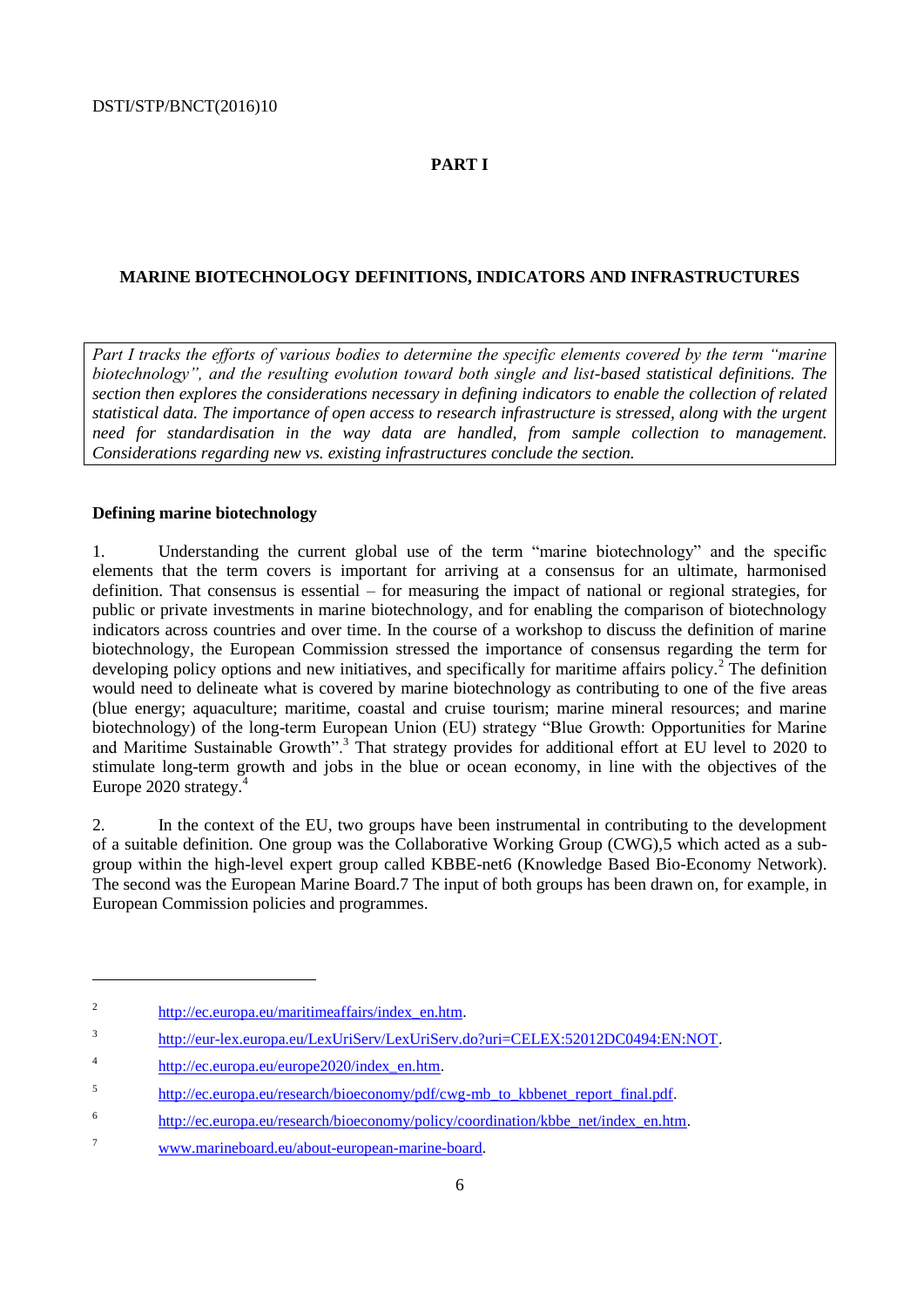3. The definition provided by the Mediterranean Science Commission (CIESM) on behalf of the Mediterranean region is also worth noting as it points out the potential of the marine biotechnology sector for economic and social wealth. Indeed, the areas of application of marine biotechnology products and services create a great deal of indirect activities and may include all maritime industrial stakeholders – from maritime transport to offshore industries and aquaculture. The workshop debate also underlined those specific features of the marine biotechnology sector in which marine genetic resources are the focus of international agreements at UN level, so that international multilateral agreements will be crucial for this part of the sector.

4. To identify the definitions of marine biotechnology that are commonly used or known in OECD countries, and how these definitions are built, a questionnaire was sent to OECD delegations for completion. The definitions collected through the questionnaire were compared with the OECD statistical definition for biotechnology, which consists of a single definition and a list-based definition used in combination.8 The list-based definition provides a list of biotechnology techniques that functions as an interpretative guide in using the single definition. The content of the list-based definition is indicative rather than exhaustive, and is expected to change over time as data collection and biotechnology activities evolve.

5. As with the general OECD statistical (single) definition of biotechnology, the majority of the definitions collected via the questionnaire include three elements, i.e. they:

- involve knowledge building (the science)
- focus on the utilisation of that knowledge (the products and services)
- make reference to societal aims.

 $\overline{a}$ 

6. Box 1 contains the OECD definition and two other internationally known definitions of marine biotechnology, with the recurring elements above marked in bold text.

<sup>8</sup> [www.oecd.org/sti/biotech/statisticaldefinitionofbiotechnology.htm.](http://www.oecd.org/sti/biotech/statisticaldefinitionofbiotechnology.htm)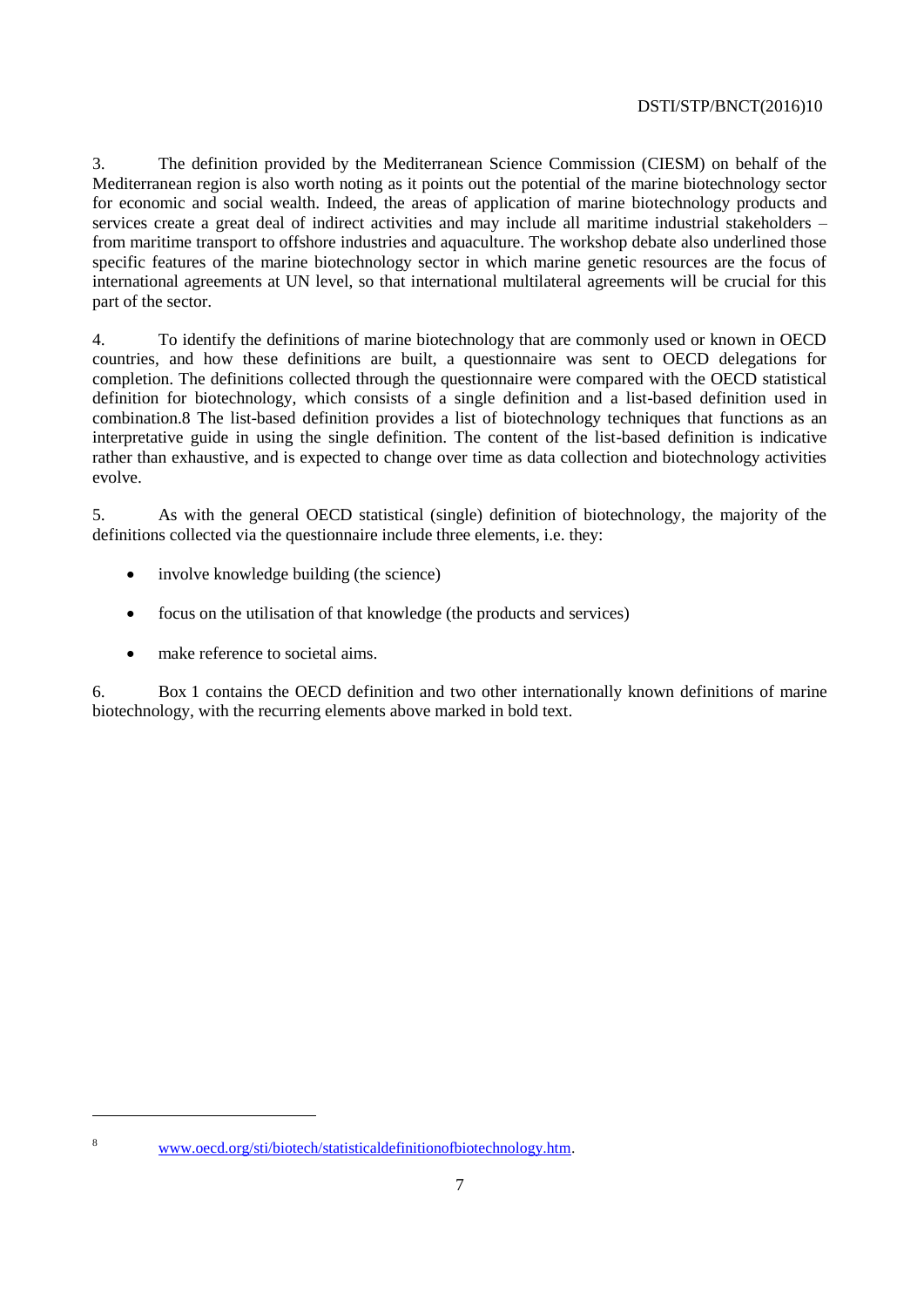#### **Box 1. International definitions of marine biotechnology**

**OECD** statistical single definition for biotechnology:<sup>7</sup>

The **application of science and technology** to **living organisms,** as well as **parts, products and models** thereof, to alter living or non-living materials for the **production of knowledge, goods and services**.

**Marine Board** definition of marine biotechnology:<sup>9</sup>

Marine biotechnology encompasses those efforts that involve **marine bio-resources**, as either the **source or the target** of **biotechnology applications.**

**CIESM** definition for marine biotechnology:<sup>10</sup>

Marine biotechnology is a category of **products and/or tools** relating to **marine bio-resources,** as either the **source or target** of their **application**. It **provides goods and services** for innovative industries and/or society as a whole.

7. The questionnaire also looked at those technologies commonly understood as being part of marine biotechnology. Analysis of the technologies showed that these could be grouped under the seven headings used in the OECD biotechnology list-based definition, found in Box 2.

8. Crafting of the definition of marine biotechnology for which the questionnaire provided the input was further discussed in the workshop mentioned above.

9. Specifically, the discussions addressed:

- the potential construction of an overarching definition (a "single" definition) for marine biotechnology
- identification of elements of marine biotechnology to be included under such a "single" definition, to form a "list-based" definition.

10. One option considered by the workshop was a three-part approach:

- To adapt the single OECD definition for biotechnology
- To use the OECD list-based definition for biotechnology as a basis for a technology-based definition of marine biotechnology
- To adapt the OECD list-based definition for biotechnology to include technologies specific to marine biotechnology.

11. It was suggested at the workshop that the existing OECD statistical definition for biotechnology (single and list-based parts) could be the most suitable way by which to agree on a common understanding and definition of marine biotechnology. The single OECD definition of biotechnology can include marine

<sup>&</sup>lt;sup>9</sup> www.esf.org/fileadmin/Public\_documents/Publications/marine\_biotechnology\_01.pdf.

<sup>&</sup>lt;sup>10</sup> Not published, presented in the OECD workshop referred to in paragraph 1.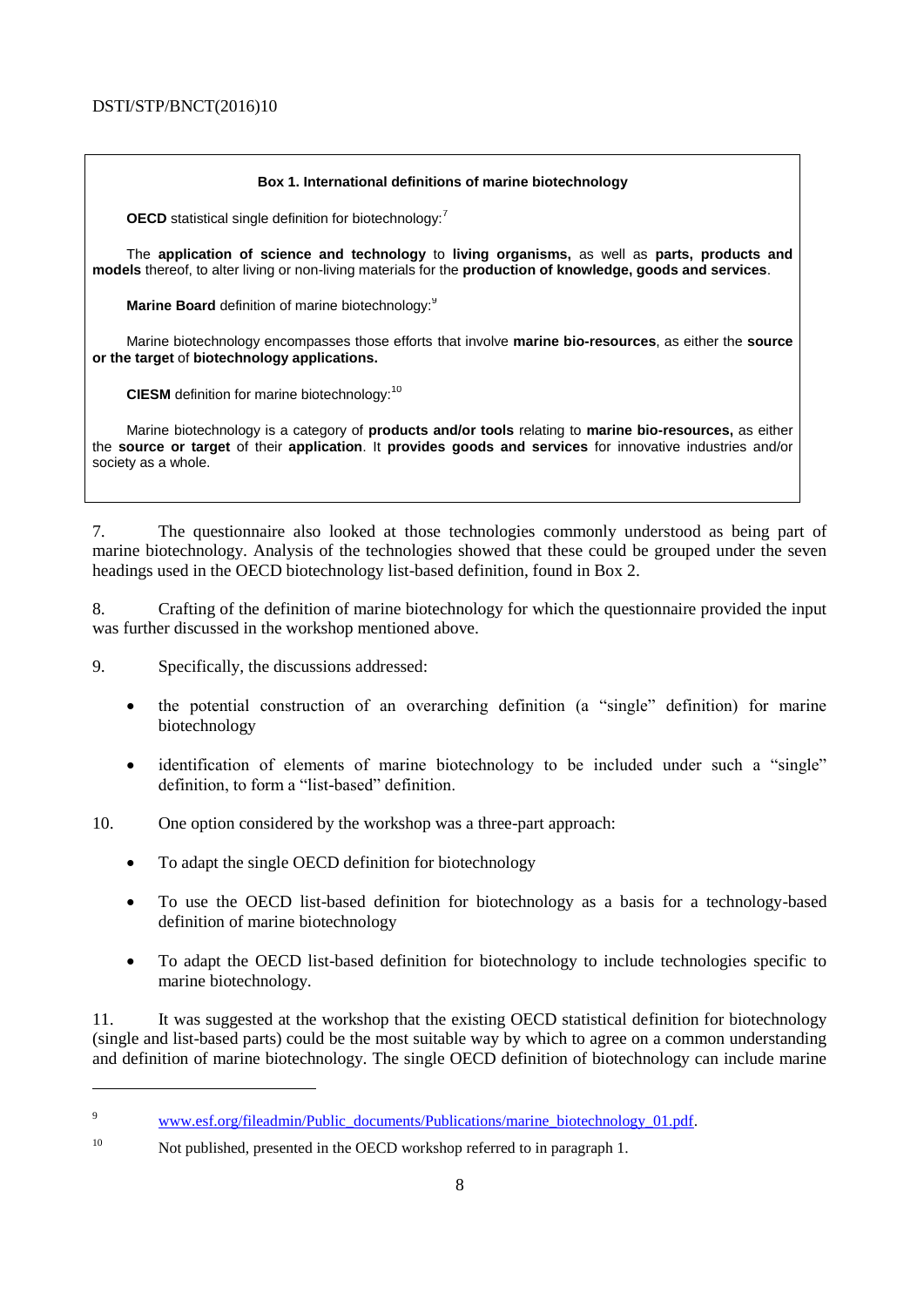biotechnology by adding reference to marine organisms and/or the use of biotechnologies in the marine environment. The list-based part of the OECD statistical definition can be adapted to include marine biotechnology by adding the technologies relevant for marine biotechnology. The technologies tested with the questionnaire can be covered under the seven headings of the existing OECD list-based definition for biotechnology. The definition for marine biotechnology could therefore approximate the one in Box 2.

#### **Box 2. Statistical definition for marine biotechnology**

**Single definition for marine biotechnology**: The application of science and technology to living organisms from marine resources, as well as parts, products and models thereof, to alter living or non-living materials for the production of knowledge, goods and services.

**List-based definition for biotechnology**. The following list of biotechnology techniques functions as an interpretative guideline to the single definition. The list is indicative rather than exhaustive and is expected to change over time as data collection and biotechnology activities evolve.

**DNA/RNA**: Genomics, pharmacogenomics, gene probes, genetic engineering, DNA/RNA sequencing/synthesis/amplification, gene expression profiling, and use of antisense technology.

**Proteins and other molecules**: Sequencing/synthesis/engineering of proteins and peptides (including large molecule hormones); improved delivery methods for large-molecule drugs; proteomics, protein isolation and purification, signalling, identification of cell receptors.

**Cell and tissue culture and engineering**: Cell/tissue culture, tissue engineering (including tissue scaffolds and biomedical engineering), cellular fusion, vaccine/immune stimulants, embryo manipulation, marker-assisted breeding technologies.

**Process biotechnology techniques**: Fermentation using bioreactors, bio-refining, bioprocessing, bioleaching, biopulping, biobleaching, biodesulphurisation, bioremediation, biosensing, biofiltration and phytoremediation, molecular aquaculture.

**Gene and RNA vectors**: Gene therapy, viral vectors.

**Bioinformatics**: Construction of databases on genomes, protein sequences; modelling complex biological processes, including systems biology.

**Nanobiotechnology**: Applies the tools and processes of nano/microfabrication to build devices for studying biosystems and applications in drug delivery, diagnostics, etc.

12. It was also considered by most workshop participants that freshwater aquaculture need not be mentioned specifically, as this is already covered under the general OECD statistical definition of biotechnology. Marine biotechnology takes a special place because of the dimension of the environment, the difficulties accessing this environment, the specialised physicochemical biotopes it includes, and the wide biodiversity linked to it.

#### <span id="page-8-0"></span>**Indicators for marine biotechnology**

13. Defining marine biotechnology is the first requirement when addressing the significance of an enabling technology on a segment of the economy, and when measuring the impact of dedicated programmes to stimulate this segment or to build on the opportunities offered by marine biotechnology.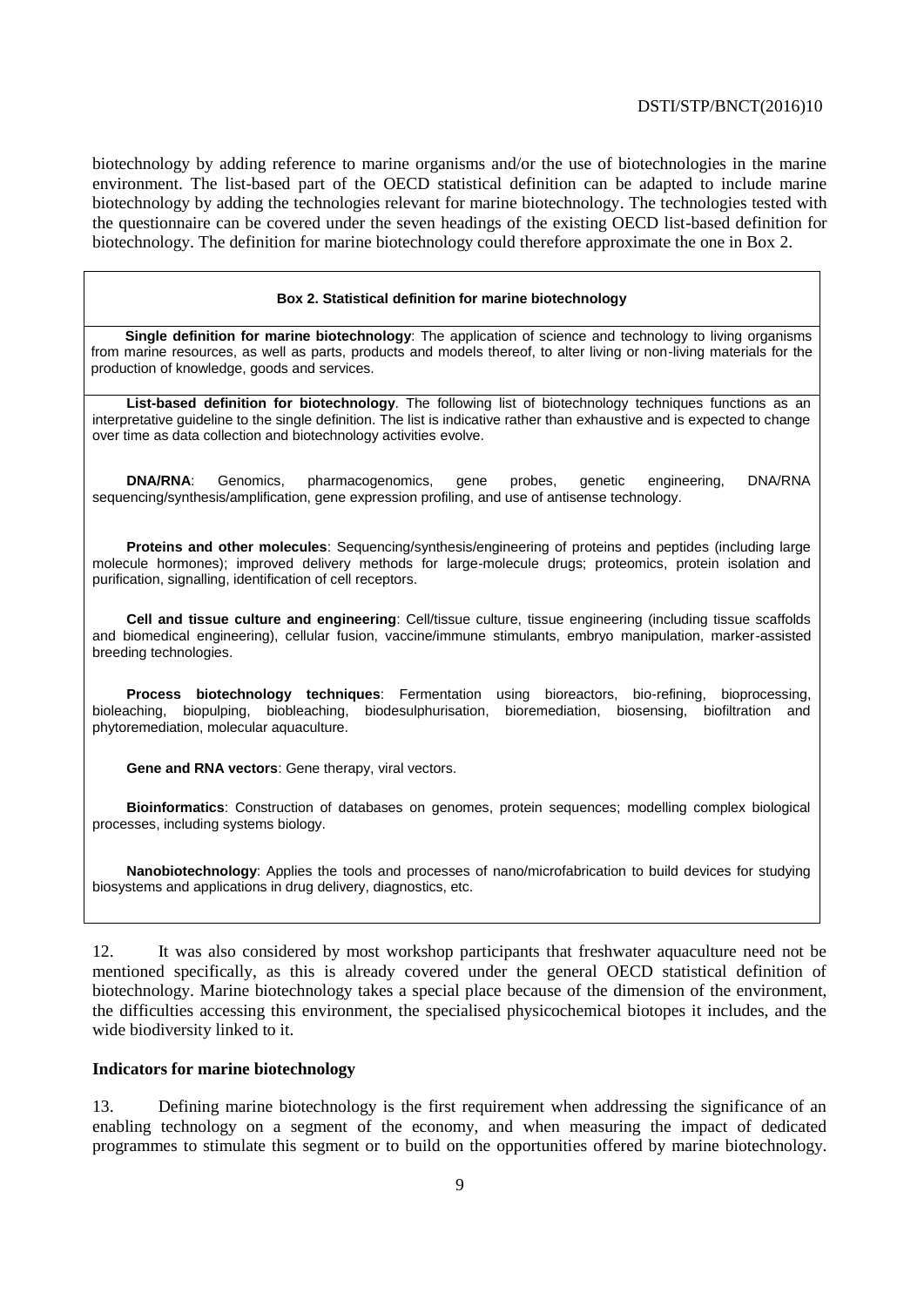Equally important in measuring these impacts is to define a set of indicators to enable the collection of related statistical data.

14. The OECD Framework for Biotechnology Statistics currently used described eight application areas for biotechnology, but adapted to what most countries, based on the industrial classification, actually use to collect data – i.e. Health, Agriculture, Food and beverages, Natural resources, Environment, Industrial processing, Bioinformatics and Other. Marine biotechnology may contribute to each of these applications, and it is not given a separate category. The fact that marine biotechnology has potential importance for many applications and in many different industrial sectors should be kept in mind when collecting and using statistics and indicators. In addition, marine biotechnology may have indirect economic effects as well as direct ones, and care should be taken when studies are planned to clearly define the sectors and applications under examination. Experiences of the OECD work indicate that it is important to pilot test definitions and indicators in a small setting, to ensure that the stakeholders addressed recognise themselves and their activities.

15. Experience from NIFU, the Nordic Institute for Studies in Innovation, Research and Education in Norway, was shared in the thematic session on marine biotechnology that was held in Paris 12 June 2014 in the context of the  $34<sup>th</sup>$  meeting of the WPB. NIFU began collecting data on marine biotechnology when addressing the priority areas "Marine Research and Aquaculture Research" (in 1999) and "Biotechnology R&D" (in 2003). Regular R&D statistics only provide a global picture of biotechnology and marine biotechnology, and although marine biotechnology as such is not a priority area mapped by NIFU, it is covered by those two priority areas. The general approach of NIFU is to combine data from regular R&D statistics with separate questionnaires that address these specific areas. Often these NIFU studies are accompanied by a bibliometric study. Analysis of the governments' priority areas indicated that biotechnology R&D and marine R&D are the two largest priority areas in Norway with respect to R&D expenditure.

16. The NIFU surveys collect data on R&D expenditure by funding source and in various fields of science and categories as defined in collaboration with the Norwegian Research Council. Other data that are collected concern the number of people working in R&D; their age, gender, skills and education level; and co-operation in R&D.

17. Although care must be taken when extracting numbers on marine biotechnology R&D from the two surveys – as they had a different focus and were to some extent complementary – a number of overlapping categories are addressed. Analyses from both surveys over time reveal how marine biotechnology R&D expenditure has evolved, indicating that it has more than doubled. Interestingly, both surveys indicate that the growth of marine biotechnology R&D is faster than total R&D growth. This accords with the fact that marine R&D is a top political priority area for Norway, and has been for several years. Considering the importance of the country's fish farming and fish exporting, the NIFU analysis is of great interest to the Ministry of Trade, Industry and Fisheries.

18. The Norwegian results show that collecting statistics allows the evolution of a sector to be followed over time, providing information on the results of government actions and incentives.

19. Other indicators for consideration have been suggested by CIESM, such as the revenues of universities and research centres from licences executed; start-ups created in the field of marine biotechnology; patent ownership; and the nationality of public and private actors engaged in R&D ventures. Scientific articles cited on the cover page of patents issued are another indicator of the contribution of research to the development of practical innovation.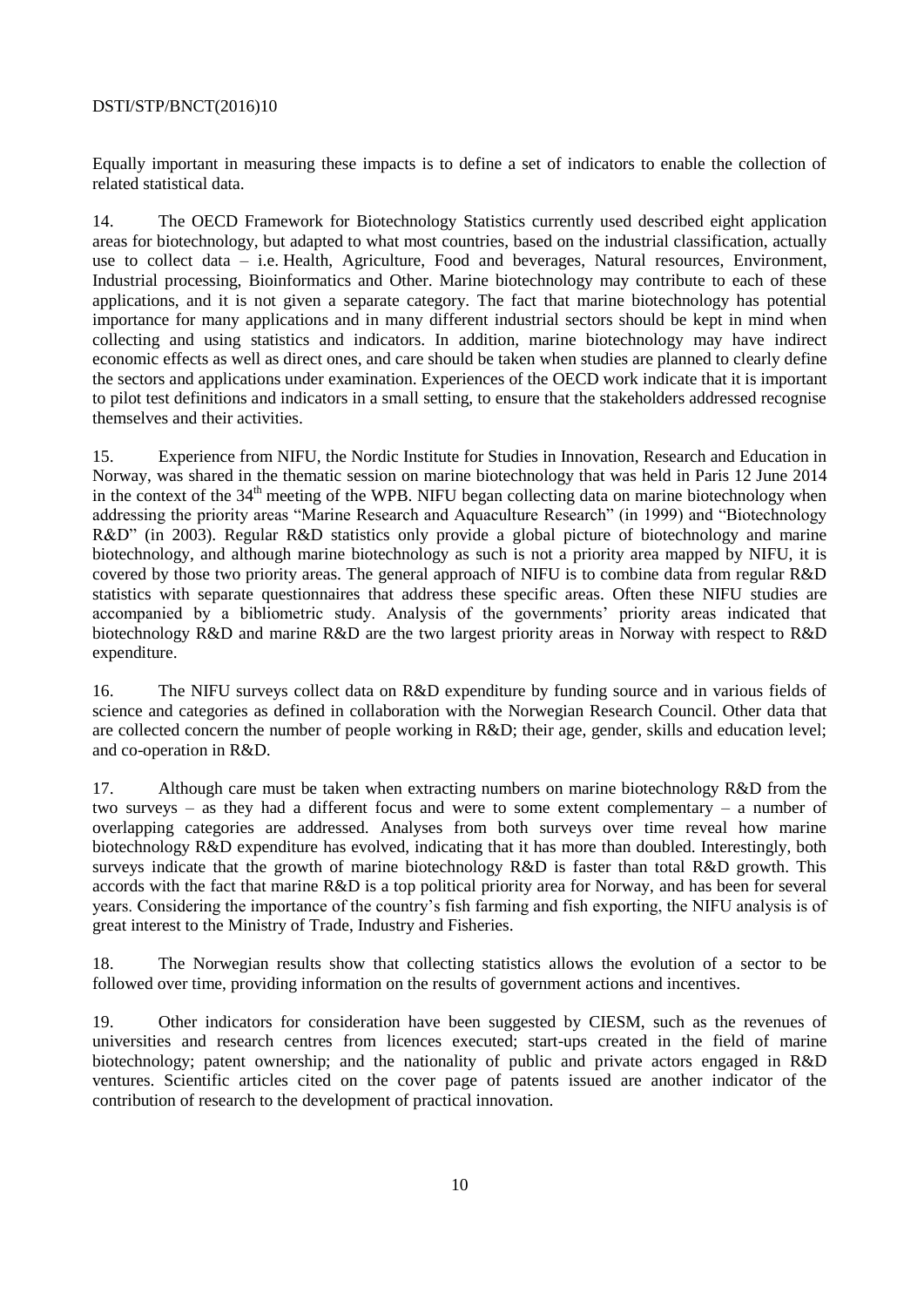20. One of the practical hurdles that should be recognised when setting up a statistical survey is that developing and testing a new survey is a slow process that creates an extra burden for the national statistics offices; recently, a trend has become evident that national statistics offices are cutting down on activities and surveys. Ideally, the proposed indicators for marine biotechnology should be integrated into existing surveys of statistical agencies or offices.

#### <span id="page-10-0"></span>**Infrastructures for marine biotechnology**

21. To help create consensus on a definition and indicators to be monitored, so as to then be able to measure marine biotechnology, recommendations were published in the OECD report "Marine biotechnology – Enabling solutions for ocean productivity and sustainability" at the end of 2013. Another recommendation in this report was to improve the R&D infrastructures and platforms, and increase national and international co-operation to address the infrastructure needs, such developing new infrastructures, integrate and co-ordinate existing infrastructures and facilitate access to research infrastructures. Access to specific research infrastructures, including research vessels or databases for storage and data sharing, is considered crucial to advance this field of biotechnology. Governance of large distributed research infrastructures is of particular interest in dealing not only with access but also for financing regulation.

22. Distributed research infrastructures composed of several local infrastructures arise from integrating different complementary national or regional infrastructures to reach added value. A number of issues arise with distributed infrastructures, and it should be noted that these issues are not specific to marine biotechnology but in fact relate generically to all research infrastructures.

23. One such issue is how to achieve long-term sustainable financing as multiple financing partners have to agree on and align the funding. In line with this, access should be regulated. Open access is important, although open is not synonymous with free – which is to say, at no cost. Access for free may create the impression that the infrastructure is not valuable. Access issues may also have important implications for intellectual property, as there needs to be agreement on the ownership of the data, its use, and the possible applications that are developed from it. In the GSF work, it was noted that tested accession models for non-profit use and non-profit organisations should be made available.

24. Next to the need for large databases, the need for access to vessels for marine research (including biotechnology research) was noted as being important. Given the specific expertise required and the high maintenance and operational costs involved, access regulation of access to research vessels is particularly complicated.

25. One of the most urgent needs related to research infrastructures is standardisation – of data or sample collection, storage and management, curation of data, storage and calculation capacity, and legal frameworks to use (raw) data. This need is, again, not specific to marine biotechnology but rather a generic requirement to accelerate building a knowledge base and developing innovative applications. Linking of and communication among databases is a particular challenge.

26. The need for access to data is equally generic throughout research and development. For marine biotechnology, data are important in enabling access to the wealth of the ocean's biodiversity, and in enabling fuller exploration of the marine environment. In order to achieve this, dedicated databanks may be necessary. Access to raw data is considered a major element, to enable further unbiased research that is independent of previous work for which data had been collected. In this regard, and with respect to other elements of the R&D system and the use of infrastructure, there is an urgent need for data management standards.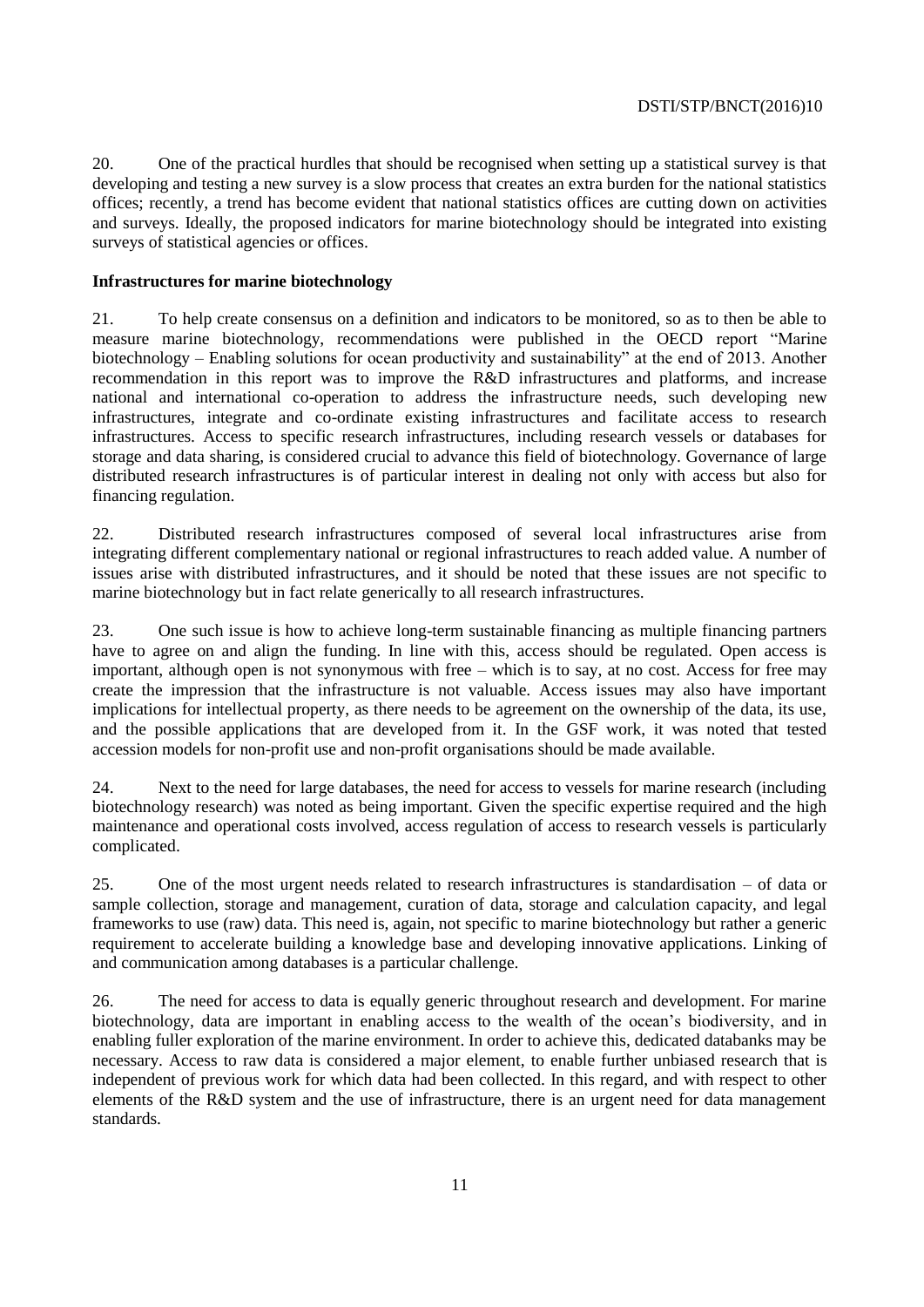27. Databases, but other distributed infrastructures as well, need not necessarily be new; pre-existing infrastructures can also be used. The question of whether it is better to set up new, state-of-the-art infrastructures or to build on pre-existing ones is a matter of ongoing debate when setting up new co-operating initiatives. Both options have advantages, but operational infrastructures that have been successful should not be wasted. The choice will involve consideration of the headquarters' location and central facilities including administration. Different partners in a distributed infrastructure may wish to host the headquarters of the initiative because of the visibility and possible extra economic activity it creates. It was noted that this is a sensitive issue and that these discussions may slow down or even prevent setting up the infrastructure.

28. The importance of research infrastructures cannot be overestimated, even though not all infrastructure initiatives have the ambition to become highly integrated. In addition, other global international collaborations are likely to open many more opportunities. Part II of this report provides an overview of large research infrastructure initiatives that are important for marine biotechnology. Although this overview is not exhaustive, it indicates that global initiatives to access the marine environment and capitalise on the opportunities that marine biotechnology is holding are limited. Global initiatives should be considered in the future so as to take marine biotechnology further.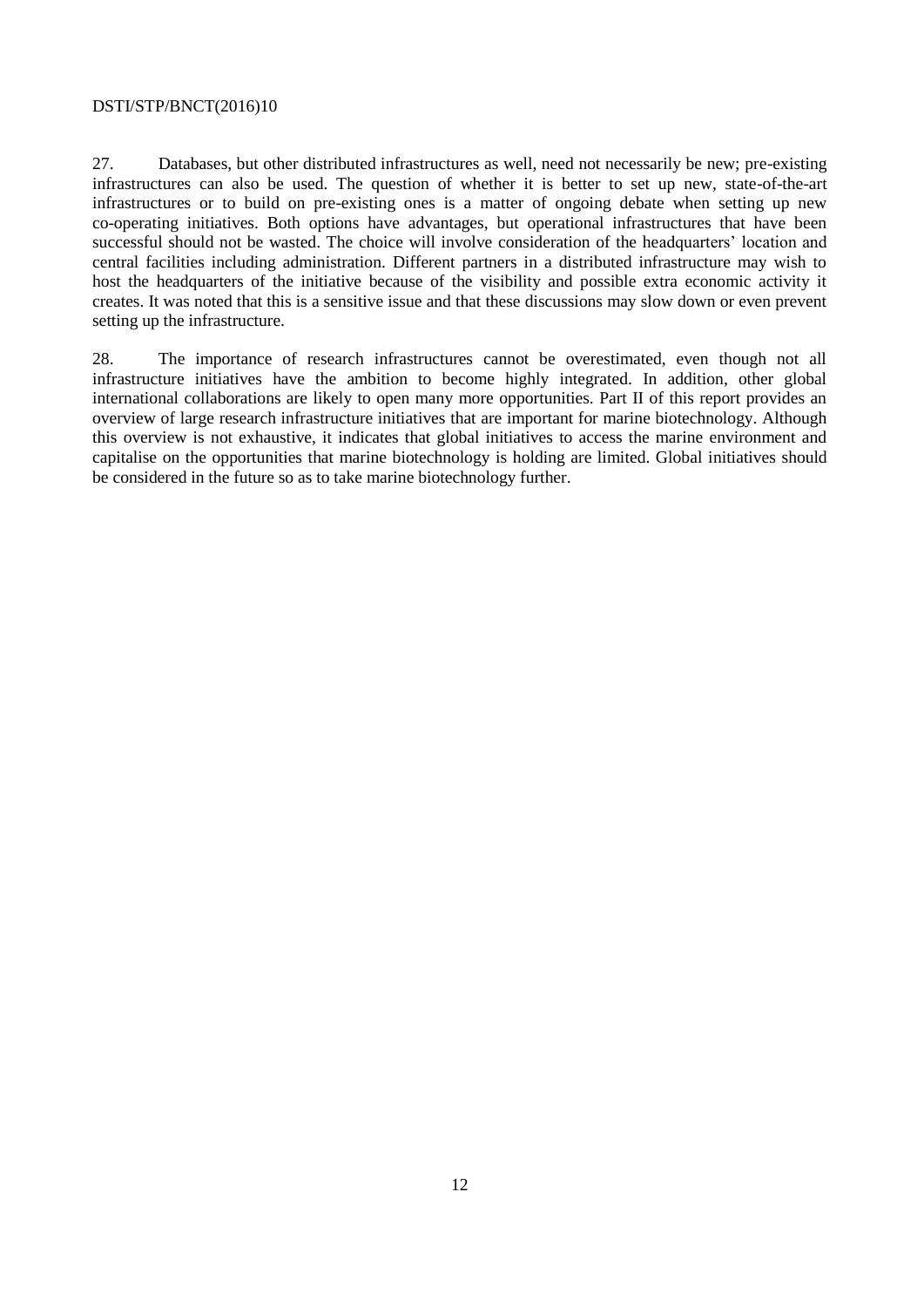#### <span id="page-12-0"></span>**PART II**

#### <span id="page-12-1"></span>**INFRASTRUCTURES FOR MARINE BIOTECHNOLOGY AROUND THE GLOBE**

*Part II provides an overview of a number of large research infrastructure initiatives worldwide, some not dedicated solely to marine biotechnology. International collaboration is seen to be the one real way forward to enable the sharing of infrastructure. Specific requirements for qualification as IDRIS (International Distributed Research Infrastructures) are listed, as well as possible additional features. Open access, data sharing and funding issues are illuminated through an in-depth examination of the European Strategy Forum on Research Infrastructures (ESFRI), an initiative notable for its long-term strategic planning. The examples of the Academic Research Fleet, the ReefBase Global Database, BOLD, MBIK, ELIXIR and Marbank are presented to show possible new ways to create access to, and enable sharing of, new knowledge from marine resources so as to support innovation while contributing to the protection of biodiversity.*

#### <span id="page-12-2"></span>**Introduction**

29. The recent OECD report "Marine Biotechnology – Enabling Solutions for Ocean Productivity and Sustainability" formulates a number of policy needs and identifies measures to address them. One of these needs is for better R&D infrastructures and platforms to improve our understanding of marine bio-resources, and mechanisms to improve access to and development of those resources. The shared and dynamic nature of ocean bio-resources, together with the sheer size of the development opportunities (and challenges), means that co-operation, both national and international, is a basic requirement to develop infrastructure to support marine biotechnology.

30. In addition to a need for standard infrastructure for general and routine biotechnology applications, the report identified as well that specialised infrastructure dedicated to marine research is necessary. Infrastructure such as specialised vessels to access extreme environments, means for culturing and preserving marine resources, access to big data related to marine organisms, etc. are seen as crucial to further develop this field. Rather than relating specifically to marine biotechnology, such infrastructure is often dedicated to general marine sciences, including ecology and biodiversity or biophysics; nevertheless, it is also likely to advance marine biotechnology. Understanding ecology and biodiversity at molecular level will lead to new applications; to the development of cultivation procedures for the (so far) "unculturables"; and to the development of new biosensors or to methods to protect and restore vulnerable ecosystems, among other things. In addition, access to biodiversity in combination with molecular biotechnological analysis is crucial for bio-prospecting to find new bio-active compounds.

31. A workshop was organised by the OECD Working Party on Biotechnology at the OECD headquarters in Paris, France, on 7 November 2013 to explore challenges related to the establishment of marine biotechnology infrastructure. One major challenge is the collection and storage of vast quantities of data – the so-called big data issue – in a standardised way, and providing appropriate access to those data. Big data issues are not specific to marine biotechnology, but specific infrastructures may be required for this field to fully seize opportunities from marine resources. The amount of data is so huge, and the results of calculations presented in publications so complex, that it is impossible for peer reviewers to verify the results and the conclusions. Access to raw data that is open but not necessarily free of charge was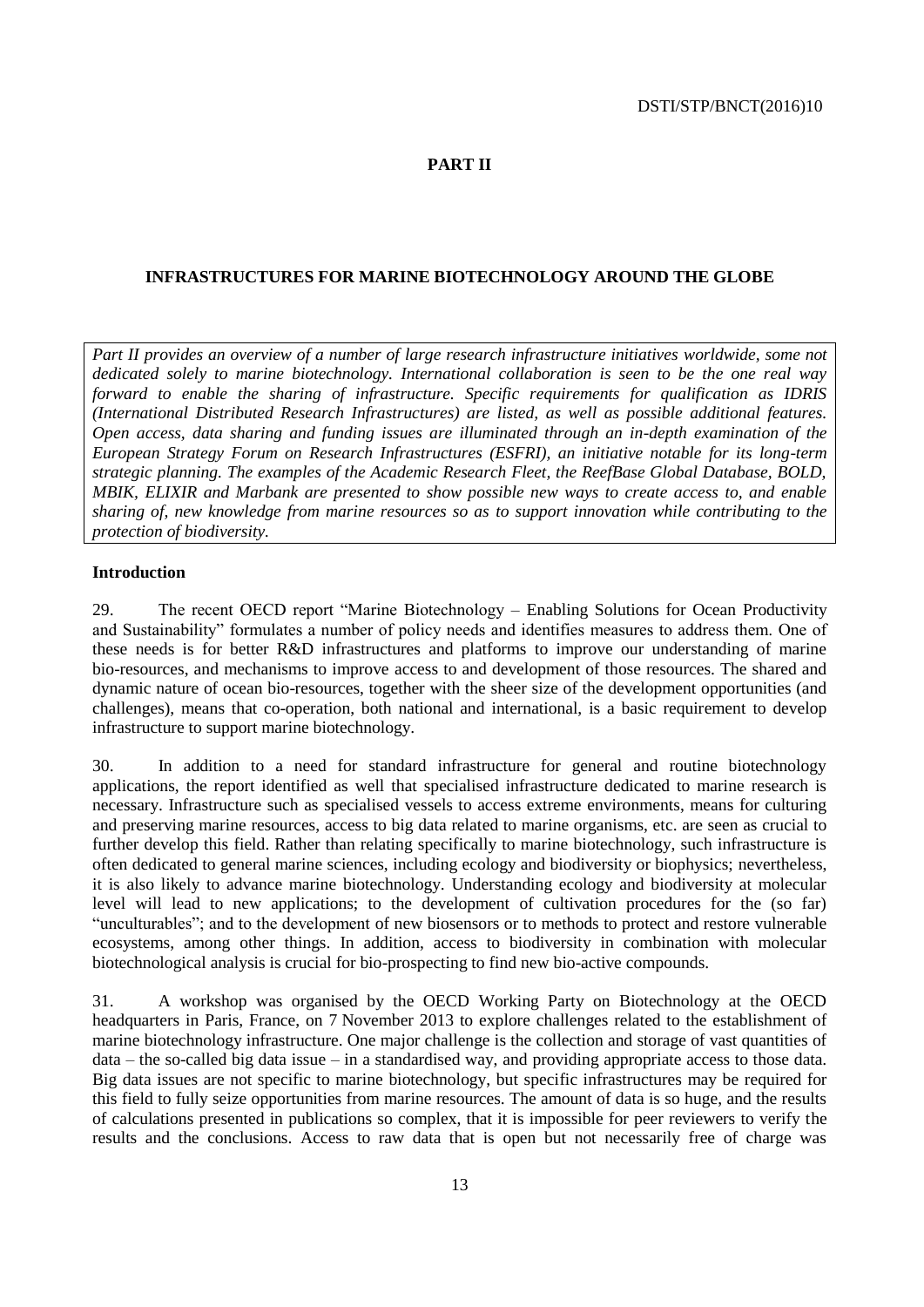considered important by the workshop participants, to allow for unbiased and independent testing and research.

32. The need for access to Maritime Research Infrastructures (MRI) was also identified in the European Commission's 2008 European Strategy for Marine and Maritime Research.<sup>11</sup> The Commission established an expert group in March 2010 to identify important gaps and needs in European-scale MRIs. The ultimate goals of these efforts were to propose mechanisms to link MRI needs with funding opportunities; and to advise on governance of European-scale MRIs that are directly or indirectly supporting the collection and use of marine data, i.e. marine observation infrastructures. The Group took a strategic approach, looking at the wider dimensions of governance so as to identify major gaps. The final report of the expert group, "Towards European integrated ocean observation" was published in January  $2013.$ <sup>12</sup>

33. The MRIs considered by the expert group included a wide range of different infrastructures, dealing with data collection, data management and data assembly. In order to acquire marine data and use them in an effective and efficient way, all stages of the data processing chain need to be managed well, and data flows – from data collection to the delivery of services to end-users – need to be optimised.

34. In their conclusion the expert group recommended exploring public-private partnerships related to data collection and management, as well as opportunities for public-private partnerships to finance European-scale MRIs. Partnership models should be developed as a means of maximising incentives for marine industries. Such partnerships can engage in joint financing of data collection and management equipment and functions, while taking into account the different interests of well-established and emerging marine industries.

35. In general, the expert group found that biochemical sensors for use in the marine environment were less developed than physical sensors. It was felt that new biochemical sensors and devices are required to measure environmental pressure and the effect of climate change and variations on marine biodiversity. The expert group recommended exploring the potential of new methods and technologies such as genomics and marine acoustics to assess (pressures on) biodiversity.

36. In addition, it is anticipated that oceanographic vessels will remain an essential component of MRIs. However, the development of sensors and the increasing use of autonomous and unmanned platforms may change how ships are utilised. It is projected that many oceanographic vessels of the European regional fleet will need to be renewed in the coming years. The expert group identified a need for strategic reassessment and co-ordination, at European level, of oceanographic vessels, as part of a broader assessment and co-ordination of European MRIs.

37. The objectives identified to capitalise on marine biotechnology are so ambitious, and the environment is so specialised, that only international collaboration can offer a robust way forward to enable the sharing of infrastructure; no single entity would be able to cover all needs.

38. These findings are also in line with the conclusions of the Group of Senior Officials (GSO) of the G8 that was established for the first time in 2008 in response to the recognition that research infrastructures are essential to support research and innovation. The GSO were tasked to develop and promote a

<sup>11</sup> [http://eur-lex.europa.eu/legal-content/EN/TXT/?uri=uriserv:ri0008.](http://eur-lex.europa.eu/legal-content/EN/TXT/?uri=uriserv:ri0008)

<sup>12</sup> [https://ec.europa.eu/research/infrastructures/pdf/toward-european-intagrated-ocean-observation](https://ec.europa.eu/research/infrastructures/pdf/toward-european-intagrated-ocean-observation-b5_allbrochure_web.pdf)b5<sup>dllbrochure\_web.pdf.</sup>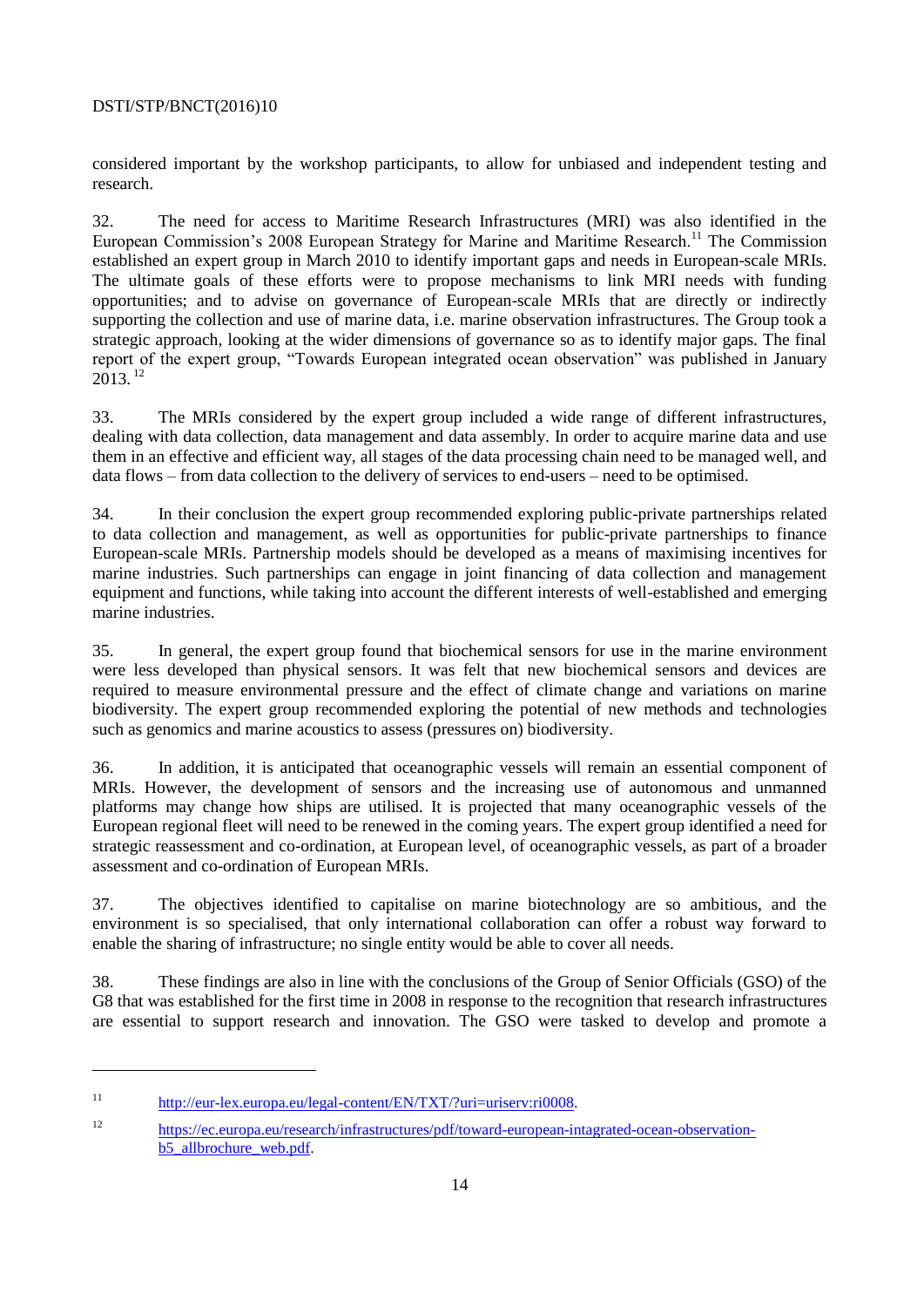"Framework for a coherent and co-ordinated world-wide development and operation of global research infrastructures".

39. At their meeting of 12 June 2013 the  $G8<sup>13</sup>$  science minister endorsed the work of the GSO and recognised the need for Global Research Infrastructures (GRIs).<sup>14</sup> They encouraged the G8 to agree on global challenges and address those through international collaboration. The global nature of the challenges ahead requires facilities that are too complex, and too expensive to be built and operated by individual countries. GRIs were therefore identified as key elements to reach the goals. In the same reasoning, the importance of open access to scientific research data and open access to the peer-reviewed, published results of scientific research were put forward as crucial elements to address the global challenges.

40. It was concluded that only internationally orchestrated research infrastructures, including single and distributed research infrastructures will ensure the required critical mass of highly qualified human resources to operate and use the infrastructures for its intended purposes and be able to produce a crosscutting impact for the benefit of society.

41. To identify areas of potential benefit that could be achieved through the sharing of research infrastructures, information on national research infrastructure priorities will be collected and prioritisation processes will be analysed. A representative list of GRIs, open to global co-operation and of interest to new partners will be created. A report from the Group on the co-ordination of GRIs is expected. A progress report was presented in 2015.<sup>15</sup> Among such infrastructures, ocean and sea floor observatories, including oceanography fleets of research vessels and polar research facilities (both for the Arctic and Antarctic) were specifically mentioned as examples in the broad categories of research infrastructures of global relevance.

# <span id="page-14-0"></span>**IDRIS**

 $\overline{a}$ 

42. Governance needs relating to establishing large research infrastructures was also addressed in the work of the OECD. Following on from the publication of the "Report on roadmapping of large infrastructures" (2008) and the "Report on establishing large international research infrastructures: Issues and options" (2010), the OECD Global Science Forum (GSF) published a "Report on International Distributed Research Infrastructures (IDRIS)" in 2013.<sup>16</sup> This report can serve as a reference document that may be used when new initiatives to share infrastructure are being prepared. It identifies challenges, options and solutions when it comes to setting up new initiatives in which distributed infrastructures have to be integrated for better research. The report gives a broad definition of IDRIS, listing requirements for qualification as IDRIS and possible additional features. Different organisational forms exist with or without legal identity, but a key point is that IDRIS should have clear added value. The OECD reports provide relevant information for IDRIS, summarising issues on roadmapping and single-sited large international research infrastructures that may also be applicable to IDRIS.

<sup>13</sup> The G8 member countries are Canada, France, Germany, Japan, Italy, the Russian Federation, the United Kingdom and the United States.

<sup>14</sup> . [www.gov.uk/government/uploads/system/uploads/attachment\\_data/file/206801/](http://www.gov.uk/government/uploads/system/uploads/attachment_data/file/206801/G8_Science_Meeting_Statement_12_June_2013.pdf) G8 Science Meeting Statement 12 June 2013.pdf.

<sup>15</sup> [www.bmbf.de/files/G7\\_Broschuere\\_BITV.pdf](http://www.bmbf.de/files/G7_Broschuere_BITV.pdf)

<sup>16</sup> www.oecd.org/officialdocuments/publicdisplaydocumentpdf/?cote=DSTI/STP/MS(2013)8/ FINAL&docLanguage=En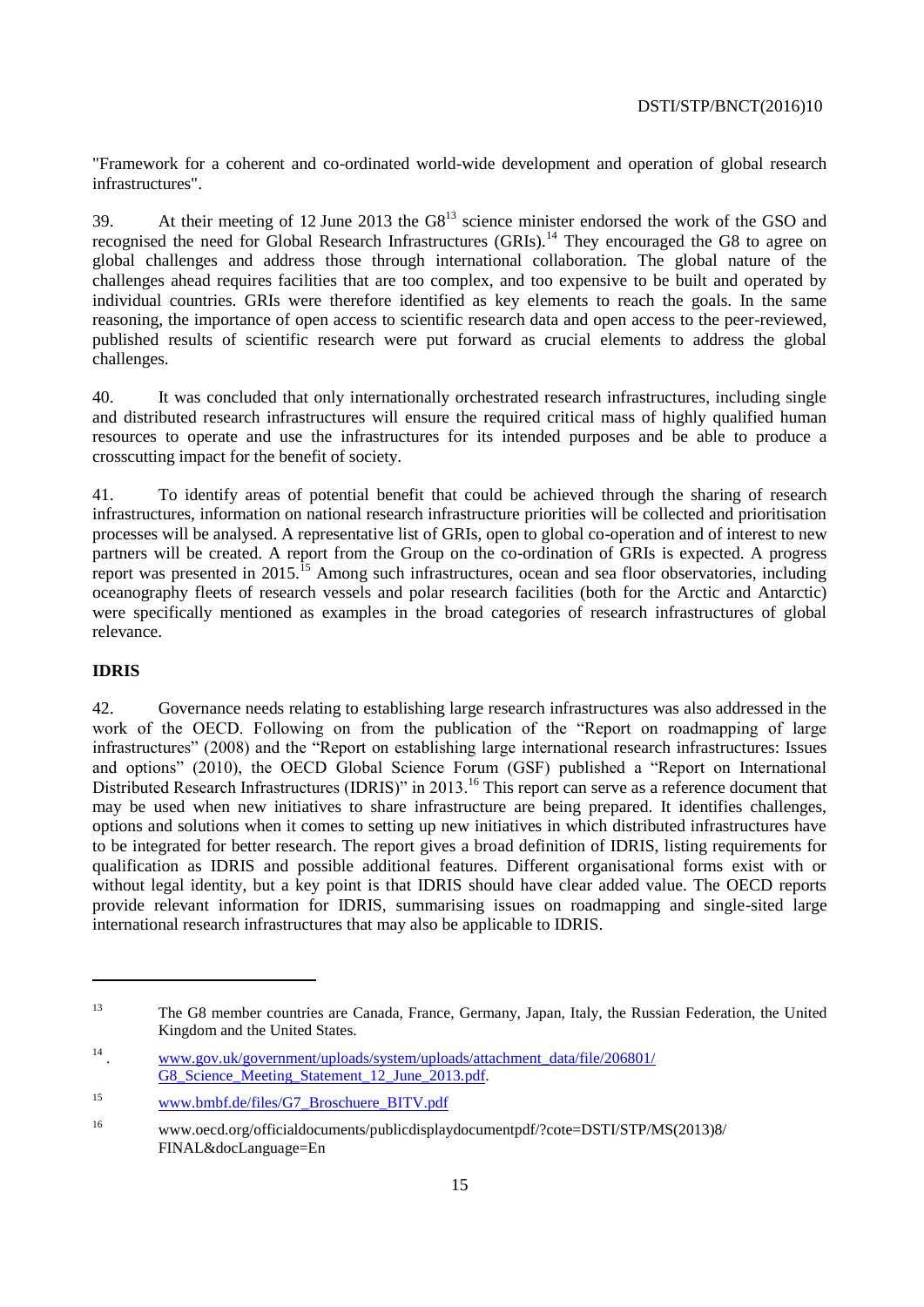- 43. Specifically, the OECD IDRIS report states that IDRIS should have *all* of the following:
	- An identity and a name.
	- A set of international partners who are, typically, research institutes, academic institutions, foundations, or other research-oriented organisations from the public or private sectors. Often, only parts of these entities (as opposed to entire entities) collectively constitute the infrastructure.
	- A formal agreement by the partners to contribute resources, expertise, equipment, services or personnel to achieving a common scientific purpose. The agreement need not necessarily define a new legal entity, or be legally binding.
	- A strategic plan, or work programme, that conveys the rationale for establishing the IDRIS and the added value over and above the separate activities of the partners. A governance scheme (for decision making, at a minimum) and a set of officers (not necessarily salaried staff) with welldefined responsibilities.
	- A focus on the provision of services to its members and users.
- 44. In addition, IDRIS *may* have the following:
	- an independent legal status (or an equivalent legal identity under the terms of an existing intergovernmental agreement)
	- a common fund and rules for the acquisition/spending of funds
	- a secretariat
	- a host institution
	- a central entry point for users
	- explicit policies for access by users to research resources and to data, and for managing any intellectual property generated.

# *European Strategy Forum on Research Infrastructures (ESFRI)*

45. Highly organised forms of IDRIS are being set up within the European Union. Already in 2001, the European Council of Ministers acknowledged the need for and benefits of shared large research infrastructures. The European Commission, in close collaboration with the EU Member States, was invited to explore what shared research infrastructures were needed and what policies were required for closer collaboration in order to provide access to these infrastructures. It was concluded that a collective approach was needed to guide the complex policy making for the sharing of research infrastructures in the Member States. To achieve this, the European Strategy Forum on Research Infrastructures (ESFRI) was set up in 2002, with the following mandate:

- to support a coherent and strategy-led approach to policy making on research infrastructures in Europe
- to facilitate multilateral initiatives leading to better use and development of research infrastructures.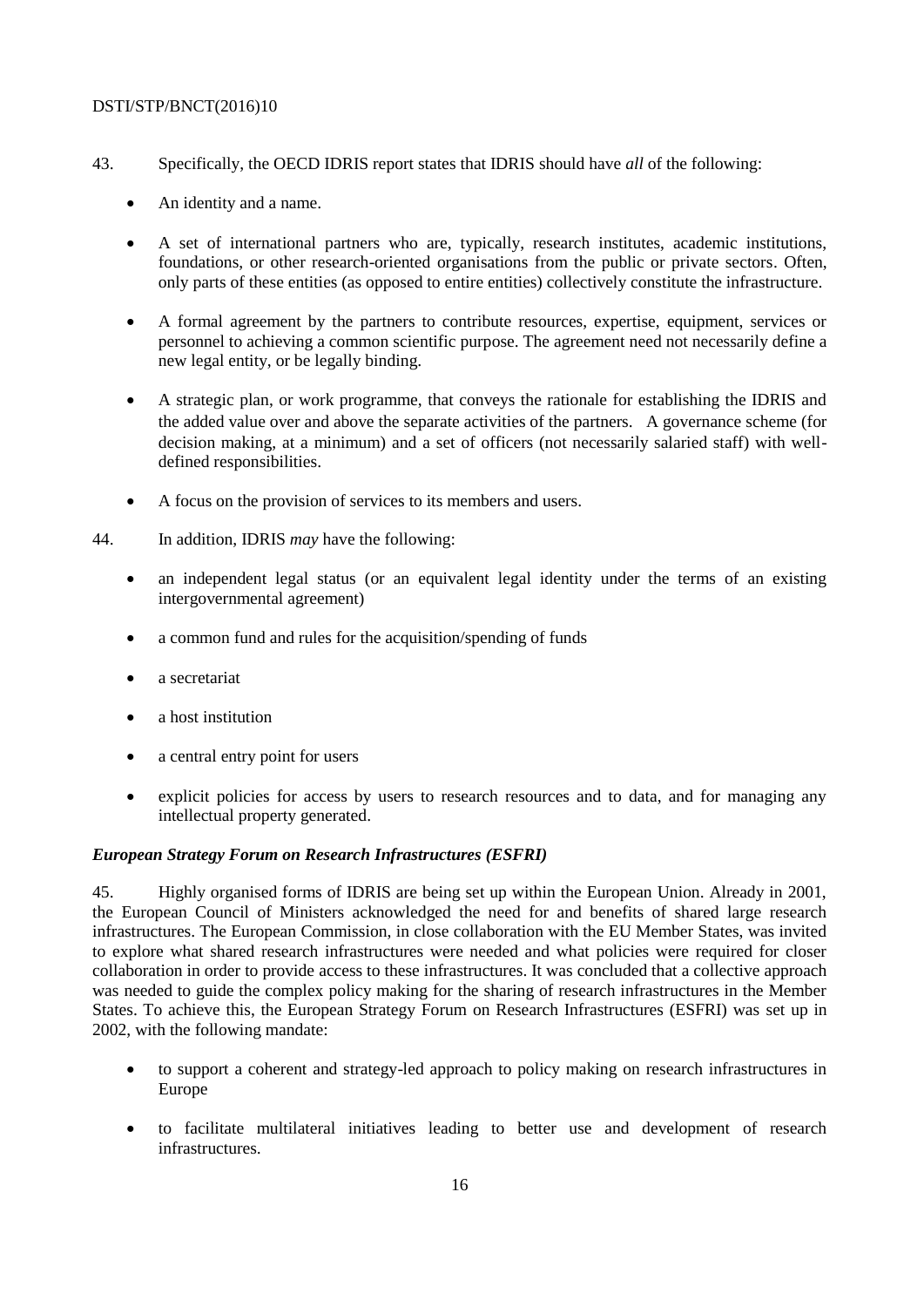46. ESFRI explores initiatives to set up new or to upgrade existing research infrastructures of major significance across Europe. The Forum also helps identify gaps in pan-European research capacity as well as strategic needs associated with research infrastructures. Moreover, the Forum issues periodic recommendations on the management of research infrastructures and related human resources. Finally, ESFRI members are tasked with communicating the significance and importance of research infrastructures to a wider public.

47. ESFRI defined a European (distributed) research infrastructure as necessarily having:

- a common legal form
- a single management board responsible for the whole research infrastructure
- one single access point for users, although the research facilities may have multiple sites.

48. The research infrastructure should demonstrate *added value* as they provide *unique* laboratories or facilities accompanied by user services to ensure top-level European research. That research should stimulate integration and convergence of scientific and technical standards in the specific field of science and technology, while enabling research that cannot be realised without access to these facilities. The research infrastructures should develop and build on a strategy and development plan to ensure scientific and technological cutting-edge knowledge and managerial excellence.

49. The Forum also advocates that the research infrastructure should *ensure open access* to all interested researchers, provided that access will be awarded through international competition on the basis of scientific excellence that is granted after peer review of the project proposals. Research results should be published in the public domain. Additional access may be offered for industrial research, on a payment basis, and as a marginal, non-economic activity that does not interfere with the peer-reviewed access.

50. The ESFRI research infrastructures should also provide unique opportunities to train scientists and engineers while facilitating knowledge, technology transfer and innovation. This mode of operation should ensure a substantial added value with respect to national facilities.

51. A first roadmap for pan-European research infrastructures was published in 2006 and updated twice, in 2008 and 2010. A further update 2016 of the roadmap is being prepared and is ongoing. So far, 48 research infrastructure needs were identified that may lead to the development of new research infrastructure initiatives. Most of the current ESFRIs related to distributed infrastructures, in addition to 15 single-sited research infrastructures.

52. The different research infrastructure initiatives proposed were evaluated in 2010-11 in terms of their contribution to addressing scientific needs, added value and technological and financial feasibility, as well as their contribution to tackling the grand challenges identified within the European context.

53. It was quickly realised that to be able to deal with the increasing complexity and the costs of high-end, shared and open access research infrastructures – often beyond the reach of individual countries – a new legal framework containing the procedures and conditions for operating and executing research and technology programmes was needed. Such a framework, or European Research Infrastructure Consortium  $\overline{(ERIC)}^{17}$  mechanism, was created to ensure that the infrastructure to which it applies operates

<sup>17</sup> Council regulation (EC) No. 723/2009 of 25 June 2009 on the Community legal framework for a European Research Infrastructure Consortium (ERIC)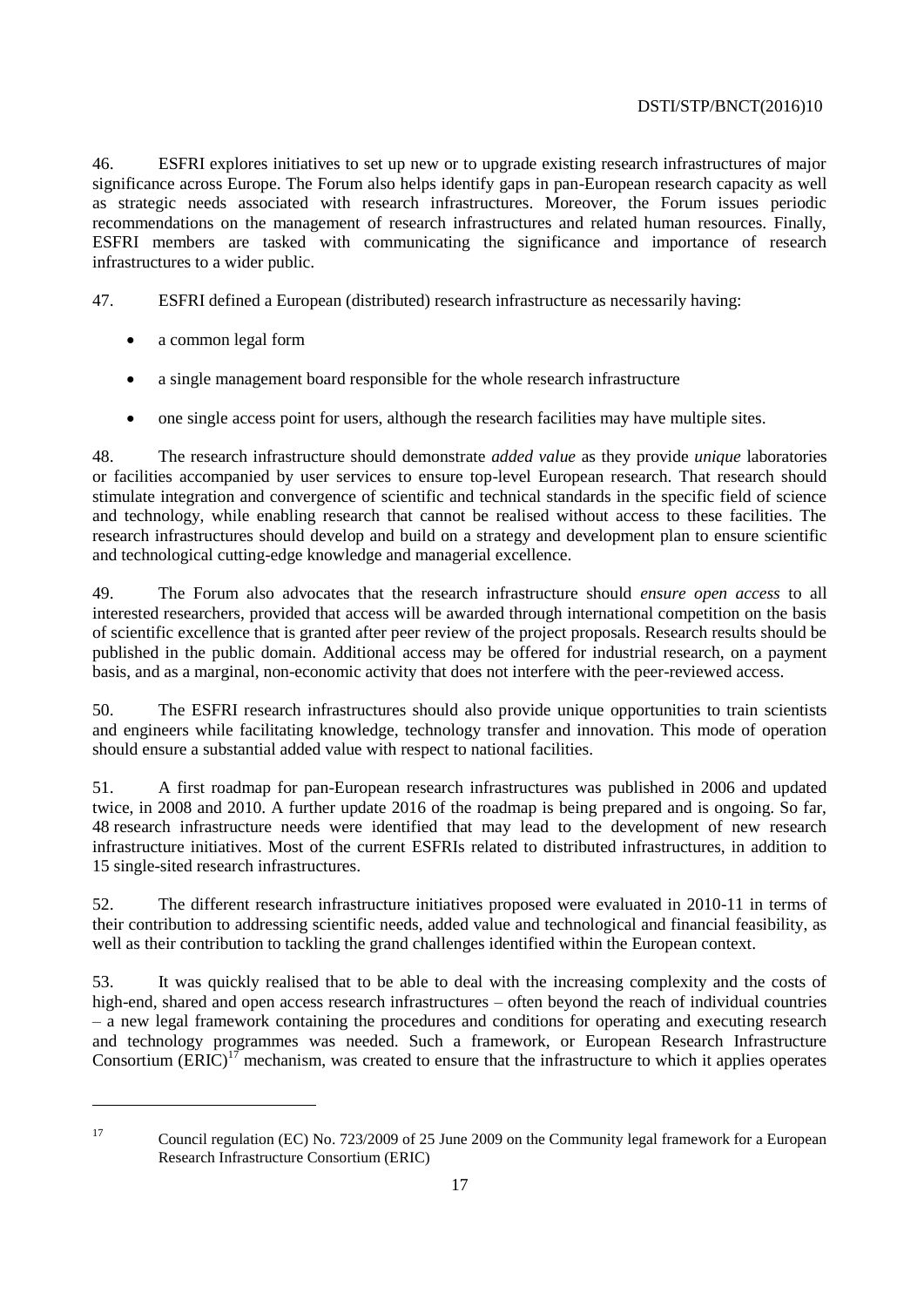as an independent legal entity, and its operation legally complements other legal forms existing under national, international or Community law. Nevertheless, the adoption of an ERIC is not obligatory – other forms of legal identity and operation remain possible in the European ESFRI context.

54. The stipulations for an ERIC are that:

- An ERIC should run on a non-economic base with a primary task of establishing and operating a research infrastructure.
- As an ERIC is to be recognised as an international body; it is subject to tax exemptions, although only at the central node or headquarters and only for the issues that concern the international functioning of the initiative.
- It takes a minimum of three European Member States to establish an ERIC, which may include associated or other countries as well as specialised intergovernmental organisations.
- The ERIC must have statutes and set up the necessary bodies for effective management.
- The ERIC should be established and run under Community law, while specific operations of the ERIC that take place in another state should be according to laws in that country.

55. Selected proposals for an ESFRI initiative receive funding from the European Commission to embark on a preparatory phase, during which the governance, technical, legal and financial issues that are to be dealt with prior to implementation are prepared. While ESFRI funds the preparatory phase of new research infrastructures, it does not fund the operation or maintenance of existing research infrastructures. The implementation phase itself is to be funded by the participants or through external funds. Of the 48 infrastructure priorities identified, 10 were under implementation at the end of 2012. The goal was to have 60% of the ESFRI roadmap implemented by 2015.

56. A first assessment report from a high-level expert group on the ongoing EFSRI projects was published in August 2013.<sup>18</sup> The assessment indicated that although some projects are likely to reach maturity by 2015, all projects analysed need to follow up on governance and financial sustainability.

57. One of the more popular organisation models used within the context of the ESFRI roadmap is the "hubs and spokes" model of shared distributed infrastructures. "Hubs and spokes" is accepted as a workable model for global (virtual) infrastructures, while the creation of super-large infrastructures, integrating different complementary infrastructures, is very often considered to be counterproductive and unwieldy. The expert group found, however, that most ESFRI projects have no clear activity/implementation plan that specifies the roles of the different partners – and that includes the relative position of the central hub to the distributed nodes.

58. It was also concluded that details on the value added that justify the European dimension and investment decisions should be specified more clearly. According to the assessment report 40% of the research infrastructures still need to develop credible performance indicators to monitor the research infrastructure's progress and achievements. The expert group reasoned that this is needed to allow

<sup>18</sup> [ec.europa.eu/research/infrastructures/pdf/jd-final-aegreport-23sept13.pdf.](http://ec.europa.eu/research/infrastructures/pdf/jd-final-aegreport-23sept13.pdf)

[<sup>\(</sup>eur-lex.europa.eu/LexUriServ/LexUriServ.do?uri=OJ:L:2009:206:0001:0008:EN:PDF\)](http://eur-lex.europa.eu/LexUriServ/LexUriServ.do?uri=OJ:L:2009:206:0001:0008:EN:PDF); [\(ec.europa.eu/research/infrastructures/pdf/council\\_regulation\\_eric.pdf\)](http://ec.europa.eu/research/infrastructures/pdf/council_regulation_eric.pdf).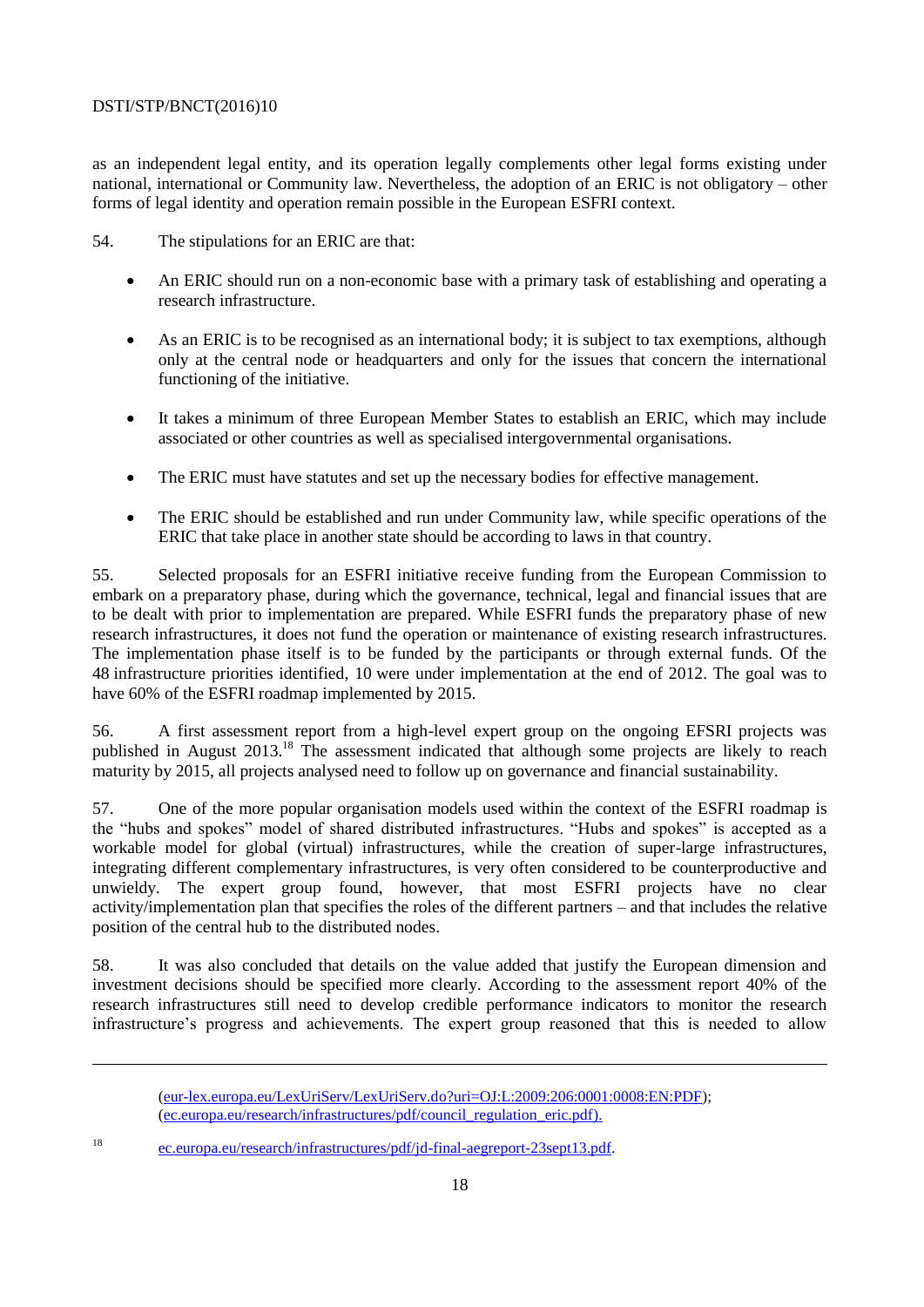assessing the degree of success of the project, and in this way to document the added value of the research infrastructure for prospective stakeholders and funders.

59. The experts recommended that the central hubs and directors should have sufficient power to interact with the national authorities. They consider this a requirement to allow the research infrastructures to become truly integrated rather than networks of national independent infrastructures. It is felt that this would also ease the way to reaching financial sustainability. In this respect the assessment, as stated in Part I, found that few research infrastructures can show firm financial commitments from prospective partners, stakeholders or funding agencies for investments and operations, even though long-term financial commitments are thought to be a requirement to meet international ambitions. Investments still largely depend on national authorities. For the running costs as well, a clear long-term framework should be available.

60. The high-level group also found that none of the research infrastructures assessed had done a thorough risk analysis. Risk analysis is judged essential to create the trust – both in the expected outcome of research activities, and in the data's quality and financial sustainability – necessary to ensure investments.

61. Most of the EFSRI projects in the assessment were found to have no, or at best only a limited, idea of the initial and prospective user communities of the research infrastructure. This should be addressed, and accompanied by the development of a well-defined user policy in which scientific and ethical goals are considered and user-related performance indicators are defined. In addition, user training programmes are believed to have a positive effect in that they can expand the research infrastructure utilisation to other thematic areas.

62. The report also recommends that special attention be accorded to ICT platforms; all ESFRI projects target production of large amounts of data, which has immediate consequences for data storage, protection and sharing. From the start of the projects, according to the experts, synergies should be sought with ESFRI projects that operate in the same field to ensure common standards; this allows easy sharing of data and ensures cost efficiency. In this discussion mention was made of (again) appropriate risk analysis concerning data confidentiality and IPR protection, essential for industrial users.

63. Three ESFRI projects may be of particular interest to marine biotechnology development:

- $\bullet$  EMBRC, the European Marine Biological Resource Centre<sup>19</sup>
- ELIXIR, the European Life-Science Infrastructure for Biological Information<sup>20</sup>
- MIRRI, the Microbial Resource Research Infrastructure.<sup>21</sup>

64. Two other collaborative efforts that started earlier have contributed to the development of marine biotechnology, although they did not meet the level of integration and governance at which the ESFRI initiatives are expected to operate. One is Euromarine, a so-called Network of Excellence, which were designed in the Sixth Framework Programme (FP6) of the European Commission to reduce fragmentation

<sup>19</sup> [www.embrc.eu/.](http://www.embrc.eu/)

<sup>20</sup> [www.elixir-europe.org/.](http://www.elixir-europe.org/)

<sup>21</sup> [www.mirri.org/home.html.](http://www.mirri.org/home.html)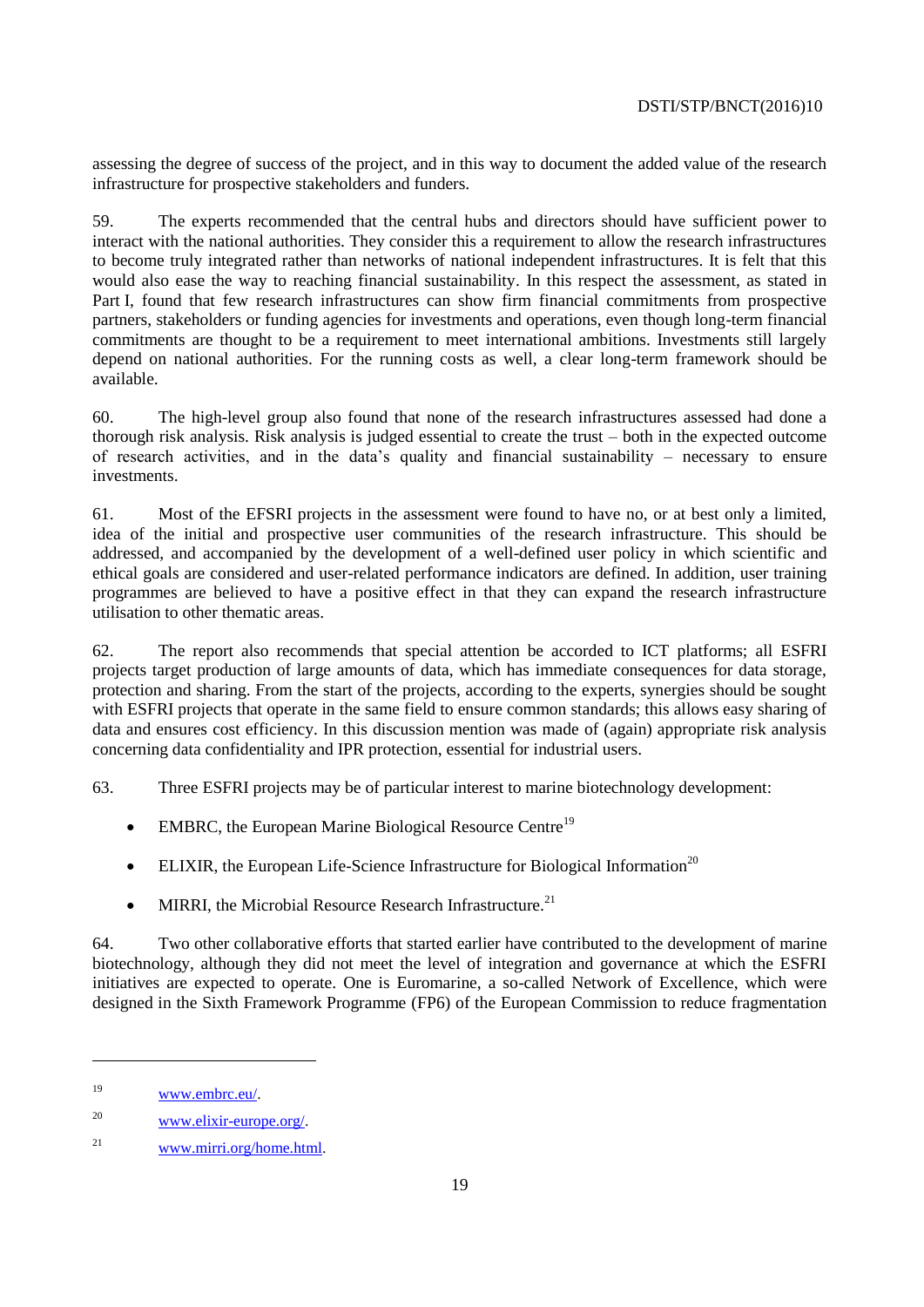of research by integrating the research capacity of the participating members.<sup>22</sup>. Euromarine, which sought to achieve many of the same goals for marine biology as are described in the ESFRI initiatives – access to research infrastructure, sharing of expertise, developing common research strategies, sharing of databases, etc. – ended in January 2012.

65. The other collaborative initiative is ASSEMBLE – the Association of European Marine Biological Laboratories, funded under the Seventh European Framework Programme (FP7) and also ended in 2012. It was a research infrastructure initiative comprising a network of marine research stations across European waters as well as the Red Sea and the Pacific Ocean. Each infrastructure site offers access to different installations such as general and climate controlled laboratories, state-of-the-art experimental facilities, technological platforms, research vessels, and a wide variety of marine organisms. ASSEMBLE co-ordinated access to the different infrastructures. These activities will be continued by the ESFRI initiative EMBRC.

66. The difference between the previous two projects and the ESFRI initiatives is the higher form of the latter's organisation, its longer time frame of effort, and the commitment it receives from local governments or authorities to finance long-term operability. As outlined above, an ESFRI initiative is expected ultimately to adopt an independent legal identity, in addition to a sustainable management and financing strategy of its activities. Such long-term strategic planning, in co-ordination with multiple organisations and different countries, is a major step forward, one that should contribute to research and innovation in general and in the field of marine biotechnology in particular.

67. The following paragraphs explore in greater depth the different ESFRI initiatives, describing their aims, governance and functioning.

# *EMBRC - European Marine Biological Resource Centre*

68. The EMBRC was setup to co-ordinate distributed state-of-the-art research and training facilities at leading marine research stations across Europe, to provide access to marine biodiversity, the associated metadata, and extractable products to end-users from academia and industry. Besides providing an open platform for data sharing and standardisation of data gathering and storage, EMBRC facilitates more general activities such as promoting mobility, fostering interdisciplinary research and developing innovation capabilities. EMBRC will also provide interdisciplinary training for researchers and ensure dissemination of knowledge and communication to users and the general public. Through EMBRC, researchers will have easier access to marine resources and ecosystems, aquaria and state-of-the-art biobanks, as well as to culture strategies and research platforms – such as those related to advanced biotechnologies, including -omics technologies – that are dispersed throughout Europe. The Centre will also foster interaction with other facilities with specialised infrastructure, such as for structural biology and imaging. All these measures should allow for better access and understanding of marine ecology and biodiversity, and may open up ways to new applications through marine biotechnology.

69. The proposal for EMBRC was launched in February 2011 with an initial three-year preparation phase. The budget from the European Commission for the preparative phase was EUR 3.9 million. In this preparatory phase, thirteen European marine stations in eight countries were involved, five of which were already previously collaborating in ASSEMBLE.

70. Issues concerning national funding were addressed during the preparatory phase, with the aim of influencing national funding priorities to create direct funding opportunities for EMBRC. Communication

<sup>22</sup> [https://cordis.europa.eu/fp6/instr\\_noe.htm](https://cordis.europa.eu/fp6/instr_noe.htm)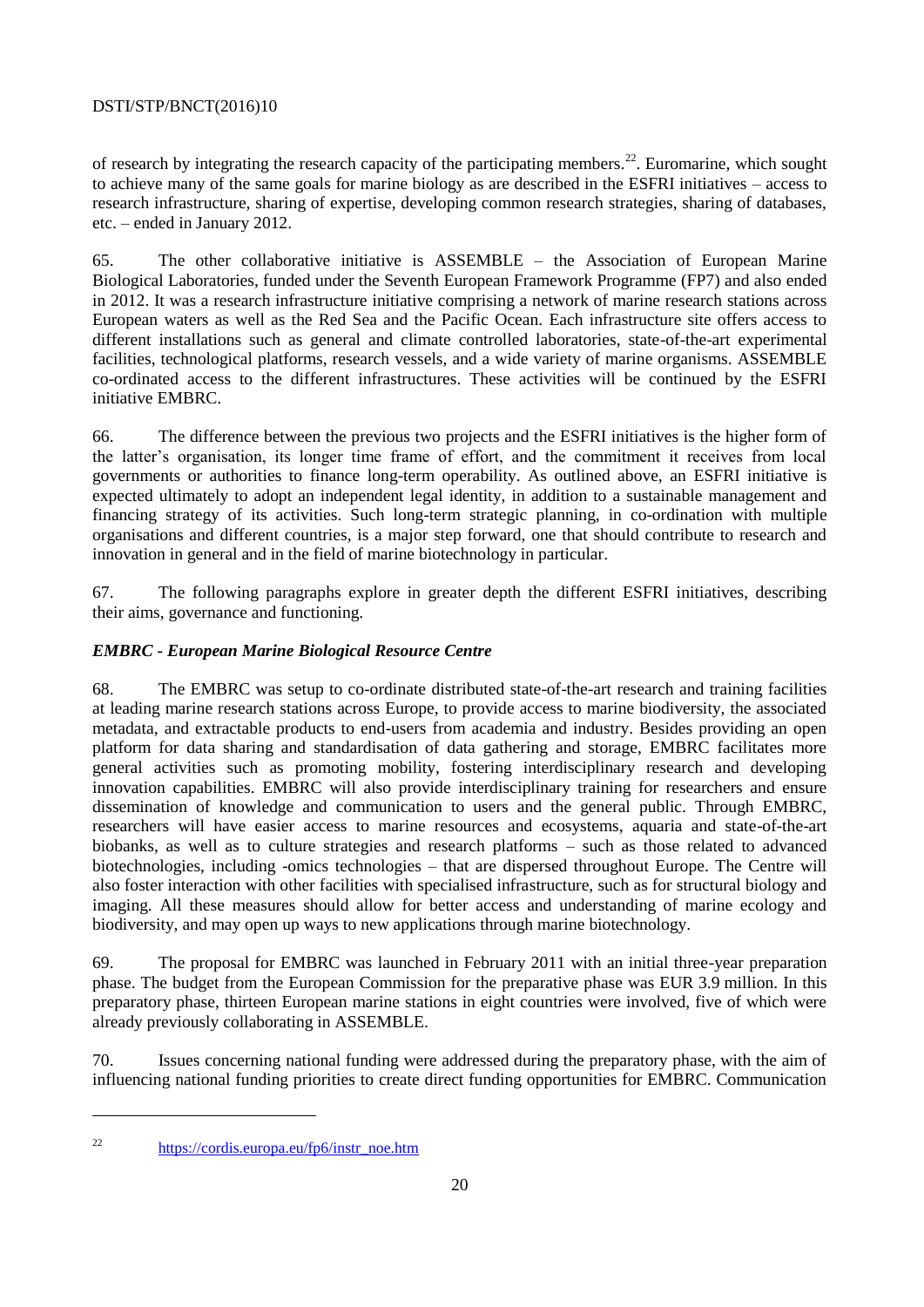with other ESFRI infrastructures was meant to avoid duplication and to enhance complementarity and collaboration. It was in this phase that initiatives for data management and database consolidation were adopted to ensure efficient access to data. In particular, initiatives to increase sharing of expertise were taken, in addition to identification of best practices for experimental methods, culturing, data collection and analysis. Furthermore, mapping began of the needs for access to -omics facilities and bioinformatics platforms; a web-based searchable directory of facilities and services was developed; efforts to support the mobility and training of researchers were organised with a single access point in EMBRC, based on the model developed in ASSEMBLE; and the need for training capacity was mapped and efforts to increase industry participation pursued. Finally, the foundation of a legal framework was developed prior to the construction phase.

71. The construction phase was begun in 2014. According to the planning a Legal structure under the form of an ERIC is planned in 2016, which will then be the start of the implementation phase. EMBRC partners have agreed on a long term planning and the initiative is expected to be operational for at least 25 years, with budgets from the Member States, the EU and users of the infrastructure. One of the priorities in the operational phase is to secure longer-term funding by national and other bodies and to co-ordinate proposals to address this priority. Furthermore, this phase will see analyses of the scientific and technological system to identify where expansion is needed and to allow evolution towards larger-scale integration of new members and facilities. At the onset of the operational phase, EMBRC will co-ordinate activities throughout the research infrastructure. The headquarters and central nodes will be governed by service agreements.

#### *ELIXIR – European Life-Science Infrastructure for Biological Information*

72. While EMBRC addresses only marine bio-resources, ELIXIR will be a secure, rapidly evolving platform for the collection, storage, annotation, validation, dissemination and utilisation of all kinds of biological data, including from marine species. It comprises a distributed and interlinked collection of core and specialised biological data resources, and aims to unite Europe's leading life science organisations in managing and storing the massive amounts of data. The data infrastructure should be suitable for rapid search and access, while providing a sophisticated but user-friendly portal, to ensure efficient use of data by research institutes in biological, medical sciences and environmental sciences. The goal of ELIXIR is to reduce the fragmentation and heterogeneity of data integration, and guarantee open access to biological data. In addition, the initiative offers training and tools to use the data. ELIXIR builds upon the existing molecular data resources at the European Bioinformatics Institute (EBI), which will be further substantially upgraded and expanded with new resources as appropriate.

73. The four-year preparatory phase, funded by the EU's FP7 (EUR 4.5 million), was completed by the end of 2012 and was the result of the collaborative work of 32 organisations from 13 countries. It was decided that ELIXIR would consist of a central hub and interlinking nodes distributed throughout Europe in different centres of excellence. The hub, hosted by the European Molecular Biology Laboratories - European Bioinformatics Institute – EMBL-EBI – accommodates the executive management and secretariat, co-ordinates services, and provides core data to users. ELIXIR's distributed nodes form the other components of the research infrastructure. The nodes are configured to be interoperable both with the central hub and with each other. This will require an agreement with the hub and funding by the Member States.

74. The governance and legal framework of ELIXIR is different from the ERIC framework, and takes advantage of the EMBL legal status to develop an ELIXIR Consortium Agreement (ECA) for the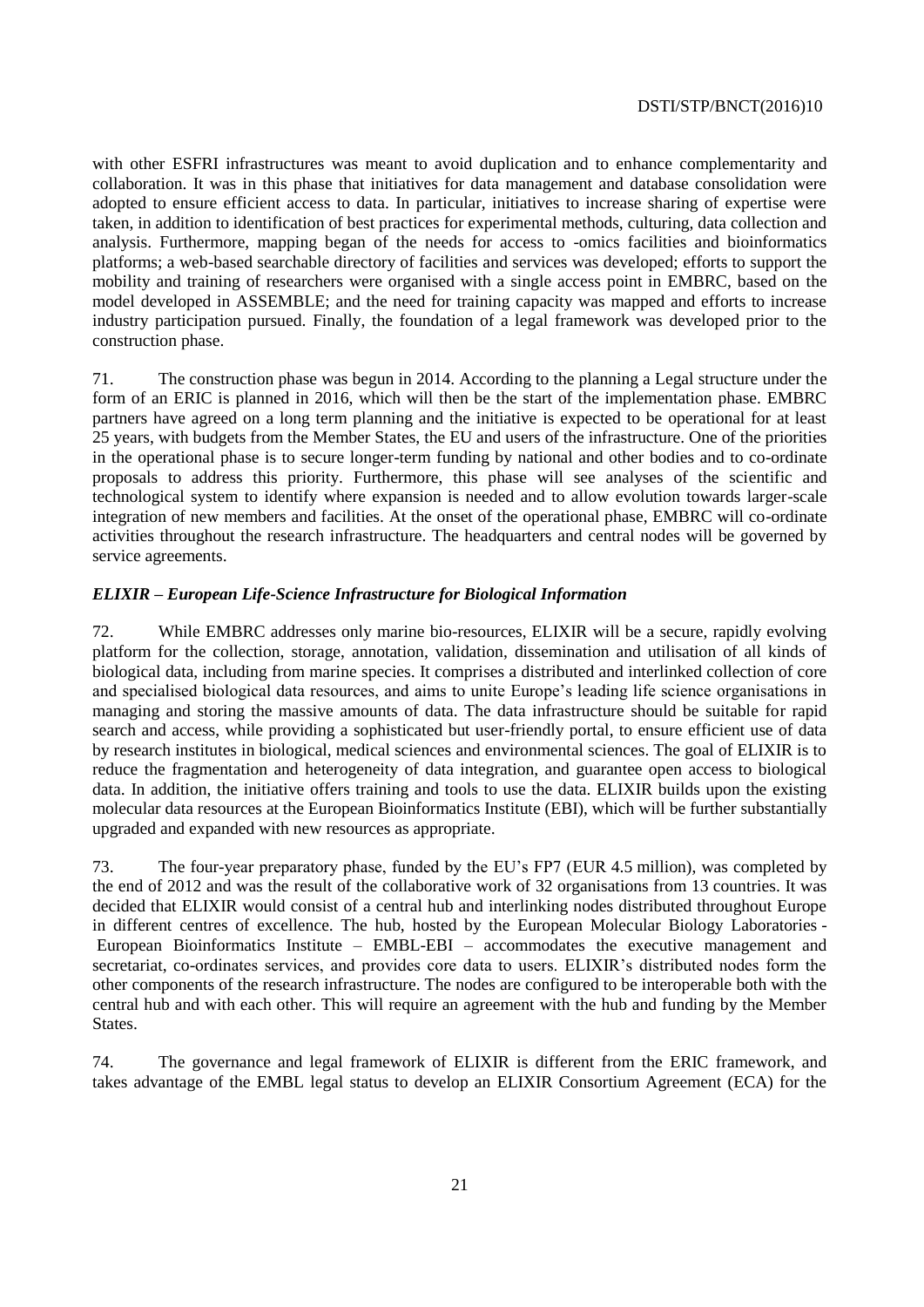initiative.<sup>23</sup> The ECA entered into force on 12 January 2014. Thirteen Countries and the EMBL signed the ECA at the moment of this writing in early 2016, while two more countries progress towards ratification of the ECA.

75. Funding of the ELIXIR hub comes from the partnering Member States, while funding of the nodes will be decentralised, coming from national funding organisations and consortia of funding agencies.

# *MIRRI – Microbial Resource Research Infrastructure*

76. The focus of MIRRI, as a pan-European distributed research infrastructure, is on microorganisms – providing access to microbial collections, their derivatives, and associated data for research, development and application. MIRRI co-ordinates a network of biological resource centres of microbial organisms to operate according to common standards and to ensure the validation of sequence data. It connects resource holders with researchers and policy makers to improve access to biological material for research and better uptake into innovation. Microorganisms include bacteria, archaea bacteria, fungi, microalgae, yeast, unicellular organisms, viruses, and phages as well as animal, plant and human cells and their genetic material. Microorganisms provide essential raw material for biotechnology – but to date less than 1% of the estimated number of species are described and available for use. A co-ordinated and targeted approach will be developed within a legal operational framework to comply with the Convention on Biological Diversity and its Nagoya Protocol on Access and Benefit Sharing (ABS) as well as other legislation, governing biosafety, biosecurity and intellectual property. Like ELIXIR, MIRRI is not solely dedicated to marine organisms, but it is likely to be very important and complementary to the other research infrastructure initiatives discussed, for activities involving marine biotechnology.

77. MIRRI began its preparatory phase in November 2012 with EC financial support of EUR 3.14 million. Key resource centres have been identified and are well established across Europe. The infrastructure project includes over 40 public culture collections and research institutes in 19 European countries. Preparations started in 2015 to establish the legal status of MIRRI as an ERIC.

78. As made clear in Part I, the importance of research infrastructures cannot be overestimated, even though not all infrastructure initiatives have the ambition to become highly integrated and adopt an independent legal identity like those defined in the EFSRI roadmap. Other global international collaborations are likely to open many more opportunities.

# <span id="page-21-0"></span>**Global initiatives**

79. The year 2012 saw the first global initiative to link infrastructures internationally, during the Danish presidency of the European Commission. The International Conference on Research Infrastructures, ICRI 2012, called for a Global Network of Policy Makers for research infrastructure, building on the experiences of ESFRI and the work of the Group of Senior Officials (GSO).

80. Global initiatives on research infrastructures often focus on climate and geophysical data, and sometimes correlate these data to biodiversity. Marine biodiversity-related databases can contain massive amounts of information, and when combined with genomics and other -omics data will facilitate marine biotechnology applications.

<sup>23</sup> [www.elixir-europe.org/about/elixir-structure;](http://www.elixir-europe.org/about/elixir-structure) [www.elixir-europe.org/implementation-elixir-frequently-asked-questions-legal-and-governance-issues.](http://www.elixir-europe.org/implementation-elixir-frequently-asked-questions-legal-and-governance-issues)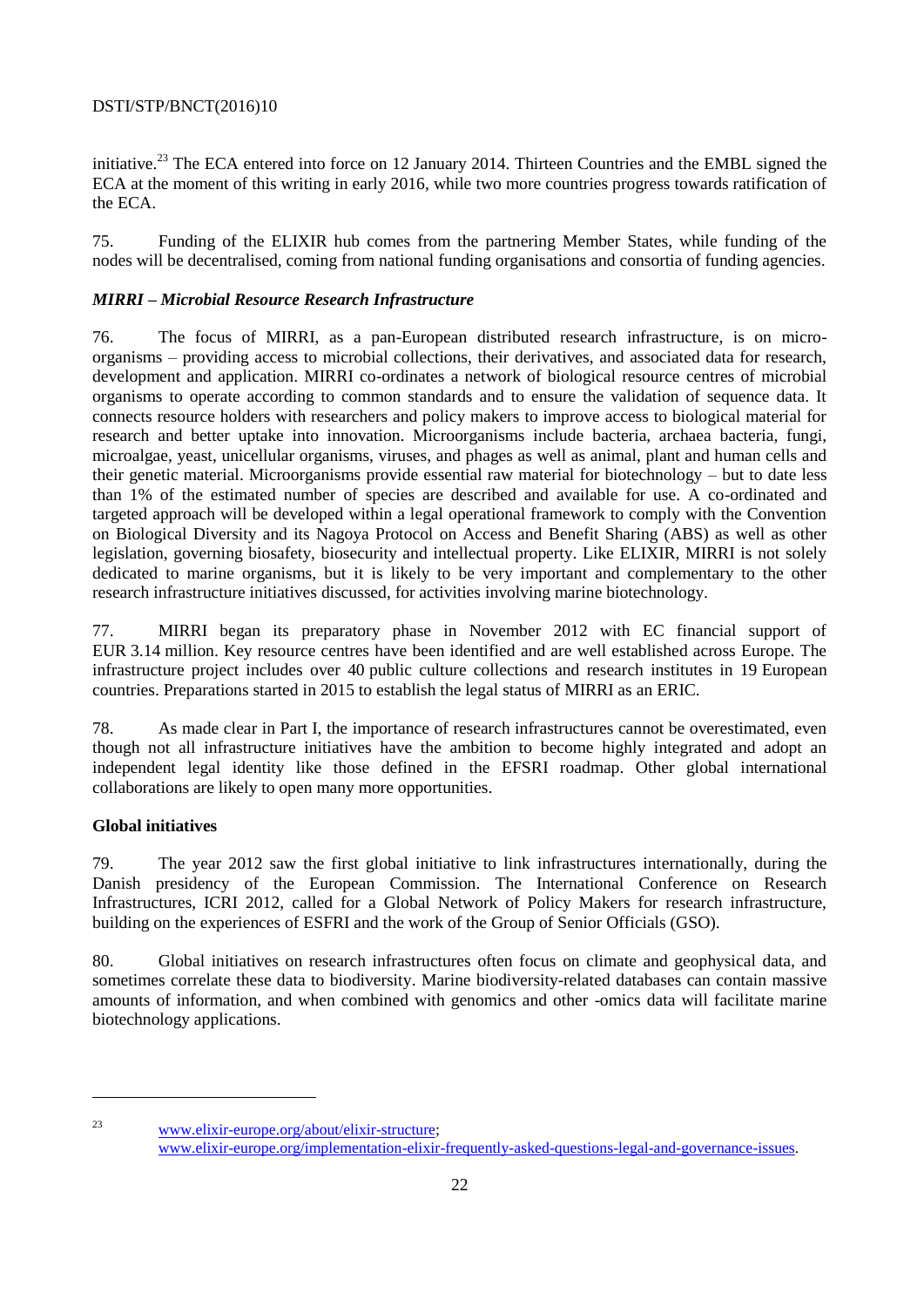81. Other global initiatives relevant to marine biotechnology have been operating for some time, although most do not have an independent legal identity. Nevertheless, they qualify as IDRIS because they meet all other requirements.

# *The Global Biodiversity Information Facility – GBIF<sup>24</sup>*

82. Several initiatives were taken to collect data on wider biodiversity. Combining -omics information with more general descriptive information may accelerate innovation, including for marine biotechnology. In 1999, the Biodiversity Informatics Subgroup of the Megascience Forum, set up by the OECD, concluded in its panel report that "an international mechanism is needed to make biodiversity data and information accessible worldwide". It was felt that such a mechanism would enable sustainable development through access to reliable scientific information and in doing so generate economic and social benefits. The OECD panel specifically recommended the establishment of a Global Biodiversity Information Facility, to "enable users to navigate and put to use vast quantities of biodiversity information, advancing scientific research ... serving the economic and quality-of-life interests of society, and providing a basis from which our knowledge of the natural world can grow rapidly and in a manner that avoids duplication of effort and expenditure".

83. OECD science ministers endorsed this recommendation and in 2001 GBIF was officially established through a memorandum of understanding among participating governments. The governments fund GBIF, which is an international open data infrastructure

84. GBIF grew to a mature international distributed research infrastructure and is now financed by national contributions based on the GDP of the participating countries. A governing board and executive committee are in place and meet on a regular basis. Three standing committees have been set up by the governing board to act as advisory bodies on the scientific work programme, budget, and management of the nodes. Task groups have been set up to address issues according to needs defined by the governing boards.

85. GBIF is not focused solely on marine biodiversity but rather addresses biodiversity in general. GBIF data have been used *inter alia* for marine conservation planning,<sup>25</sup> and collecting information on marine species.<sup>26,27</sup> It is likely that this facility will also play an important role in the development of marine biotechnology, especially if biodiversity data can be linked to -omics data.

# *The Census of Marine Life – CoML<sup>28</sup>*

86. A complementary international effort that may be considered an international distributed research infrastructure and that will be important for marine biotechnology is the Census of Marine Life – CoML that started in 2000. It has involved 2 700 scientists, of whom about 44% were from the United States and Canada, 31% from Europe, and 25% from the rest of the world, including Australia, New Zealand, Japan, China, South Africa, Indonesia and Brazil. The initiative ran over ten years to assess the diversity, distribution and abundance of marine life. The overall goal was to assess what lived in the oceans since human predation, what lives in the oceans now, and what will live in the oceans in the future.

<sup>24</sup> [www.gbif.org/.](http://www.gbif.org/)

<sup>&</sup>lt;sup>25</sup> [www.esajournals.org/doi/full/10.1890/ES13-00119.1.](http://www.esajournals.org/doi/full/10.1890/ES13-00119.1)

<sup>26</sup> [www.biodiversity.aq/.](http://www.biodiversity.aq/)

<sup>27</sup> [www.gbif.org/dataset/2f58500b-b776-4fe6-b2b9-cbb32e8cd615.](http://www.gbif.org/dataset/2f58500b-b776-4fe6-b2b9-cbb32e8cd615)

<sup>28</sup> [www.coml.org/.](http://www.coml.org/)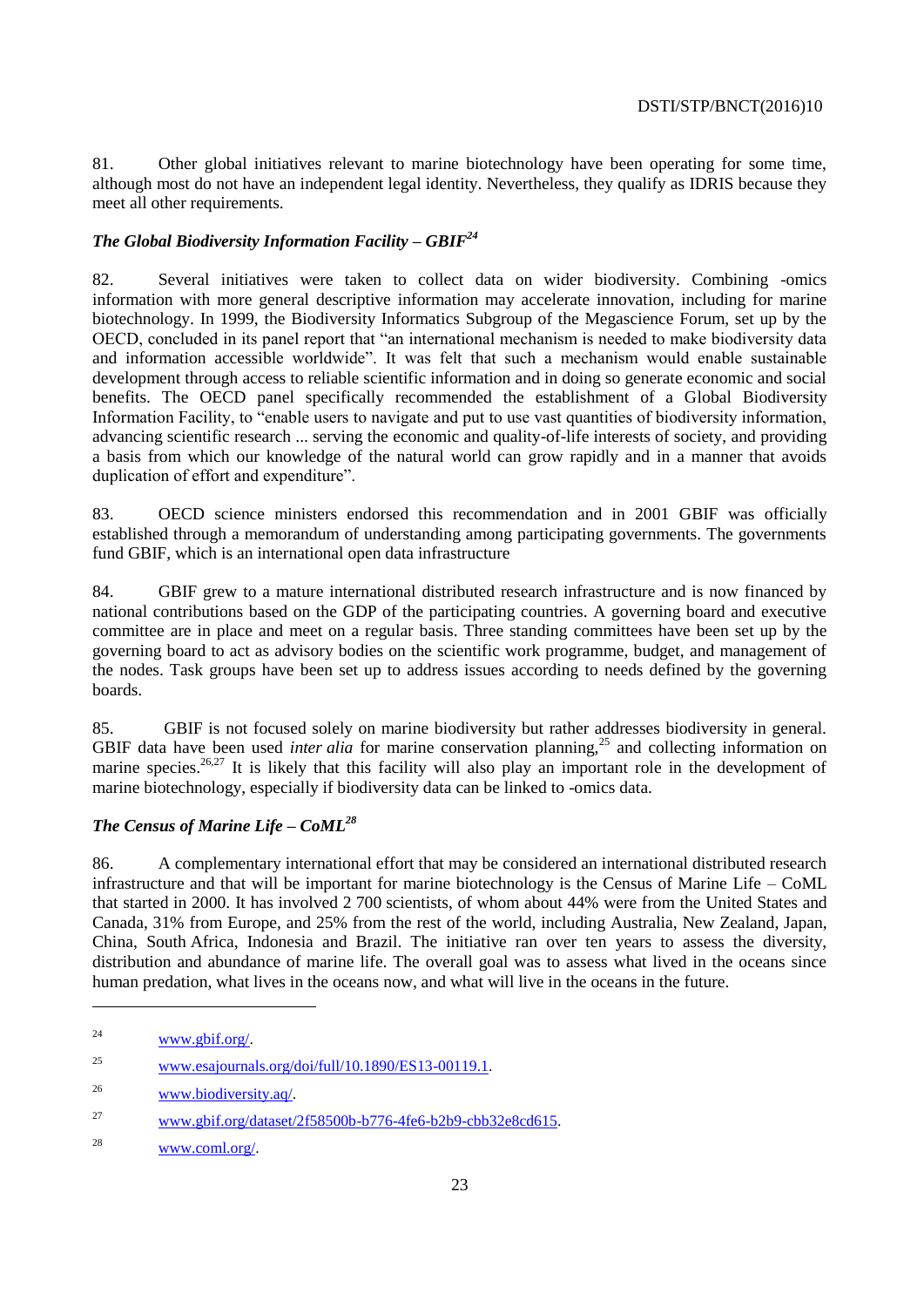87. Most of this effort went into assessing what lives in the oceans today. For this, the oceans were divided into six realms (and subzones where necessary); projects were developed to explore each of these. Genetic barcoding techniques that automate and allow speed identification of species were used in addition to innovative acoustic methods and tagging and tracking methodologies, while sampling protocols were standardised. These tools and strategies may be important not only for cataloguing per se, but also for biotechnological applications.

88. To allow easy data sharing and to improve understanding of the patterns and processes that govern marine life, a data assimilation framework was established. The Ocean Biogeographic Information System (OBIS) is the world's largest open access, online repository of spatially referenced marine life data, and will continue under the auspices of the UNESCO International Oceanographic Commission's programme, the International Oceanographic Data and Information Exchange.

89. The CoML received support from the government agencies of over 80 countries, as well as from private foundations and corporations. The scientific results were reported on 4 October 2010 at the Royal Institution in London. The whole effort was co-ordinated by a secretariat and governed by a scientific steering committee. Thirteen national and regional implementation committees were established under the guidance of the International Scientific Steering Committee, to strengthen the global reach of the census. By engaging scientists, funding agencies, policy makers and the broader user community, the national and regional committees identified research and data priorities related to marine biodiversity. Partnerships were built to address these priorities, to explore funding opportunities for local science, and to promote the census to local audiences. A synthesis group was established to organise and integrate the vast amount of information gathered by the census, so as to ensure comprehensive content and products for 2010. Finally, a solid communication strategy was developed.

90. The CoML also supported the World Register of Marine Species**<sup>29</sup>** and serves as the marine component of the GBIF.

# *International Barcode of Life Project - iBOL<sup>30</sup> – and the Barcode of Life Data Systems - BOLD<sup>31</sup>*

91. Complementary to the CoML and in collaboration with it, the International Barcode of Life Project (iBOL) is an ambitious international project. Co-ordinated by Genome Canada, it is the largest biodiversity genomics initiative ever undertaken. Over 250 researchers from 25 countries are working together to construct a DNA barcode reference library that will serve as the foundation for a rapid and inexpensive DNA-based identification system for all multi-cellular life. At the heart of the project is the Barcode of Life Data Systems (BOLD), a web platform designed to support the generation and application of DNA barcode data. The platform provides the cyber infrastructure needed to support applications such as food safety and traceability, conservation, ecosystem monitoring, forensics, and detection of agricultural pests and invasive species. BOLD is an informatics workbench for the acquisition, storage, analysis and publication of DNA barcode records; the project in effect bridges a longstanding bioinformatics chasm by assembling molecular, morphological and distributional data.

92. iBOL invites countries to participate as Nodes of the project. New Nodes officially join iBOL by signing a memorandum of understanding (MOU). Institutions and individuals who affiliate with iBOL

 $\frac{29}{30}$  [www.marinespecies.org/.](http://www.marinespecies.org/)

[ibol.org/.](http://ibol.org/)

<sup>31</sup> [www.boldsystems.org/.](http://www.boldsystems.org/)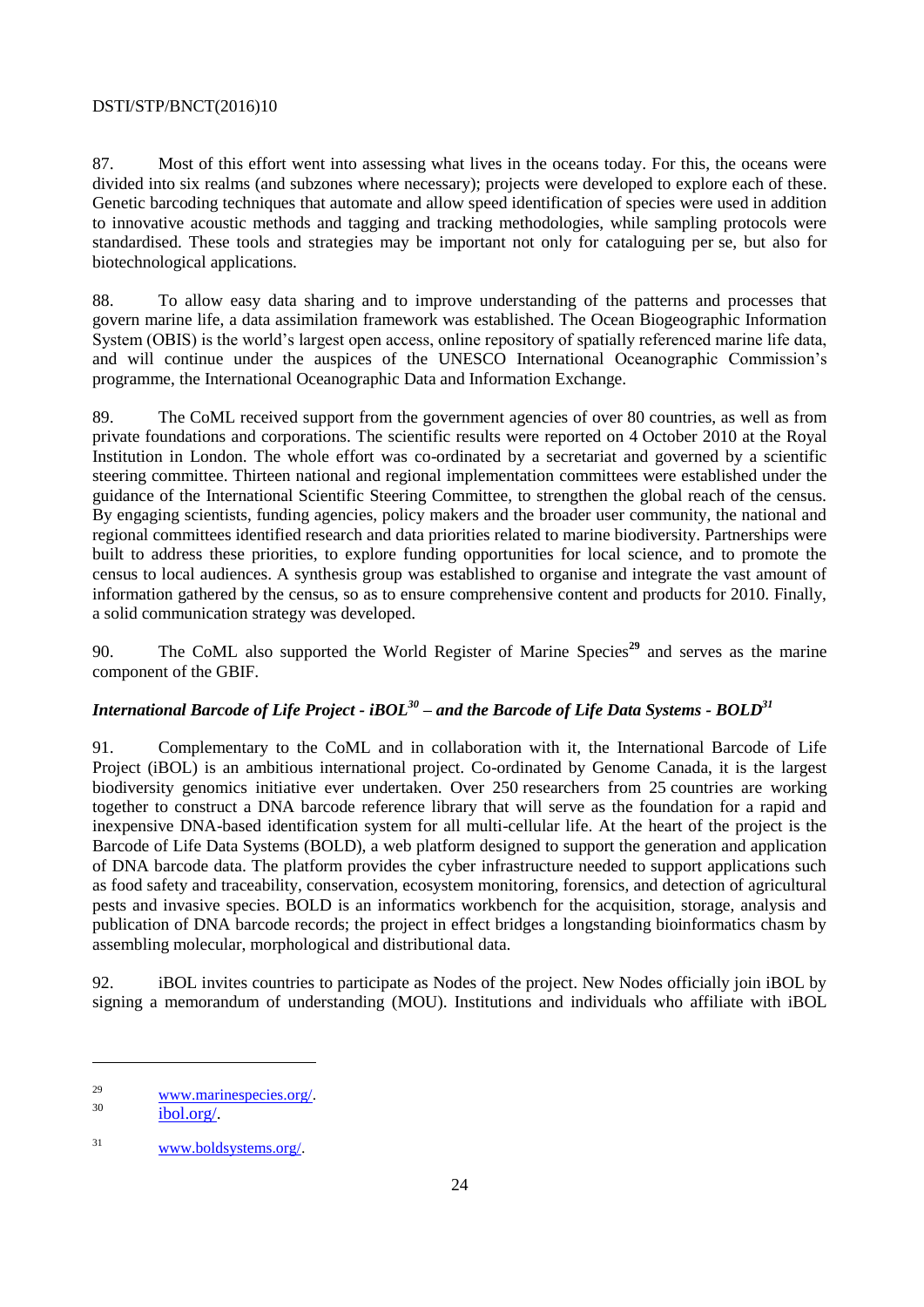Nodes can then participate in its programmes by contributing to the activities of its working groups and core facilities.

93. These core facilities provide the DNA barcoding community with the sequencing, analysis, bioinformatics, bio-repository, training, and knowledge mobilisation resources appropriate for a project of iBOL's scale. Core facilities do the bulk of DNA sequencing for iBOL, and establish robust protocols and informatics resources.

94. Over the past six years, efforts have been undertaken to collate and share information on the collection and registration of DNA barcodes from specific families and regions of life. The ultimate goal is to establish a barcode reference library of all life on earth. The different projects that are relevant for marine biotechnology are:

- The *Marine Barcode of Life campaign (MarBOL*),<sup>32</sup> a joint effort of the Consortium for the Barcode of Life (CBOL) and the Census of Marine Life to barcode life in the world's oceans.
- The *Fish Barcode of Life Initiative (FISH-BOL*),<sup>33</sup> a global effort to co-ordinate assembly of a standardised reference DNA sequence library for all fish species.
- The *Sponge Barcoding Project*<sup>34</sup> the first global barcoding project on such simple organisms and covers the complete taxonomic range of this group of organisms.<sup>35</sup> Sponges are the most primitive multi-cellular organisms with a very limited number of differentiated cell types, while highly diverse and very difficult to characterise. They are ecologically important and of significant commercial importance to the pharmaceutical and biomaterials industry as they were found to synthesise the largest number of bioactive substances among all multi-cellular organisms. These characteristics make sponges of particular interest for marine biotechnology. Sponge barcodes provide tools for the easier identification of sponge species, which will enhance the discovery of drug-producing species.
- The *Polar Barcode of Life campaign (PolarBOL*)<sup>36</sup> co-ordinates barcoding bio-inventory projects in Arctic and Antarctic marine, freshwater and terrestrial ecosystems. Similar to the other barcoding projects, PolarBOL aims to provide efficient and accurate tools for mapping and monitoring and focusses on inventorying polar biodiversity.

# *The World Data Centre for Microorganisms - WDCM<sup>37</sup>*

95. Another research infrastructure that will contribute to the further development of marine biotechnology is the World Data Centre for Microorganisms – WDCM. This initiative supports a data management system for Culture Collections Information Worldwide (CCINFO). The CCINFO database is the basis for the world directory of culture collections providing data on the organisation, management, services and scientific interests of the collections registered.

- <sup>34</sup> [www.spongebarcoding.org.](http://www.spongebarcoding.org/)
- <sup>35</sup> [www.hbwbiology.net/taxonomy-porifera.htm.](http://www.hbwbiology.net/taxonomy-porifera.htm)
- <sup>36</sup> [www.polarbarcoding.org/.](http://www.polarbarcoding.org/)
- <sup>37</sup> [www.wfcc.info/ccinfo/home/.](http://www.wfcc.info/ccinfo/home/)

<sup>32</sup> [www.marinebarcoding.org/.](http://www.marinebarcoding.org/)

<sup>33</sup> [www.fishbol.org/.](http://www.fishbol.org/)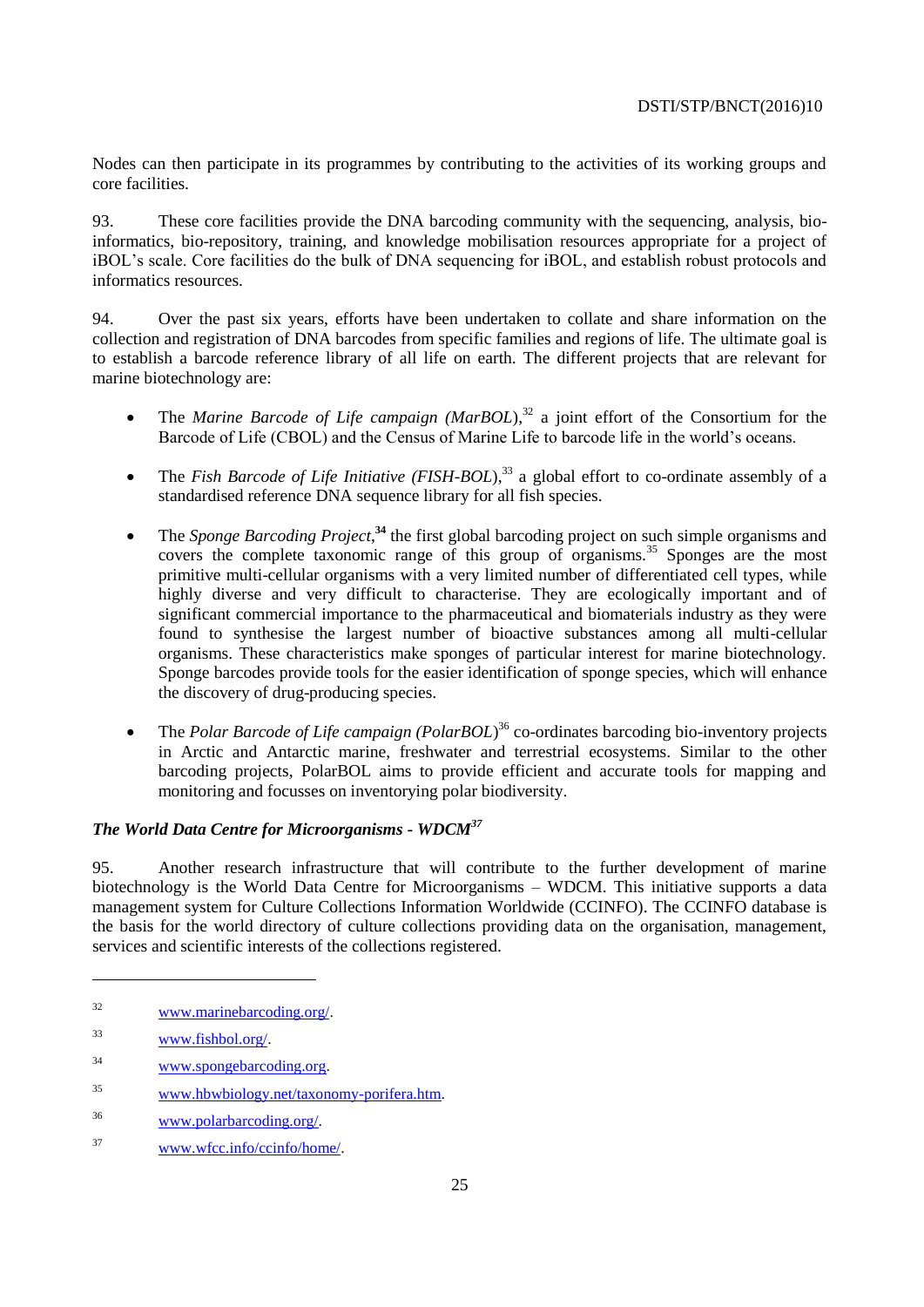96. The WDCM published an overview of all culture collections in 1972, 1982, 1986, 1993 and 1999. The sixth edition, published in August 2013, records 647 culture collections from about 70 countries, as well as 2 357 224 preserved microbial strains.<sup>38</sup> These collections include marine fungi, (micro-)algae, bacteria, cyanobacteria and protozoa, from all climate zones globally. Use of these collections varies, from mere descriptive taxonomic relevance to (for example) bio-prospecting, biofuel production, and relevancy to address fish diseases. Many of these collections are deposited in the ATCC culture collection (see below).

# *ReefBase<sup>39</sup>*

97. Certain database initiatives are targeted towards specialised organisms or environments, such as coral reefs. ReefBase is an initiative funded by the United Nations Foundation to develop a database and information system on coral reefs and to provide analytical tools for use in reef management, conservation and research. In addition, ReefBase wants to address the relationships among coral reef health, fishery production and the quality of life of people dependent on the reefs. The organisation wants to provide key information to support decision making with respect to fisheries and environment. The integrated approach envisioned by ReefBase is likely to contribute to knowledge creation and sustainability.

98. The information gathered from this initiative will be of interest to marine biotechnologists: the development of new applications from marine resources through biotechnology can only take place in the context of environmental sustainability, while biotechnology may help to conserve, restore and protect these complicated ecosystems. Coral reefs in addition house a wealth of specialised organisms and symbionts, offering new opportunities for bio-prospecting towards new applications and bioactive substances.

# <span id="page-25-0"></span>**Other infrastructures**

99. The global initiatives listed above mainly address biodiversity. Combining biodiversity data with insights into ecology and the food chain, as well as with -omics data, is likely to open many new opportunities for marine biotechnology. Understanding complete ecosystems and food pyramids in combination with the underlying biology at the molecular level will open ways to develop sustainable applications, while guaranteeing the protection and maintenance of marine biodiversity. In addition, at this moment many marine species cannot be cultured *in situ*; understanding the requirements for, e.g., cocultivation may help advance the field and lead to new biotechnological applications. The sharing of existing databases - to provide access to and ensure communication among them - is expected to enhance the discovery of innovative applications. Bioinformatics is an essential and powerful tool for data mining from these databases and for further developing applications from marine biotechnology.

100. Many initiatives may not qualify as IDRIS because they are not supranational, even if they are of general importance and serve a global network. In addition, most are not directly dedicated to marine biotechnology but are likely to support this field more generally – by providing access to the marine environment, supporting general marine knowledge, or providing biotechnology tools and databases. A good overview of existing relevant databases for, *inter alia*, marine biotechnology may be found on the link: [http://artedi.ebc.uu.se/course/overview/database\\_industry.html.](http://artedi.ebc.uu.se/course/overview/database_industry.html)

<sup>38</sup> [www.wfcc.info/ccinfo/World%20Directory%20of%20Collections%20of%20Cultures%20of%](http://www.wfcc.info/ccinfo/World%20Directory%20of%20Collections%20of%20Cultures%20of%20Microorganisms(Sixth%20Version).pdf) [20Microorganisms\(Sixth%20Version\).pdf.](http://www.wfcc.info/ccinfo/World%20Directory%20of%20Collections%20of%20Cultures%20of%20Microorganisms(Sixth%20Version).pdf)

<sup>39</sup> [www.reefbase.org/about.aspx.](http://www.reefbase.org/about.aspx)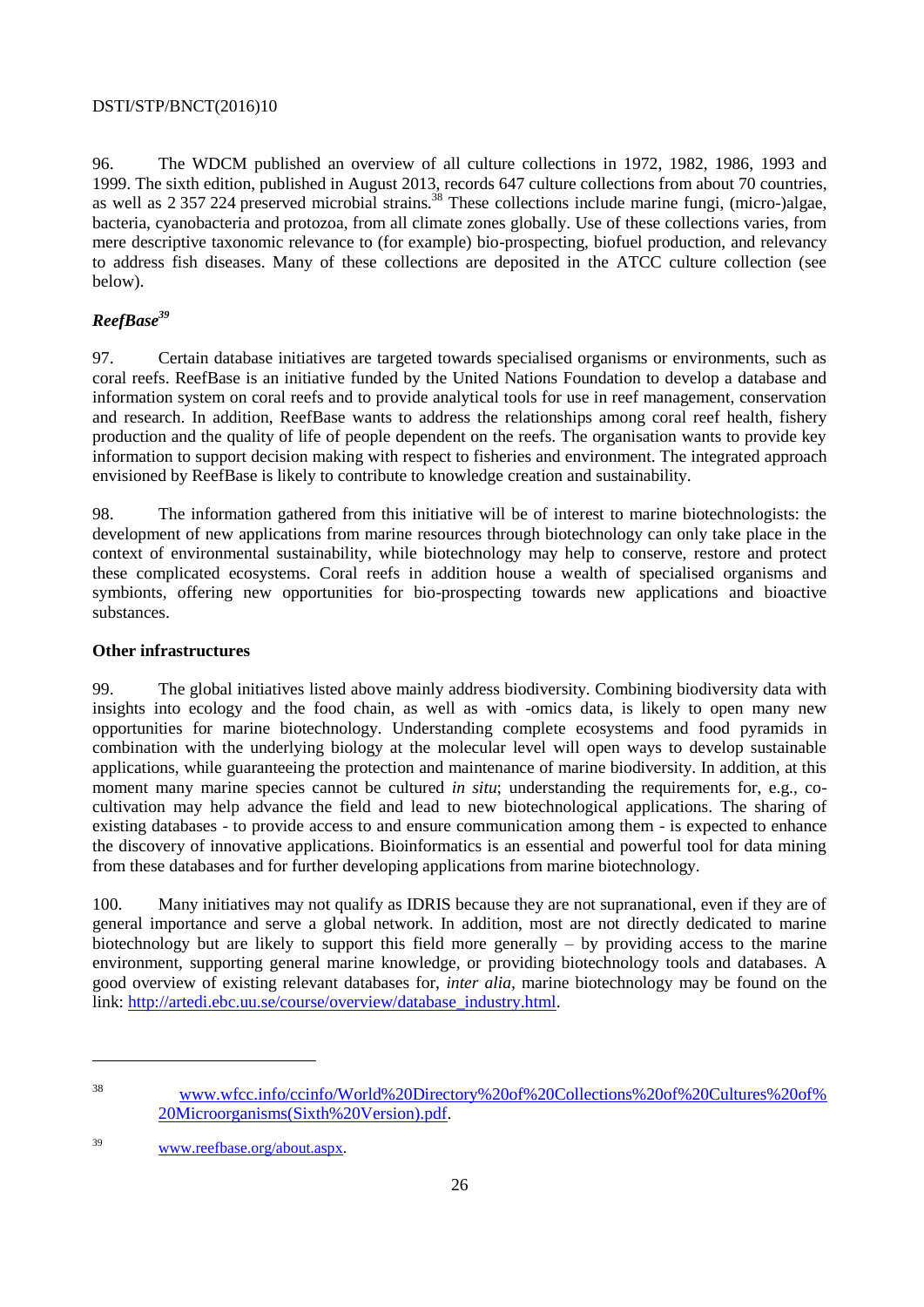101. Other important infrastructure initiatives found in individual countries can have an impact that is much more global than simply national.

# <span id="page-26-0"></span>**United States**

102. In the United States there are initiatives similar to those in Europe for developing and operating a national integrated ocean and marine data management infrastructure. Different projects aim at improving the flow of data from oceanographic cruises and observatories to the national data management infrastructure, as well as refining standards for marine data management. Most of these initiatives focus on environmental, climate and geophysical data rather than on marine biotechnology. Nevertheless, the wealth of information and integration of expertise, knowledge and technological advances, including for marine biotechnology, is necessary to build on the opportunities offered by the seas and oceans.

103. The National Science Foundation (NSF) is an important source of funding to enable advanced equipment, facilities and shared cyber infrastructure to be made broadly available to the entire research community. Equipment and research facilities provided by NSF research infrastructure investments include distributed instrumentation networks, arrays, accelerators, telescopes, research vessels, aircraft, and earthquake simulators for research and education.

104. One of the most important infrastructure projects funded by NSF with relevance to marine biotechnology is the Academic Research Fleet.

# *The Academic Research Fleet<sup>40</sup>*

105. The Academic Research Fleet consists of 23 vessels in the University-National Oceanographic Laboratory System (UNOLS). UNOLS is an organisation of 62 academic institutions and national laboratories involved in oceanographic research, joined for the purpose of co-ordinating oceanographic ships' schedules and research facilities. The original UNOLS Charter was written in 1972 and most recently revised in 2013. Since 1 May 2009 the office for UNOLS is located at the University of Rhode Island Graduate School of Oceanography in Narragansett, Rhode Island.

106. One of the primary functions of UNOLS is to ensure the efficient scheduling of scientific cruises aboard the fleet's research vessels located at 16 operating institutions in the UNOLS organisation.<sup>41</sup> An institution can request the designation of their vessel as a UNOLS vessel; the requirements are that the institution is a UNOLS member, and that the vessel is used for oceanographic research and education purposes. UNOLS membership does not supply funding. It is up to the operating institute to find sufficient support for the operation of its vessel in adherence to UNOLS safety standards, and the vessel must be regularly available for federally funded users.

107. The Academic Research Fleet vessels vary in size, endurance, and capabilities to conduct marine research in coastal and open waters. Funding for the fleet includes investments in ship operations; shipboard scientific support equipment; oceanographic instrumentation and technical services; and submersible support. NSF owns seven of the fleet's ships and has proposed another vessel for construction<sup>42</sup>

<sup>40</sup> [www.unols.org/documents/academic-research-fleet.](http://www.unols.org/documents/academic-research-fleet)

<sup>&</sup>lt;sup>41</sup> www.unols.org/sites/default/files/Guidelines for becoming a UNOLS Vessel 092004.pdf.

<sup>&</sup>lt;sup>42</sup> [www.nsf.gov/news/nsf09013/nsf\\_09013.pdf.](http://www.nsf.gov/news/nsf09013/nsf_09013.pdf)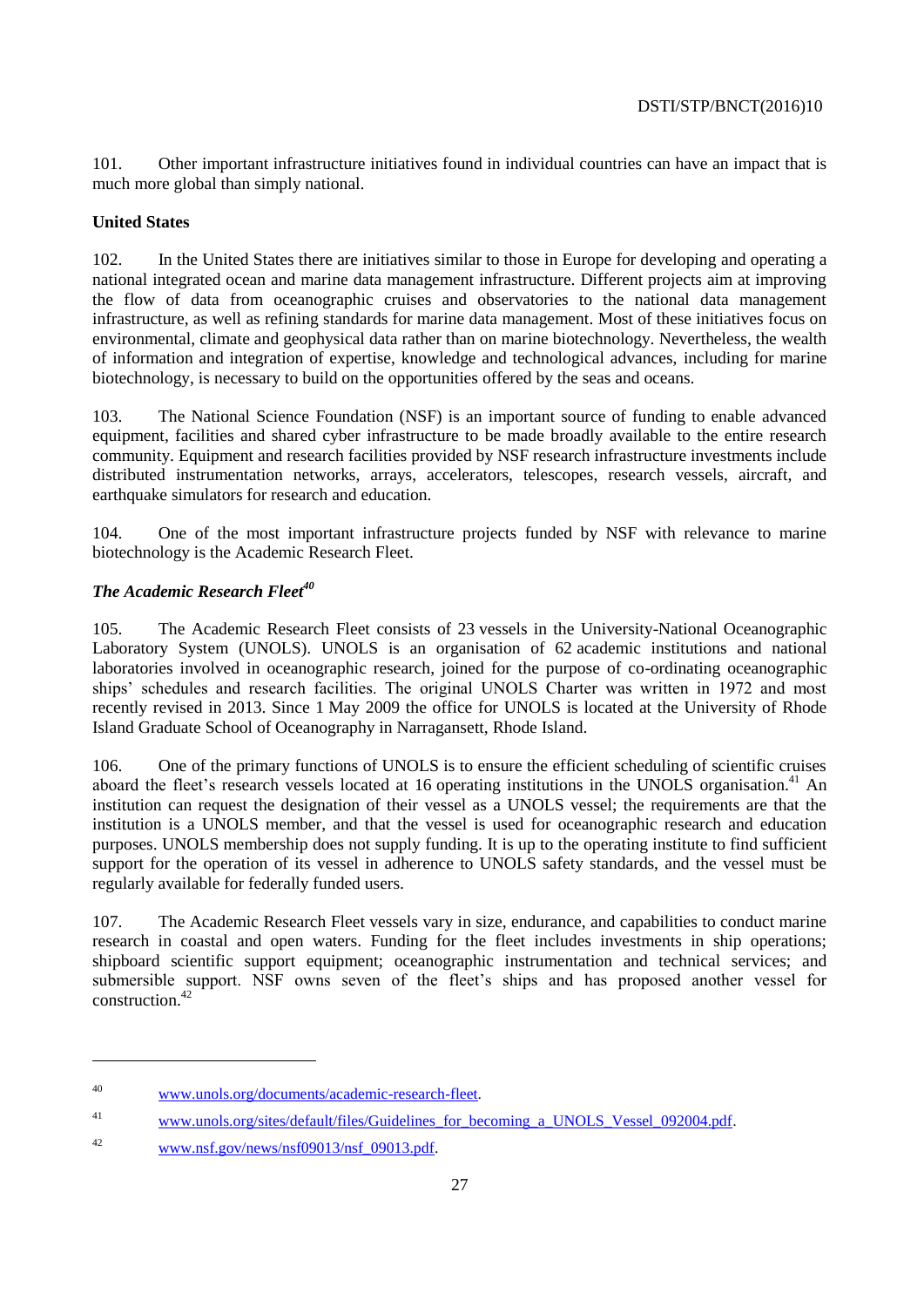# *NOAA - National Oceanic and Atmospheric Administration<sup>43</sup>*

108. Another major actor is the National Oceanic and Atmospheric Administration, but again not exclusively for the development of marine biotechnology. NOAA is a scientific agency within the United States Department of Commerce that is focused on oceanography and meteorology.

109. The first US scientific agency, the Survey of the Coast, was established in 1807 and transformed into NOAA under President Richard Nixon in October 1970's as a new organisation "for better protection of life and property from natural hazards … for a better understanding of the total environment … [and] for exploration and development leading to the intelligent use of our marine resources ...". NOAA is represented in every state, and is highly appreciated internationally for its scientific and environmental contributions.

110. The NOAA research network consists of internal research laboratories, programmes for undersea research and ocean exploration, and long-term collaborative partnerships, including 18 Cooperative Research Institutes affiliated with the NOAA Research Laboratories, 33 Sea Grant Programs co-ordinated under the National Sea Grant College Program, and the NOAA Climate Program Office that manages the Regional Integrated Science and Assessments (RISA) programme, which includes 11 active projects.

111. NOAA's activities have an impact on more than one-third of the US gross domestic product and have several specific roles in society. NOAA is the main supplier of environmental information on the state of the oceans and the atmosphere, such as weather warnings and forecasts through the National Weather Service. The administration furnishes in addition, accurate scientific information on ecosystems, climate, weather and water, and commerce and transportation which are considered of national and global importance. Furthermore, services are provided in co-ordination with federal, state, local, and international authorities, to manage the use of US coastal and marine environments, and regulate fisheries and marine sanctuaries as well as for protecting endangered marine species. NOAA combines human resources, technology, infrastructure, exploration missions, and data delivery to create more profound understanding of deep ocean areas and environmental issues to address both current and emerging threads and needs in these areas.

112. Environmental and marine research is performed by the NOAA office of Oceanic and Atmospheric Research (OAR). Within OAR, the Office of Ocean Exploration and Research (OER) was formed on 1 October 2007 through a merger of NOAA's Office of Ocean Exploration (OE) and the National Undersea Research Program (NURP).<sup>44</sup>

113. The OER is the only federal organisation currently dedicated to exploring the unknown ocean. The organisation's goals are to enhance research, policy and management decisions; The OER advises NOAA and the nation on critical issues for which the organisation is leading partnerships to explore the ocean and characterises unknown or poorly known ocean areas, processes, and resources. In addition, the OER also tries to improve the technical capability for research and has a programme for communicating and educating the public in ocean exploration.

114. Infrastructure provided by NURP comprises submersibles and technical diving, as well as robots and seafloor observatories, tools, equipment and expertise for direct or virtual undersea exploration. NURP assists scientists in data collection and observations by providing grants to researchers from its six regional

<sup>43</sup> [www.noaa.gov/.](http://www.noaa.gov/)

<sup>44</sup> [www.nurp.noaa.gov/index.htm.](http://www.nurp.noaa.gov/index.htm)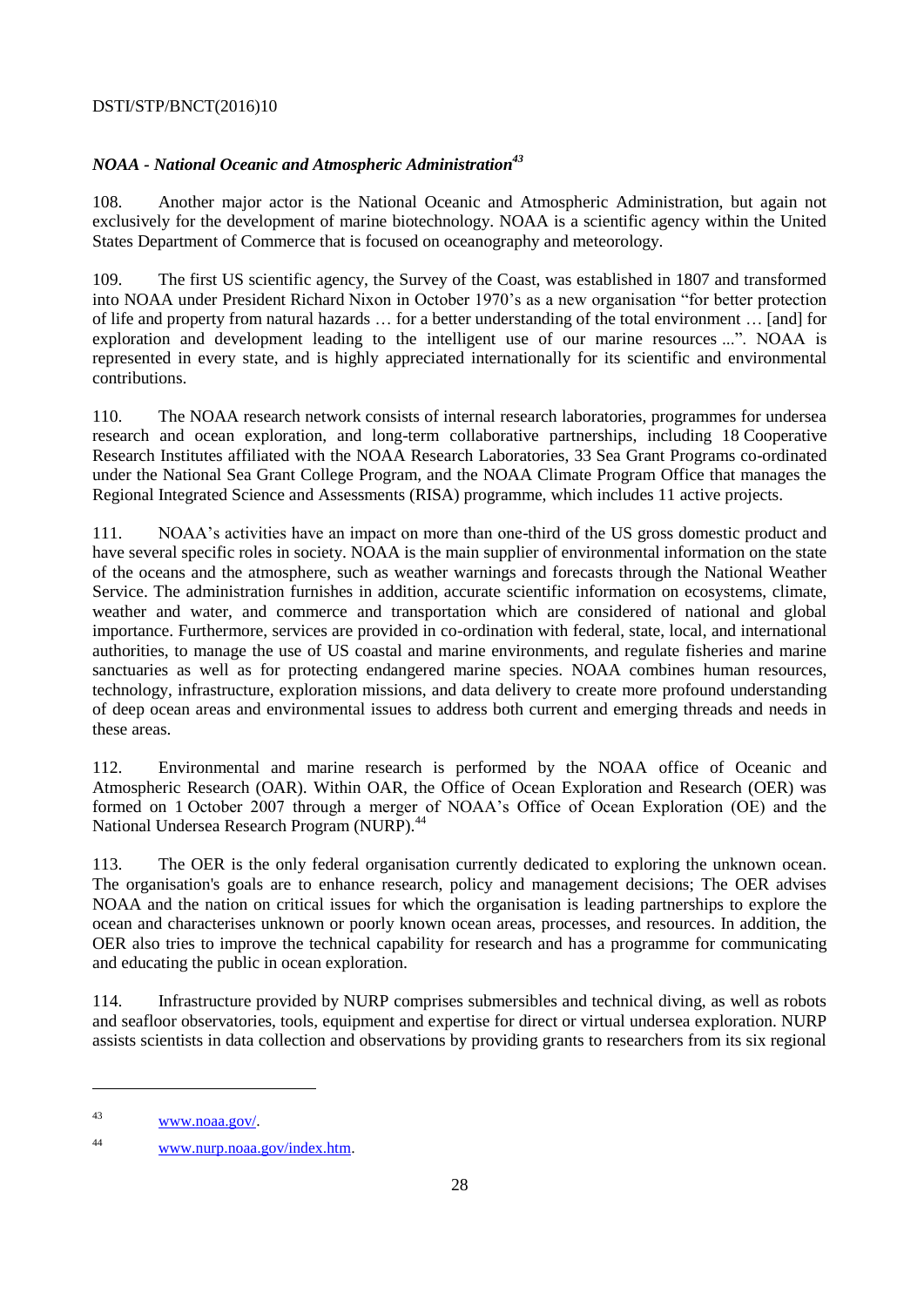centres and the National Institute of Undersea Science and Technology. The information gathered addresses the NOAA priority goals shown in Table 1.

| <b>NOAA Priority</b>                                                                                             | <b>NURP Response</b>                                                                                                                                                                                                                                                          |
|------------------------------------------------------------------------------------------------------------------|-------------------------------------------------------------------------------------------------------------------------------------------------------------------------------------------------------------------------------------------------------------------------------|
| Protect, restore, and manage the<br>use of coastal and ocean<br>resources through ecosystem-<br>based management | NURP conducts research targeted at the information needs of resource<br>managers responsible for corals, fisheries, protected areas, and other<br>seafloor ecosystems                                                                                                         |
| Understand climate variability and<br>change to enhance society's<br>ability to plan and respond                 | NURP conducts research to describe past climate and climate change using<br>underwater paleoceanographic data; and to understand the role of gas<br>hydrates in global and regional climates and the carbon cycle.                                                            |
| Environmental literacy, outreach<br>and education                                                                | NURP provides information to enrich science and math education and public<br>awareness of the oceans, coasts, and the Great Lakes.                                                                                                                                            |
| Sound, state-of-the-art research                                                                                 | NURP uses advanced underwater technologies such as human occupied<br>submersibles, remotely operated vehicles (ROVs), autonomous underwater<br>vehicles (AUVs), and advanced diving techniques, to allow scientists to<br>observe, sample, and conduct experiments underwater |
| <b>Homeland Security</b>                                                                                         | NURP can advise, develop and transfer advanced undersea technologies for<br>security agencies. Most recently, NURP trained the US Coast Guard on the<br>use of ROVs for hull inspections.                                                                                     |

|  |  |  |  |  | Table 1. NOAA priorities and NURP responses |
|--|--|--|--|--|---------------------------------------------|
|--|--|--|--|--|---------------------------------------------|

115. A substantial funding programme underpins the goals of NOAA. For fiscal year (FY) 2015, NOAA requested a total of USD 462 173 000 to support the OAR. This total budget includes operations, research, and facilities and procurement, acquisition and construction accounts, and incorporates a net increase of USD 31 793 000 from the FY 2015 base.<sup>45</sup>

116. USD 448 794 000 of this total budget was requested to support the operations, research and facilities of OAR, which incorporates a net increase of USD 28 793 000 from the FY 2015 base.

117. The total budget assigned to OAR also covers the Marine Aquaculture Programme for which NOAA requested USD 2 000 000 to support research for industry development. NOAA technology transfer will support the development of sustainable aquaculture. In addition, there is also a budget assigned to the Innovative Research and Technology sub-programme, for which NOAA requested a total of USD 12 103 000.

118. Two other infrastructure initiatives funded by NOAA that contribute significantly to the development of marine biotechnology should be mentioned here: the Ocean Biotechnology Center and Repository, and the Cooperative Institute for Ocean Exploration, Research and Technology.

# *The Ocean Biotechnology Center and Repository (OBCR)<sup>46</sup>*

119. NURP and its partner, the National Institute of Undersea Science and Technology (NIUST), want to build on the marine biotechnological potential of US coral reef organisms. NIUST was founded in 2001

<sup>45</sup> [www.corporateservices.noaa.gov/nbo/fy15\\_bluebook/FY2015BudgetSummary-small.pdf](http://www.corporateservices.noaa.gov/nbo/fy15_bluebook/FY2015BudgetSummary-small.pdf)

<sup>46</sup> [http://niust.org/obcr/.](http://niust.org/obcr/)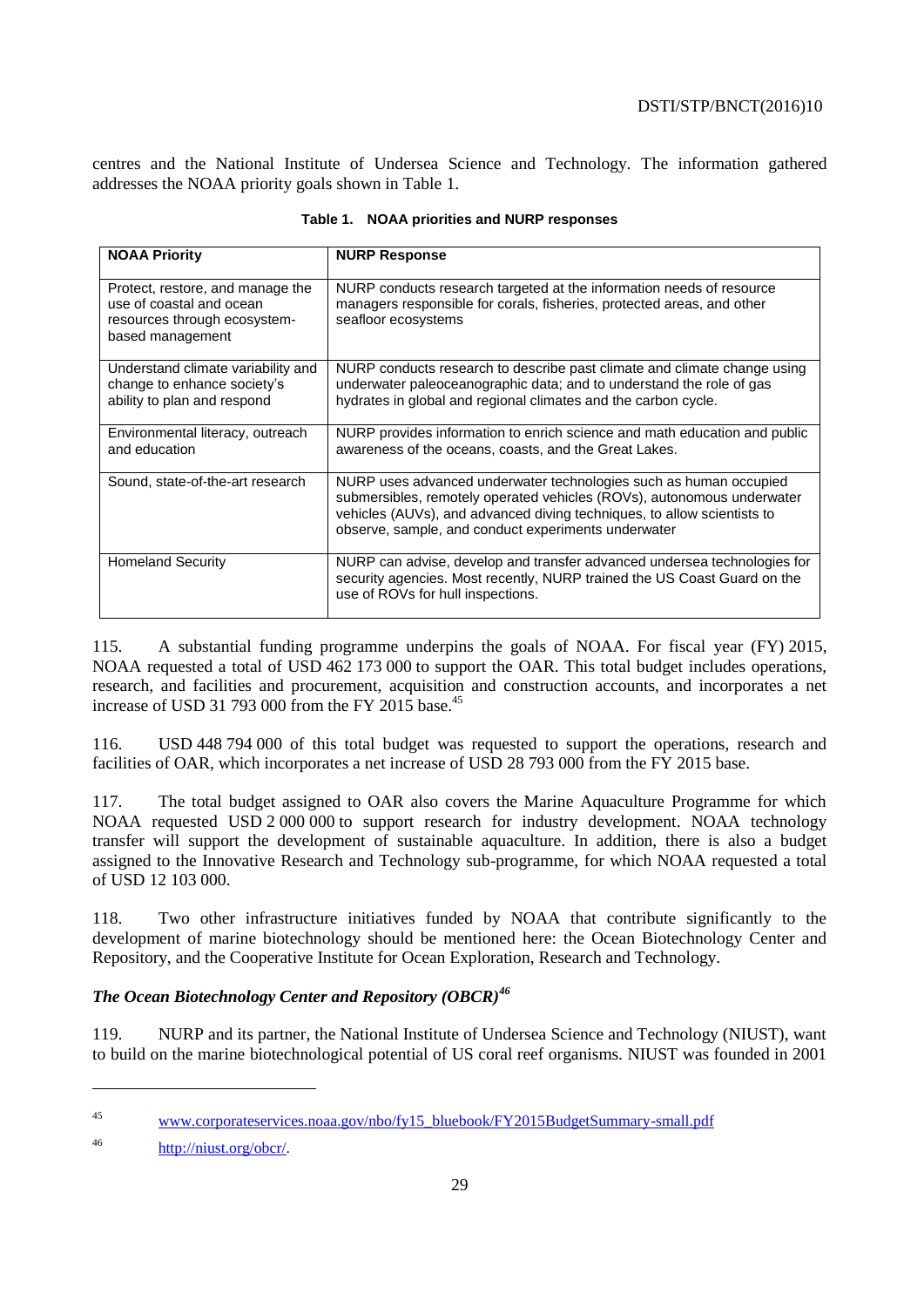and one of its divisions is the Ocean Biotechnology Center and Repository (OBCR), which is housed within the National Center for Natural Products Research (NCNPR) at the University of Mississippi, maintains an important repository dedicated solely to the cataloguing and analysis of extracts derived from marine organisms. The chemical compounds of these organisms hold significant potential for the development of new drugs and bioproducts. OBCR collected marine organisms from shallow reefs or from the deep sea of Hawaii, Alaska, Puerto Rico, Guam, Saipan, and American Samoa. The repository currently contains over 2 000 extracts that have been tested in-house for antibiotic, anticancer, and antimalarial activity. These extracts are also forwarded to academic and industrial partners across the United States for additional screening. Over 10% of the repository samples contain potential bio-active products whereas the "hit rate" for terrestrial plants tested by the NCNPR is about 0.5%. The bioprospecting research also increases the understanding of novel marine organisms and habitats using new and innovative technologies.

# *The Cooperative Institute for Ocean Exploration, Research and Technology (CIOERT)<sup>47</sup>*

120. The Cooperative Institute for Ocean Exploration, Research and Technology (CIOERT) is a consortium led by and headquartered at the Harbor Branch Oceanographic Institute at Florida Atlantic University in Fort Pierce, Fla. The other partners are the University of North Carolina Wilmington, SRI International in St. Petersburg, Fla., and the University of Miami. CIOERT supports the OER programme for ocean exploration and research by developing, testing and applying new and innovative uses of existing technologies to activities to expand the scope and efficiency of ocean exploration.

121. The Cooperative Institute focusses on better understanding of ecosystems and habitats of economic, hazardous, scientific or cultural importance within and beyond the eastern US Continental Shelf. There is a special emphasis on the exploration and research of the vulnerable deep and shallow coral and sponge ecosystems.

122. Although there are more universities with departments that address the marine environment and ecology and may contribute to marine biotechnology, it is impossible to list all of the many here. In addition, the scope of this document is to identify large shared research infrastructures that contribute to the development of marine biotechnology. In this respect, a selection is made of some of the larger institutions and initiatives in the United States and discussed below.

# *Woods Hole Oceanographic Institution (WHOI)<sup>48</sup>*

123. The Woods Hole Oceanographic Institution (WHOI) is the world's largest private, non-profit oceanographic research institution, dedicated to research and education for better understanding of the ocean and its interaction with the earth system. WHOI operates important marine research infrastructure, such as two large research vessels and several smaller boats to support oceanographic research worldwide, in addition to a diverse fleet of underwater vehicles. The institute also provides training for scientists and supports the designing and deploying of relevant new technologies. Many of the instruments and tools that researchers use to sample and study the oceans are designed, built or improved upon by WHOI engineers and technicians. New approaches include the development of robotic systems to analyse deep waters or difficult to reach areas or for long-term analysis. In collaboration with different academic partners, the WHOI co-ordinates the Center for Marine Robotics and offers a variety of facilities and services for use.

<sup>47</sup> [http://cioert.org/.](http://cioert.org/) 

<sup>48</sup> [www.whoi.edu/.](http://www.whoi.edu/)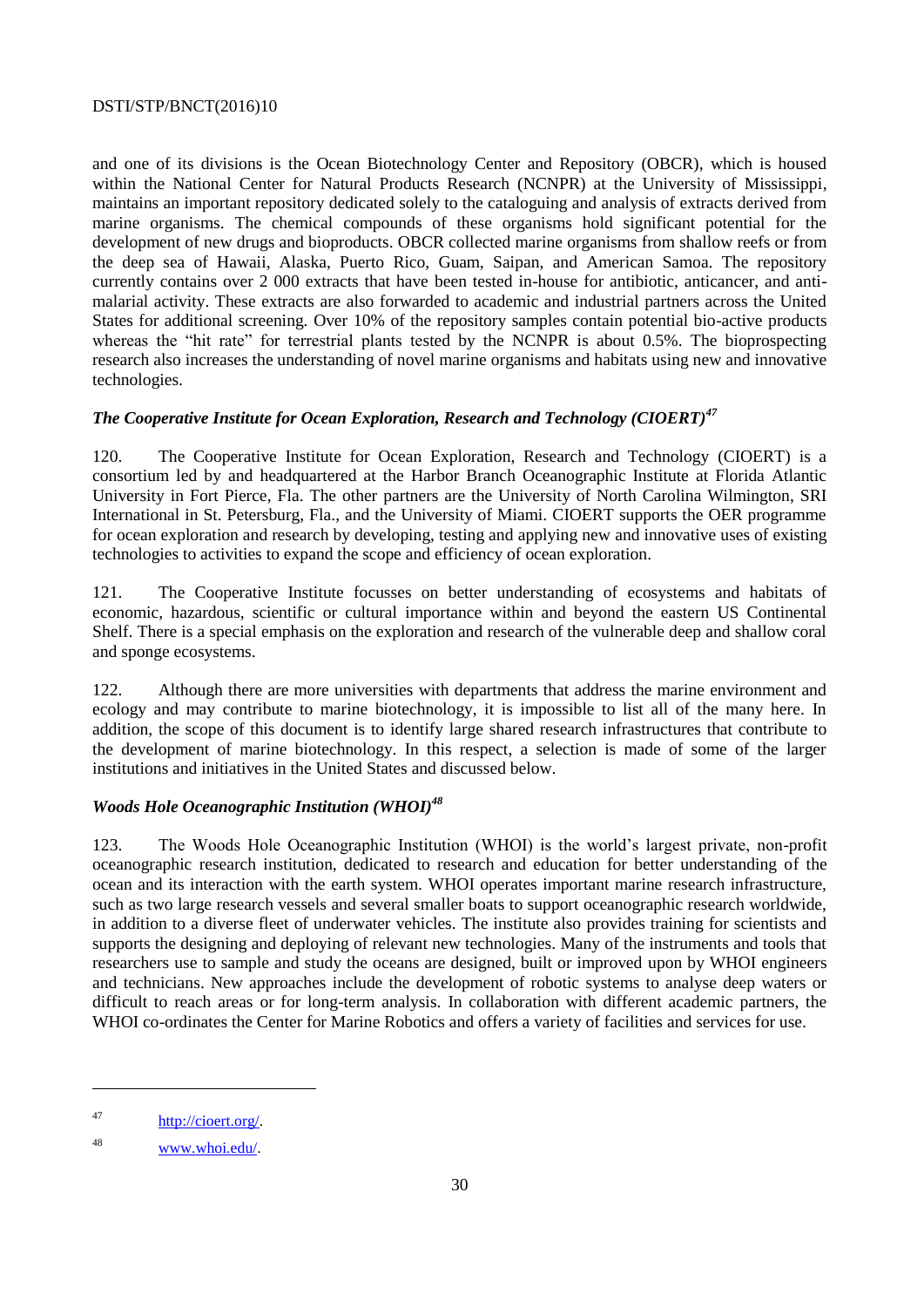124. WHOI has a wide expertise across different oceanographic research areas. Scientists and engineers collaborate within and across six research departments to achieve better understanding of the ocean and its global and fundamental importance. Problems that have a direct impact on the ocean are addressed. The interaction of expertise and knowledge about marine life and phenomena, in combination with technological advances to allow access to environments that were unreachable before, will eventually contribute to the development of marine biotechnological applications for the benefit of society. WOI has contributed significantly to development of the Census of Marine Life.

# *SCRIPPS Institution of Oceanography<sup>49</sup>*

125. The Scripps Institution of Oceanography is a department of the University of California, San Diego. Founded in 1903, it is one of the oldest, largest and most important centres for ocean, earth and atmospheric science research, education, and public service in the world. Scripps undergraduate and graduate programmes encompasse physical, chemical, biological, geological and geophysical studies in addition to degrees in climate science and policy and marine biodiversity and conservation.

126. With its four oceanographic research vessels and the research platform FLIP (Floating Instrument Platform) the Scripps Fleet is one of the largest academic fleets in the world. In 2016, a new ocean-class research ship will be joining the Scripps fleet on behalf of the Office of Naval Research. In addition, Scripps Institution of Oceanography works on the development of novel sensors and platforms, including autonomous underwater vehicles, floats, and sea-floor, terrestrial and atmospheric instrumentation to provide information about the changing environment.

127. Scripps Institution of Oceanography is also home to the Centre for Marine Biotechnology and Biomedicine, and to the Centre of Marine Biodiversity and Conservation:

- 1. The Center for Marine Biotechnology and Biomedicine<sup>50</sup> (CMBB) offers a "Training Program in Marine Biotechnology", which is funded by the National Institute of General Medical Science one of the National Institutes of Health, NIH). The training is a collaborative initiative with the UCSD School of Medicine, School of Engineering and its basic science departments and gives a multidisciplinary educational opportunity including research activities and practical experience – within the university, at sea, and through partnerships with the biotech industry. The broad education in marine science, medicine and biotechnology is expected to deliver future leaders in this promising field.
- 2. The Center for Marine Biodiversity and Conservation<sup>51</sup> is training scientist in marine biodiversity and conservation and invests in communication strategies to bring scientific knowledge to policy makers and the public at large. The centre aims to integrate biological, physical and social sciences. The research is focussing on assessing the state of marine ecosystems to develop predictive models.

<sup>49</sup> [https://scripps.ucsd.edu/.](https://scripps.ucsd.edu/)

<sup>50</sup> [http://cmbb.ucsd.edu/.](http://cmbb.ucsd.edu/)

<sup>51</sup> [https://scripps.ucsd.edu/centers/cmbc/.](https://scripps.ucsd.edu/centers/cmbc/)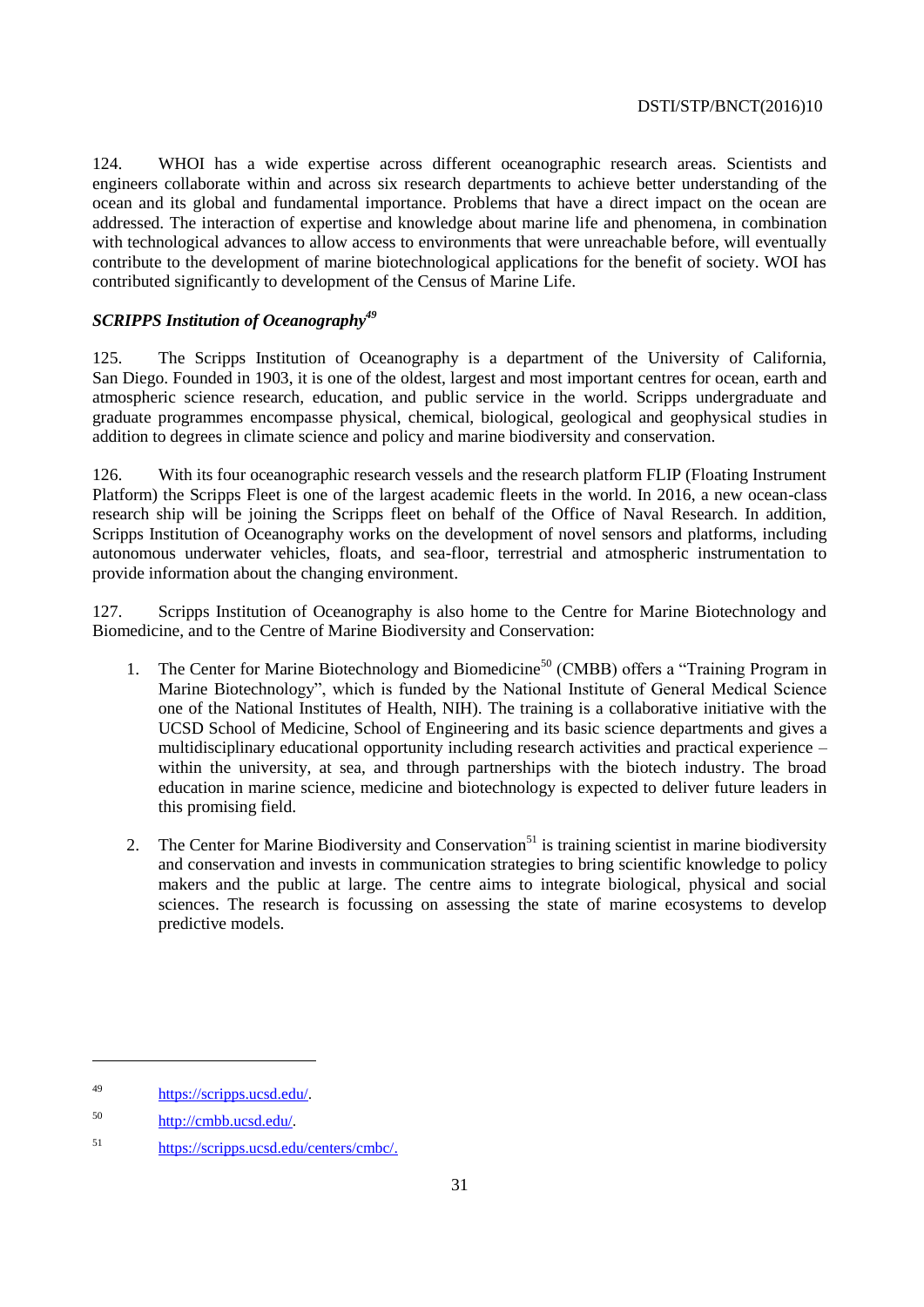# *The Harbor Branch Oceanographic Institute – HBOI<sup>52</sup>*

128. The Harbor Branch Oceanographic Institute (HBOI) started in 1971 as a private institution, and in 2007 joined Florida Atlantic University. It is now home to the Centre of Excellence in Marine Biomedical and Biotechnology Research (MBBR), which was created to explore the scientific potential of the oceans for drug discovery and to develop biotechnology applications.<sup>53</sup> MBBR maintains almost 50 000 samples of marine invertebrates and isolates of marine microbes within the Marine Drug Discovery Program of the Center for Molecular Biodiversity and Biotechnology Research (CMBBR).

129. MBBR is supported by the National Institutes of Health, and houses *inter alia* a "Peak Library", of enriched and pure materials for high throughput screening for new active compounds of marine origin. Its collection consists of fractions that are prepared through liquid chromatography. This chemicals/metabolites library of materials is available for screening through collaborative partnerships.<sup>54</sup>

130. HBOI's Media Labs also maintain the website of marinebiotech.org, which brings together academic and industrial scientists from California, Florida, Massachusetts, Maryland, Mississippi and Oregon.<sup>55</sup>

131. A foundation, the Harbor Branch Oceanographic Institute Foundation, provides significant support for the institute. It provides direct funding from its endowment and oversees the highly successful Specialty License Plate programme covering aquaculture, protection of Florida whales and wild dolphins, and conservation of marine habitats.<sup>56</sup>

# *Natural Products Repository of the NIH National Cancer Institute (NCI) at Frederick National Laboratory for Cancer Research – Developmental Therapeutics Program (DTP)<sup>57</sup>*

132. With its almost 170 000 extracts from samples of more than 70 000 plants and 10 000 marine organisms collected from over 25 countries, and more than 30 000 extracts of diverse bacteria and fungi, the Natural Products Repository of the Developmental Therapeutics Program at NCI is the largest biorepository of natural products in the world. The marine extracts come from over 25 tropical and subtropical countries worldwide, but mainly from the Indo-Pacific region, through contracts with the Harbor Branch Oceanographic Institute, the Australian Institute of Marine Science, the University of Canterbury, New Zealand, and the Coral Reef Research Foundation, a non-profit organisation in the State of California and the Republic of Palau and were collected since 1986.<sup>58</sup> The marine collection contract with the Coral Reef Foundation was renewed in February 1997. NCI operates according to policies of fair and equitable collaboration and compensation with the participating source countries, while aiming to ensure the conservation of biological diversity. To ensure benefit sharing, agreements with the relevant government organisations in many of the source countries have been signed.<sup>59</sup>

- <sup>54</sup> [www.fau.edu/hboi/mbbr/peaklibrary.php.](http://www.fau.edu/hboi/mbbr/peaklibrary.php)
- <sup>55</sup> [www.marinebiotech.org.](http://www.marinebiotech.org/)
- <sup>56</sup> [www.flhsmv.gov/dmv/specialtytags/.](http://www.flhsmv.gov/dmv/specialtytags/)
- <sup>57</sup> [https://dtp.cancer.gov/organization/npb/default.htm.](https://dtp.cancer.gov/organization/npb/default.htm)
- <sup>58</sup> [www.coralreefresearchfoundation.org/TheLab/aboutus.html.](http://www.coralreefresearchfoundation.org/TheLab/aboutus.html)
- <sup>59</sup> [www.rsc.org/suppdata/em/b6/b602674p/b602674p.pdf.](http://www.rsc.org/suppdata/em/b6/b602674p/b602674p.pdf)

<sup>52</sup> [www.fau.edu/hboi/mbbr/specimencollection.php.](http://www.fau.edu/hboi/mbbr/specimencollection.php)

<sup>53</sup> [www.fau.edu/hboi/mbbr/.](http://www.fau.edu/hboi/mbbr/)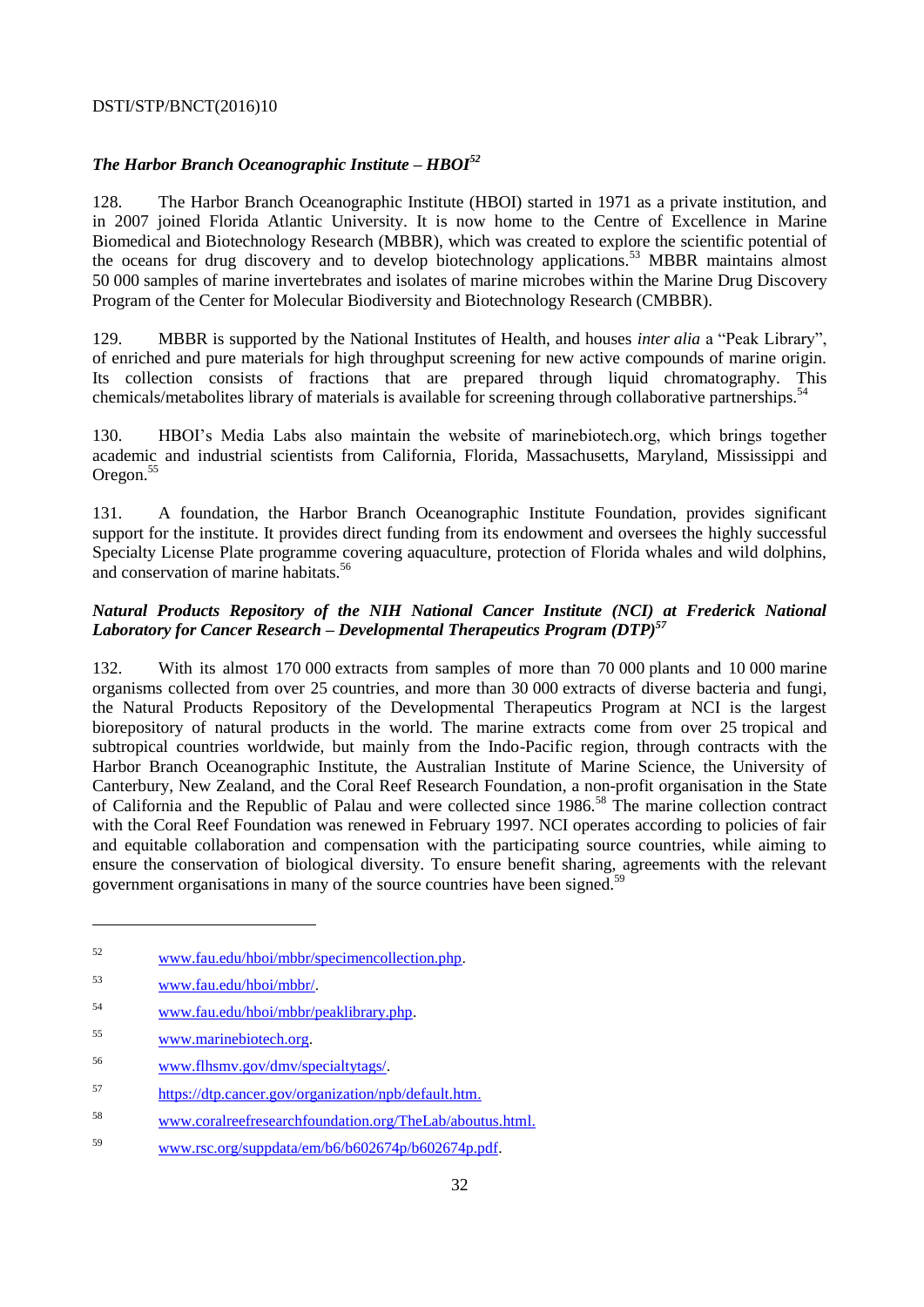133. Shortly after their collection, the natural products of the DTP repository are screened for potential anticancer activity. So far about 4 000 natural source extracts have in vitro activity against human cancer cells, and may be further analysed by DTP researchers. The extracts are also available to extramural researchers. Access to the repository materials is subject to signing a Material Transfer Agreement protecting the rights of all parties. Extracts are available either in vials or in 96 well plates for distribution.

134. In the Active Repository Programme, access to materials that were shown to have anticancer activity is granted to qualified US researchers. Organisation based in the countries that have been collaborating in the NCI collection efforts are granted access to extracts collected in in their own countries. A short description has to be provided, to explain how the extracts will be tested and what the relevance to cancer is.

135. The Open Natural Products Repository Programme provides access to the natural product extracts for testing against any human disease. A research proposal has to be provided and is reviewed by a committee of the NCI staff to assess the scientific merit and appropriate expertise.

# *The American Type Culture Collection – ATCC<sup>60</sup>*

136. The American Type Culture Collection is one of the most important repositories for living material. The ATCC is a private, non-profit biological resource centre that supports life science and biotechnology. The organisation focuses on the acquisition, authentication, production, preservation, development and distribution of standard reference microorganisms, cell lines and other materials for research in the life sciences.

# *The BioBricks Foundation<sup>61</sup>*

137. The BioBricks Foundation is a public benefit organisation founded in 2006 by scientists and engineers who recognised the potential of synthetic biology for science and innovation, and who wanted to ensure that this emerging field would serve the public interest. The BioBricks Foundation works in four domains: technology, law, education and the global community.

138. BioBricks are standardised DNA sequences of defined function, designed to be incorporated into living cells to construct new biological systems. The trademarked words BioBrick and BioBricks refer to a specific "brand" of open source genetic parts. Reliable, standardised biological parts that constitute a free operating system for biotechnology are produced through professional research collaborations such as with BioFab, International Open Facility Advancing Biotechnology, while an open-source wiki facilitates teaching, learning, and sharing.<sup>62</sup> The BioBrick Public Agreement,<sup>63</sup> drawn up in 2011, is a free-to-use legal tool that allows individuals, companies, and institutions to make their standardised biological parts free for others to exchange and use.

139. Although the BioBricks Foundation has no particular focus on marine bio-resources, employing its approach to sharing data and material may be most optimal for building on the enormous potential of marine biotechnology.

<sup>60</sup> [www.lgcstandards-atcc.org/en/About/About\\_ATCC/Who\\_We\\_Are.aspx.](http://www.lgcstandards-atcc.org/en/About/About_ATCC/Who_We_Are.aspx)

<sup>61</sup> [biobricks.org./.](http://biobricks.org/)

 $62$  [OpenWetWare](http://openwetware.org/) – OWW.

<sup>63</sup> [BioBrick™ Public Agreement.](https://biobricks.org/bpa/)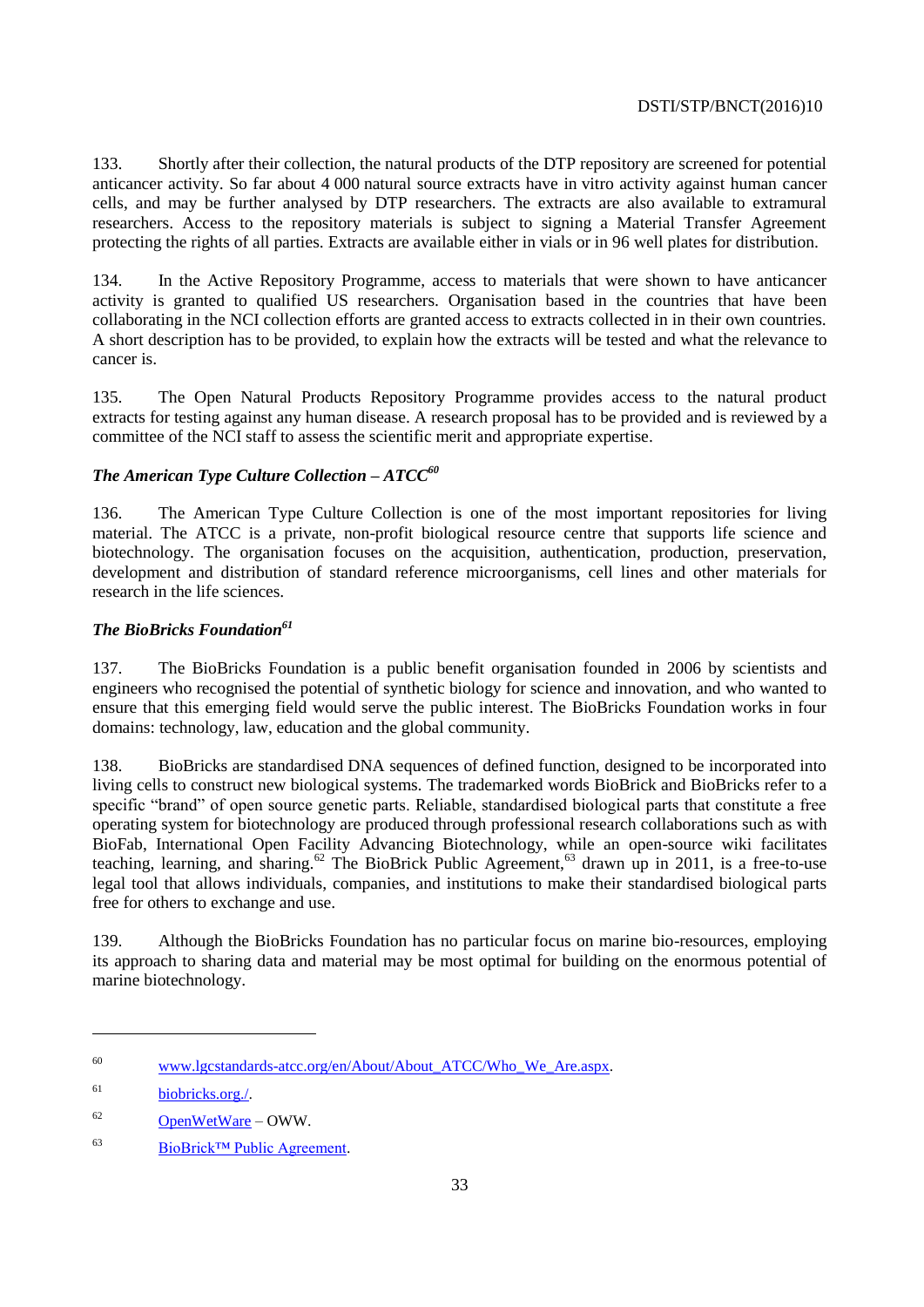# <span id="page-33-0"></span>**CANADA**

140. The ocean and fisheries are traditionally very important for Canada's economy. Fisheries and Oceans Canada (DFO) has the government's lead responsibility for marine research. DFO Ecosystems and Oceans Science implements the At-Sea Science programme with the aid of 16 Canadian Coast Guard (CCG) vessels, the majority of which are dedicated science vessels that carry out a variety of research activities, involving *inter alia* fisheries, oceanographic science and hydrography. Missions include multispecies surveys; ecosystem, geological and acoustic surveys; environmental research; ocean monitoring; and arctic science.

141. DFO has developed a Five-Year Research Agenda (2007-12)<sup>64</sup> focused on ten research priorities and associated areas considered essential to address federal and departmental priorities and public good needs. The ten priorities are strongly influenced by the New Ecosystem Science Framework in Support of Integrated Management,<sup>65</sup> which was published in 2007 by DFO to support DFO and Government priorities. The research priorities highlight basic and applied research needed for developing new knowledge while improving the use of existing knowledge.

142. Biotechnology and genomics are part of the research agenda. To address areas in which it is more effective to partner with academia, other departments and governments, DFO supports Centres of Excellence.<sup>66</sup> Two of these centres that are relevant for marine biotechnology are described below.

# *The Centre for Aquatic Biotechnology Regulatory Research - CABRR<sup>67</sup>*

143. The CABRR was created in 2008 to conduct research in support of the risk assessment and regulation of fish with novel traits, including genetically engineered fish. To achieve its goals the institute participates to national and international forums to exchange scientific information and research results to inform risk assessment methodology. It also provides peer-reviewed and other published data on scientific findings, risk assessment theory and methodology and has national and international research collaborations to improve the co-ordination and sharing of regulatory research results to develop regulatory frameworks addressing aquatic organisms with novel traits.

# *The Centre of Expertise in Cold-Water Corals and Sponge Reefs - CECCSR<sup>68</sup>*

144. The CECCSR, also established in 2008 develops dedicated tools and approaches, provides strategic advice to senior management, and supports regional, national and international efforts for the conservation of cold-water coral and sponge

# <span id="page-33-1"></span>**KOREA**

# *The Marine Biotechnology Research Programme and Research Infrastructure*

145. Korea has set up a major support initiative for research infrastructures. Research infrastructure for marine biotechnology is embedded in the Marine Biotechnology Research Programme that began in

<sup>64</sup> [www.dfo-mpo.gc.ca/science/publications/fiveyear-quinquennal/index-eng.htm.](http://www.dfo-mpo.gc.ca/science/publications/fiveyear-quinquennal/index-eng.htm)

<sup>65</sup> [www.dfo-mpo.gc.ca/science/publications/ecosystem/index-eng.htm.](http://www.dfo-mpo.gc.ca/science/publications/ecosystem/index-eng.htm)

<sup>66</sup> [www.dfo-mpo.gc.ca/science/coe-cde/index-eng.htm.](http://www.dfo-mpo.gc.ca/science/coe-cde/index-eng.htm)

<sup>67</sup> [www.dfo-mpo.gc.ca/science/coe-cde/cabrr-crrba/index-eng.asp.](http://www.dfo-mpo.gc.ca/science/coe-cde/cabrr-crrba/index-eng.asp)

<sup>68</sup> [www.dfo-mpo.gc.ca/science/coe-cde/ceccsr-cerceef/index-eng.asp.](http://www.dfo-mpo.gc.ca/science/coe-cde/ceccsr-cerceef/index-eng.asp)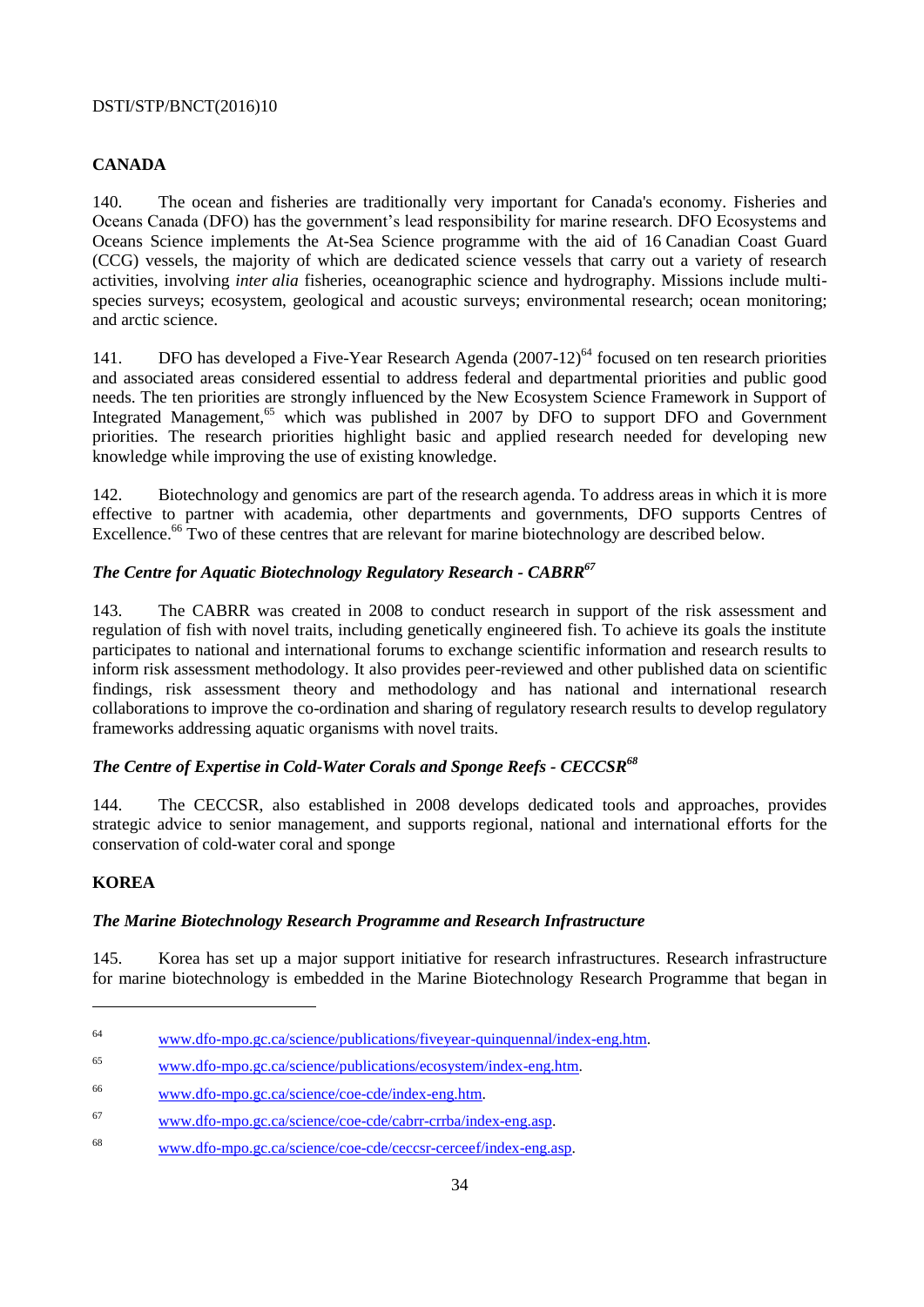2004; this **i**nitiative both is managed by and receives grants from KIMST (Korea Institute of Marine Science and Technology Promotion), the funding organisation under the Korea Ministry of Oceans and Fisheries. The programme aims to use state-of-the-art biotechnology to develop new drugs, bio-energy and biomaterials using valuable marine bio-resources and addressing the marine biosphere with multidisciplinary approaches. The programme also supports research infrastructure development, such as that of biobanks for marine organisms and databanks of genomics and pharmaceutical chemicals of marine origin.

# *Korea Institute of Ocean Science and Technology – KIOST<sup>69</sup>*

146. The programme for marine biotechnology is part of a comprehensive strategy that was developed to capitalise on the opportunities offered by the ocean. The Korea Institute of Ocean Science and Technology (KIOST) is a government-sponsored research institute that has driven the marine science and technology development of Korea since its establishment over 40 years ago. KIOST combines multidisciplinary principles of oceanography, physics, chemistry, engineering, biology, and other fields to understand the marine biosphere and to harness the great biodiversity and energy potential of the ocean. KIOST carries out the following activities:

- basic and applied research to promote the efficient use of coastal and ocean resources
- comprehensive surveys and studies of Korea's seas and open oceans
- scientific research in polar and tropical regions, especially in Antarctica and the South Pacific
- the development of technologies related to the coastal and harbour engineering, ships and ocean engineering, and maritime safety
- co-operation with other government agencies, universities and private industries
- development of marine resources and protection of the ocean environment
- participation in international co-operation concerning oceanographic research projects.

147. KIOST is headquartered at Ansan, and several domestic research branches and international research centres are found throughout the country. The South Sea Research Institute at Geoje is home to research vessels that support bio-prospecting in the ocean.

148. The Marine Biotechnology Research Division of KIOST is sponsored by the Marine Biotechnology Programme of the Ministry of Oceans and Fisheries and by the KIOST in-house programme. Its focal research areas are marine organisms in the biosphere of Antarctica and the deep sea of the Pacific Ocean; the aim is to develop technologies that will contribute to human welfare. In particular, -omics approaches and the advanced convergence of technologies such as nanotechnologies and IT are used to analyse and exploit marine bio-resources. One of the goals is to discover and develop new marine bioactive substances and new biomaterials of marine origin. The research also covers studies on bio-energy and bio-hydrogen production. KIOST also aims to support marine bio-industry development through applied research.

<sup>69</sup> [eng.kiost.ac/kordi\\_eng/?sub\\_num=322.](http://eng.kiost.ac/kordi_eng/?sub_num=322)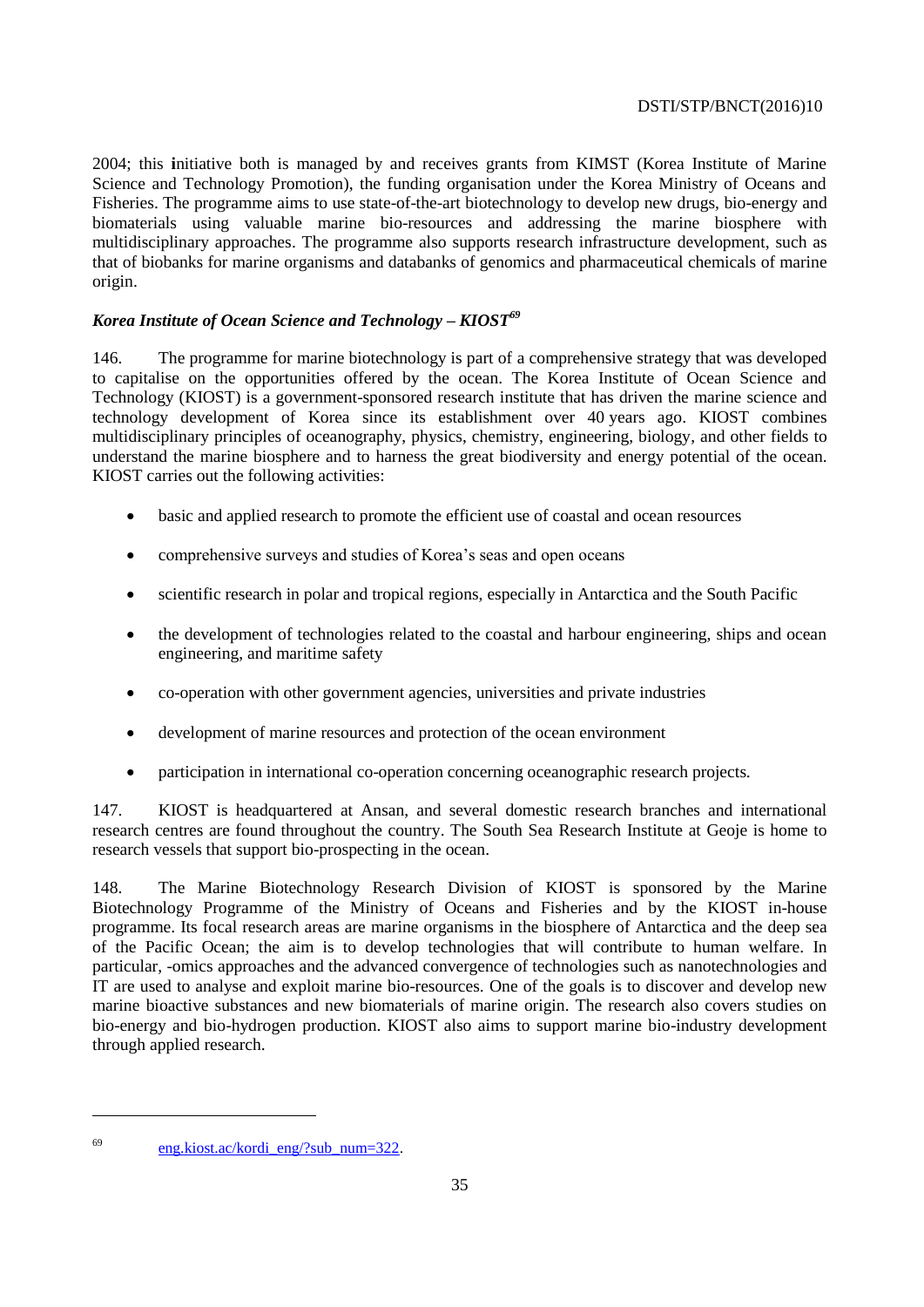149. The Marine Biotechnology Research Division also hosts MEBiC, the Marine and Extreme Bioresource Collection, a biobank collection of marine and extremophile organisms that includes marine micro-organisms and marine nematodes.<sup>70</sup> A databank containing genomic, metagenomic and other -omics information on marine organisms is connected to this biocollection. The biobank specimens are accessible to domestic and foreign scientists for research purposes.

150. Ambitious genome sequencing projects are sponsored by the Ministry of Oceans and Fisheries. Genome sequence information is publicly available at the KIOST genome bank, Marine Biotechnology Research Centre (MBRC).<sup>71</sup> Genome sequences have been determined for marine organisms such as *Gelidinium elegans*, *Brachionus sp*., and a dinoflagellate. In addition, the sequence for the minke whale has recently been determined and made publicly available at the bank.<sup>72</sup> It is expected that this research will contribute to studies on the evolution of marine mammals and their ageing, cardiovascular diseases, and preservation

151. The following institutes come under the KIOST umbrella and are relevant for marine biotechnology:

Korea Polar Research Institute –  $KOPRI<sup>73</sup>$ 

KOPRI research focuses not only on marine biotechnology but also on geophysical sciences, biodiversity and the environment.<sup>74</sup> In line with the Antarctic Treaty that calls on parties to exchange and make scientific observations and results from Antarctica freely available, the virtual Korea Polar Data Center (KPDC)<sup>75</sup> provides a gateway to the Korean distributed data holdings. It provides access to data sets that are available for non-commercial scientific or student projects. These databases include genomics data<sup>76</sup> and a microbial collection<sup>77</sup> from polar organisms, including those of marine origin.

KOPRI aims to be a world-class centre in polar research. It co-ordinates three polar stations: King Sejong Station and Jang Bogo Station for Antarctic research at the South Pole, and Dasan Station for Arctic research. In addition, since 2009 KOPRI has been operating the research icebreaker Araon for polar missions. These research infrastructures offer possibilities for international research collaborations.

Korea South Pacific Ocean Research Center – KSORC

KSORC was established in 2000 to respond to immediate concerns of island nations in the Pacific, such as climate change, coastal pollution and resources development.

<sup>&</sup>lt;sup>70</sup> [www.megrc.re.kr/mebic/mebic\\_l1/eng/html/intro\\_mebic.asp.](http://www.megrc.re.kr/mebic/mebic_l1/eng/html/intro_mebic.asp)

<sup>71</sup> [mbrc.kordi.re.kr/gbank.](http://mbrc.kordi.re.kr/gbank) 

<sup>72</sup> [www.marinegenome.kr.](http://www.marinegenome.kr/) 

<sup>73</sup> [eng.kopri.re.kr/home\\_e/contents/e\\_1200000/view.cms.](http://eng.kopri.re.kr/home_e/contents/e_1200000/view.cms)

<sup>74</sup> [www.mof.go.kr/portal/eng/EgovMission\\_front.do.](http://www.mof.go.kr/portal/eng/EgovMission_front.do)

<sup>75</sup> [kpdc.kopri.re.kr/index.php.](https://kpdc.kopri.re.kr/index.php)

<sup>76</sup> [antagen.kopri.re.kr/.](http://antagen.kopri.re.kr/)

<sup>77</sup> [pamc.kopri.re.kr/.](http://pamc.kopri.re.kr/)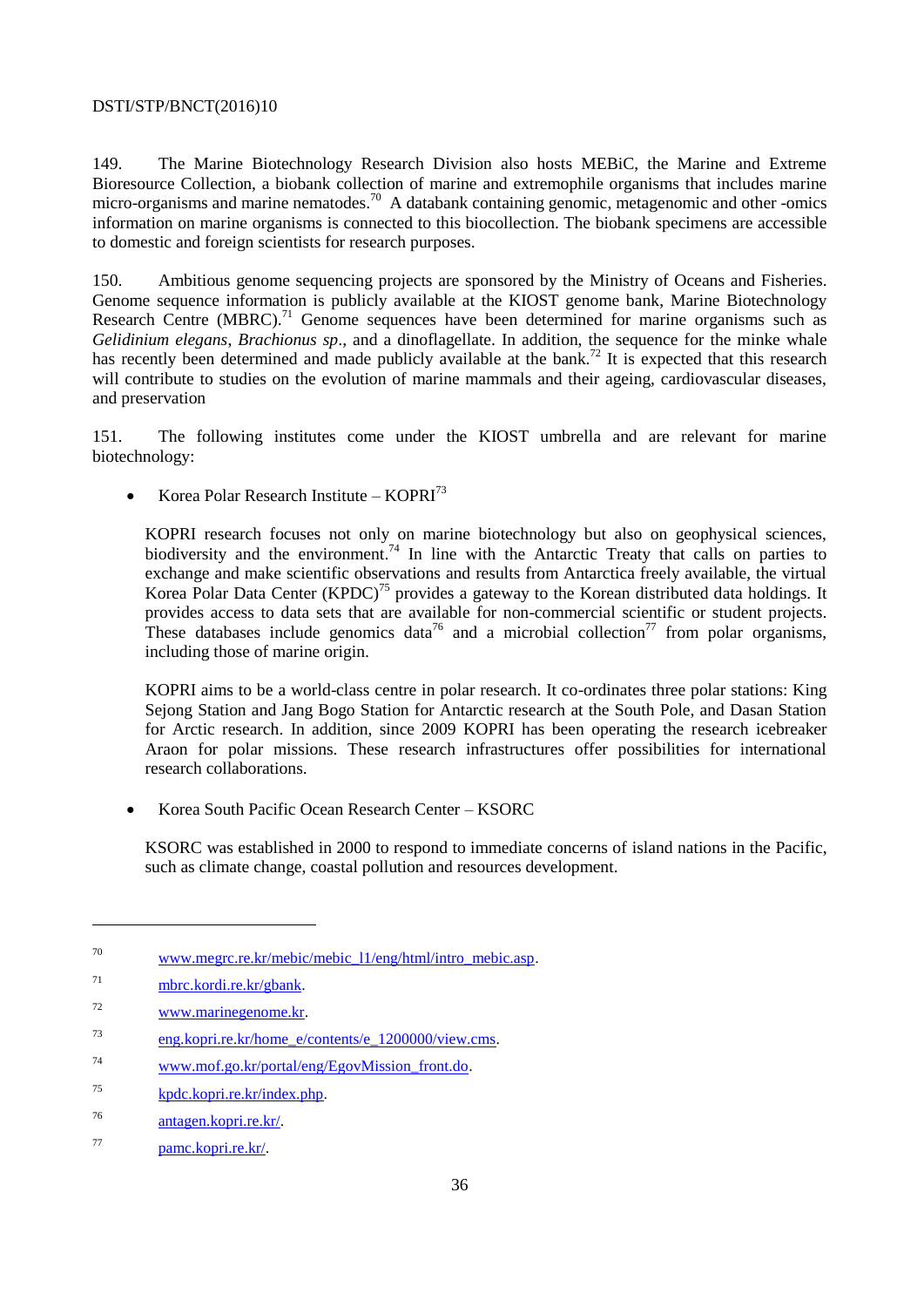# *Marine Biodiversity Institute of Korea – MBIK*

152. Another major institute that contributes to the development of marine biotechnology is the Marine Biodiversity Institute of Korea. MBIK aims to protect the marine environment and bio-resources, and to ensure management of and sovereignty over Korean marine bio-resources. The MBIK was set up in 2012 after the Korea National Assembly passed the Marine Bio-resources Management Law at Seo-chon, on the West Coast of Korea. The Marine Bio-resources Research Institute works as a main stock centre that co-ordinates local centres. Twelve centres are linked at the time of writing, but this number will grow to cover all marine taxons.

153. The institute is expanding its services towards strategic planning and development of operating programmes, to:

- support the propagation and recovery of endangered marine species
- protect human health from potential risks arising from the import and export of foreign marine species and marine Living Modified Organisms (LMOs), in line with the Cartagena protocol
- conserve marine ecosystems.

154. The marine bio-resources will be accessible for researchers from universities, research institutes, and companies with the aim of supporting marine biotechnology research and commercial development.

# *National Institute of Fisheries Sciences – NIFS<sup>78</sup>*

155. Complementing the above-mentioned institutes is the National Institute of Fisheries Sciences, former (NIFS), former National Fisheries Research and Development Institute (NFRDI), which falls under the authority of the Ministry of Food, Agriculture, Forestry and Fisheries. The NIFS is the unique national research institute in charge of marine and fisheries science, since its establishment as a Fisheries Experimental Station in 1921. The NIFS is committed to fulfilling various responsibilities, such as developing overseas and coastal fishing grounds monitoring marine ecosystems, building and managing fishery resources, and developing aquaculture technology.

156. The key research projects of NIFS are:

- conservation of fisheries' life resources and ecosystems
- eco-friendly and low-carbon seafood production technology
- high-functional and high added value seafood production technology
- mitigation technology to counter] climate change impacts on fisheries
- enhancing the competiveness of the fishery industry
- seafood safety management technology
- establishment of a global fishery infrastructure.

<sup>78</sup> [www.nifs.go.kr/page?id=en2\\_sub100.](http://www.nifs.go.kr/page?id=en2_sub100)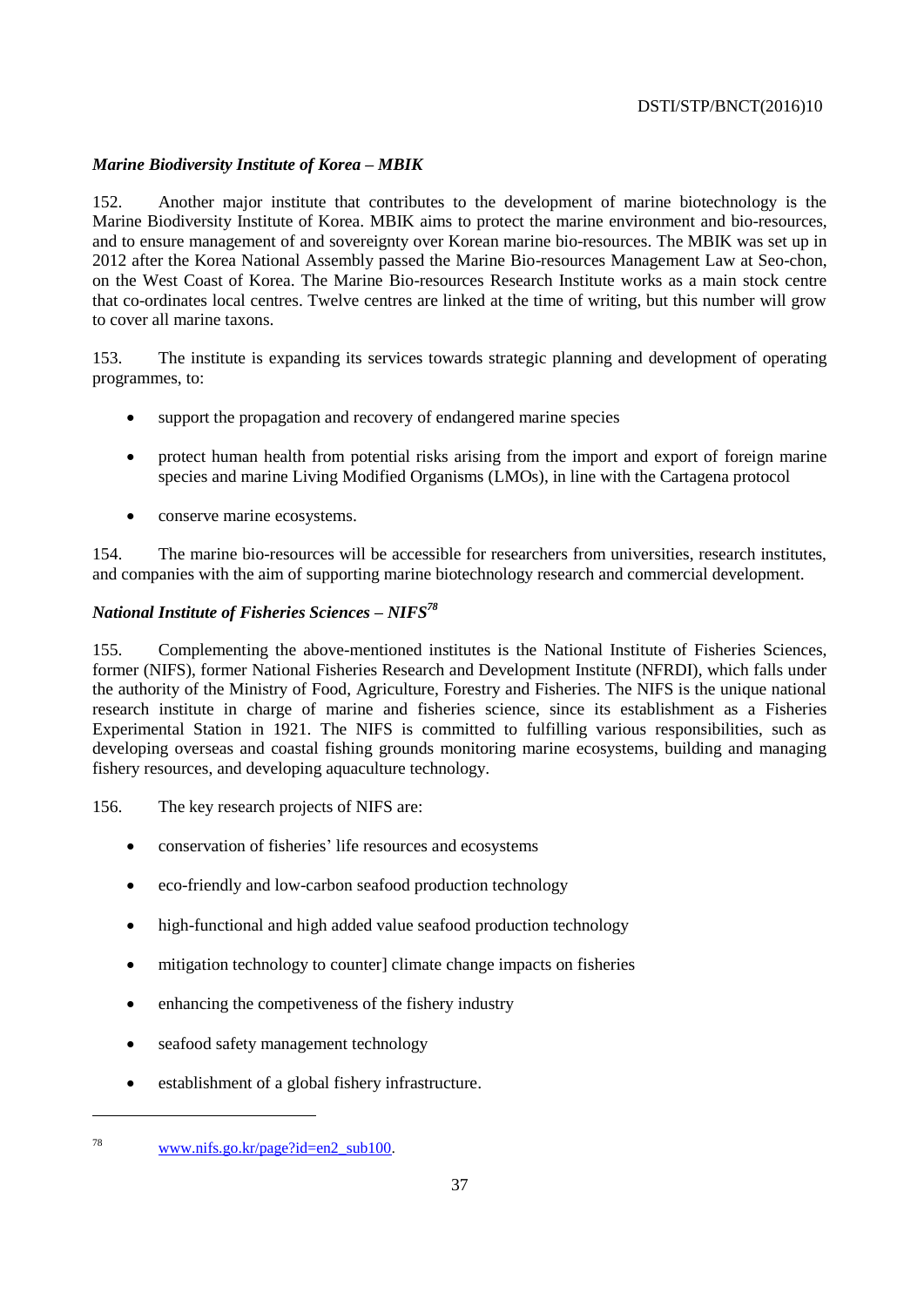157. The Biotechnology Research Division of NIFS is conducting research on the latest biotechnology for aquaculture and fisheries. Its main research involves:

- the collection, analysis and application of bio-resources
- the study of genomics for marine organisms
- the development of bio-materials from marine organisms
- environment risk assessment and management of aquatic genetically modified organisms.

# <span id="page-37-0"></span>**JAPAN**

# *The Leading-edge Research Infrastructure Program<sup>79</sup>*

158. Japan has set up a major support initiative for research infrastructures, similar to the European ESFRI roadmap and US initiatives. The Leading-edge Research Infrastructure Program, begun in 2010, is implemented under the Strategic Fund for Strengthening Leading-edge Research and Development. Emphasising "green innovation" and "life innovation", the programme supports the establishment and operation of state-of-the-art infrastructure needed to advance a wide spectrum of research, from basic to application-oriented R&D. Ultimately, the programme aims to strengthen Japan's capacity to conduct and further advance leading-edge research and development. At least one project may be relevant to marine biotechnology: promotion of life and earth sciences, using the facilities of the Subseafloor-Simulation Laboratory and "Chikyu". This project aims to accelerate the study of subseafloor life and the biosphere related to carbon- and energy-circulating earth systems, through ocean drilling. The project involves developing the Subseafloor-Simulation Laboratory for various onshore experiments in subseafloor conditions (e.g. pressure, temperature) at the Kochi Institute for Core Sample Research, under the Japan Agency for Marine-Earth Science and Technology (JAMSTEC). Among the project objectives, the coring and research functions of the deep-earth research-drilling vessel "Chikyu" will also be strengthened.

# *Japan Agency for Marine-Earth Science and Technology – JAMSTEC<sup>80</sup>*

159. JAMSTEC is an independent institute whose main goal is to contribute to the advancement of academic research as well as improvement of marine science and technology. JAMSTEC wants to develop new marine-related scientific knowledge, create advanced technologies, and propose specific solutions for social issues. The organisation focuses on:

- the integrated understanding and prediction of global environmental changes
- advancing understanding of the earth's interior, and applying that understanding to the mitigation of earthquake and tsunami disasters
- a comprehensive study of the evolution of life and the history of the earth
- research on bioresources, and use of biotechnology.

 $^{79}$  isps.go.jp/english/e-sentankiban/projects.html.

<sup>80</sup> [www.jamstec.go.jp/e/.](http://www.jamstec.go.jp/e/)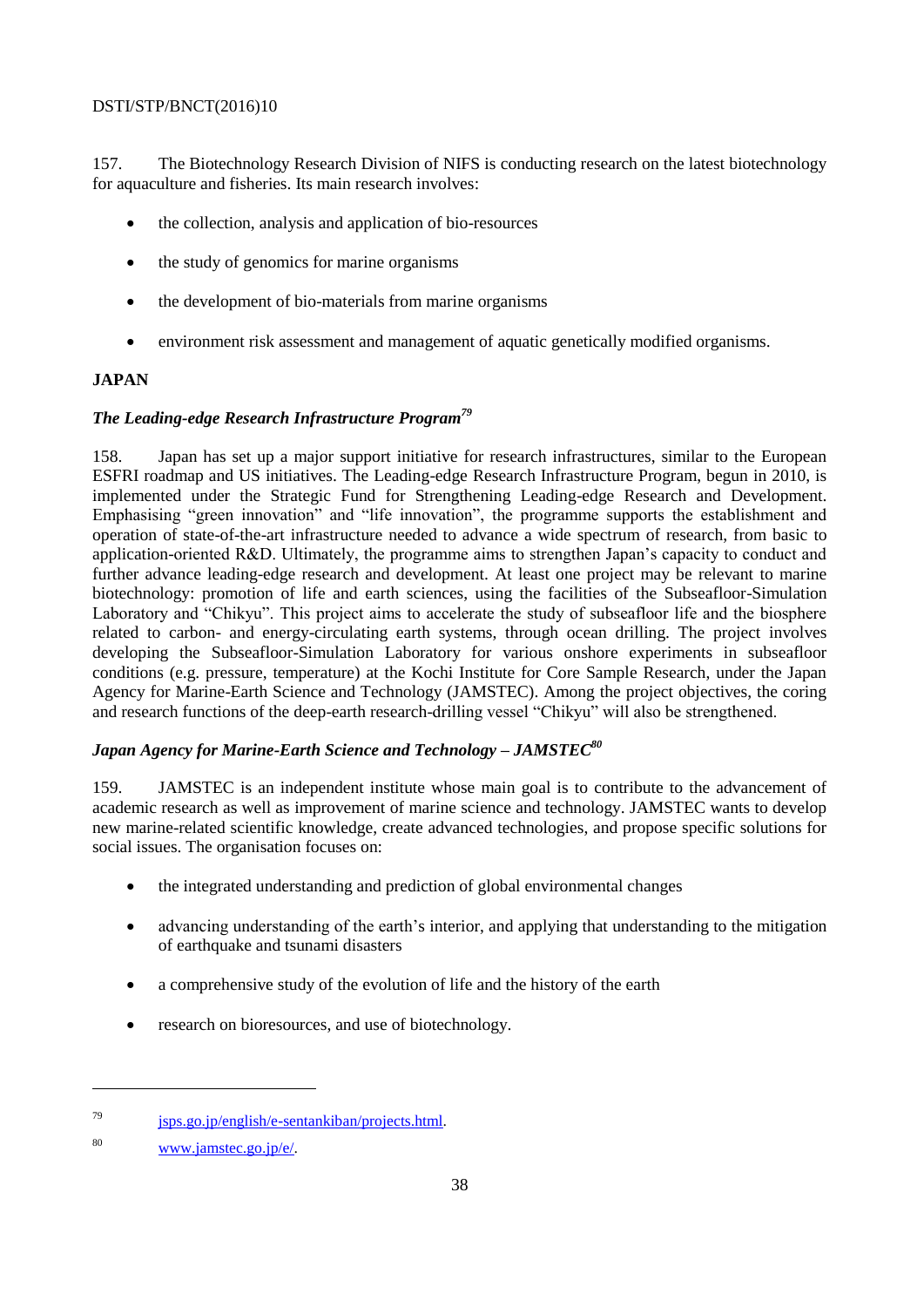160. JAMSTEC's co-ordination office is located in Tokyo, while headquarters are in Yokosuka, which is also home to the research vessels. There are in total four research and data centres under the JAMSTEC umbrella. The agency is co-ordinating the use of high-end facilities and equipment for research and development, including dedicated research vessels and complementary marine observation systems. A policy is in place for use of the infrastructures by external or internal research staff.

161. The agency's research, development and promotion programme in the Institute for Biogeosciences, studies the interaction of the biosphere and the geological environment since the origin of life. This institute supports three programmes: the Earth and Life History Research Program; the Marine Biodiversity Research Program; and the Extremobiosphere Research Program.

162. Biodiversity studies and research on extremobiosphere are expected to lead to identification of new species or active proteins and compounds with special characteristics, because they are functional under extreme conditions of salt, pH, temperature or pressure. Metagenomic approaches may be required, as many of these organisms cannot be grown in monocultures.

163. Several databases are linked to the JAMSTEC research programmes. These include the Extremo Base (Extremobiosphere Genome Database), which provides data on the genome structure of organisms from extreme environments; an image database of planktonic foraminifera; the Marine Biological Sample Database, which provides metadata, identification, and preservation methods for marine biological samples; the Biological Information System for Marine Life (BISMaL) which provides information on marine organisms around Japan; and the Data Research System for Whole Cruise Information (DARWIN), which provides observational data and sample information obtained by research vessels and submersibles.<sup>81</sup> The handling data and samples has to be in line with a basic policy of JAMSTEC which is published on the agency's website.<sup>82</sup>

164. JAMSTEC in addition has a programme on innovative infrastructural technologies promoting frontline marine science, technology and planning. The aim is to develop tools and data that can be applied in various research fields and used more broadly in society, as well as to promote safe and efficient operation and planning for infrastructures. The programme mainly supports ocean observation technology for vessels and buoy and submersible/vehicle instruments; a deep-sea drilling vessel for ocean floor digging technology; and numerical modelling and simulation technology on its large-scale computing system. To store and classify observation data and sample information, JAMSTEC established the Data Research Center for Marine-Earth Sciences.

# *National BioResource Project - NBRP<sup>83</sup> and other Culture Collection*

165. The National BioResource Project (NBRP) aims to create systematic and complete collections of all biodiversity in Japan, including from marine resources.<sup>84</sup>

166. Other infrastructure in Japan that supports marine biotechnology is the National Institute of Technology and Evaluation (NITE) that hosts the NITE Biological Resource Center (NBRC) which focusses on microbial collections and accompanying information.<sup>85</sup>

<sup>81</sup> [www.jamstec.go.jp/e/database/index.html.](http://www.jamstec.go.jp/e/database/index.html)

 $82$  [www.jamstec.go.jp/e/database/data\\_policy.html.](http://www.jamstec.go.jp/e/database/data_policy.html)

<sup>83</sup> [www.nbrp.jp/.](http://www.nbrp.jp/)

<sup>84</sup> [www.ncbi.nlm.nih.gov/pmc/articles/PMC2808968/.](http://www.ncbi.nlm.nih.gov/pmc/articles/PMC2808968/)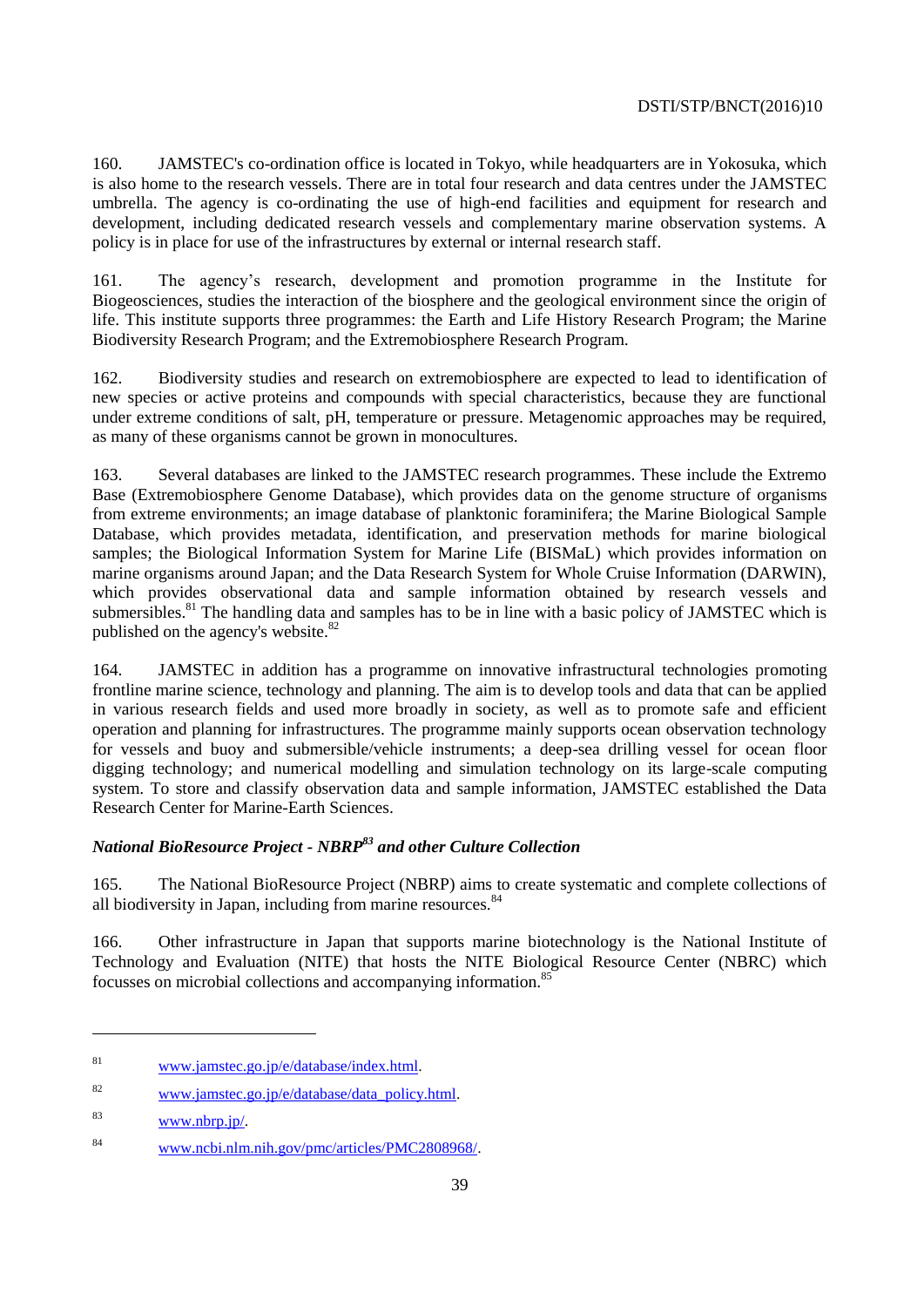# <span id="page-39-0"></span>**NORWAY**

# *Marbank<sup>86</sup>*

167. The Norwegian Government's overall objective is to create sustainable growth and development by combining the use of natural resources, environmental management, research and innovation. Along these lines, Norway established its national strategy for bio-prospecting as a high priority of the government's High North strategy, itself one of the most important priorities for the years ahead. Extensive international co-operation is considered an essential prerequisite to achieve the goals.

168. According to the national strategy for marine bio-prospecting, the Norwegian Government will regulate marine biological resources and make them more accessible to researchers, industry and international participants. To realise these objectives, a national marine biobank – Marbank – was established in close co-operation with the Norwegian Ministry of Fisheries and Coastal Affairs. Part of the Institute of Marine Research, Norway's largest centre of marine science, Marbank is located in Tromsø, Norway, and is equipped with laboratories and repositories for the preparation and long-term storage of biological samples.

169. Marbank is appointed a co-ordinating role for establishing a network of marine collections in Norway; initial partners in the network are the University of Tromsø; *Stiftelsen for industriell og teknisk forskning* (SINTEF) or the Foundation for Scientific and Industrial Research; the Norwegian University of [Science and Technology](http://www.ntnu.no/) (NTNU); and UNI-Research/the University of Bergen. The Research Council of Norway facilitates co-ordination of the network, which will be open to new members.

170. One objective in establishing the Norwegian network is to build a common database for marine organisms and samples to which access is offered by the network. The database will form the cornerstone of a web catalogue to be launched on the website. An important part of the biobank activity is to apply quality standards for storage and use of collections and ensure samples will be used according to the legal standards applying. Co-ordinating marine samples from different collections maximises the availability of a broad range of samples and associated data.

171. The material archived and stored includes whole organisms, biochemical extracts and taxonomic and genetic samples from marine micro-organisms, invertebrates and vertebrates. All samples are catalogued in the national database.

172. While Marbank co-ordinates a network of marine collections in Norway, its mission is also to provide international academia and industry with easy access to marine biodiversity and the associated data. There is a special focus on samples for marine bio-prospecting, to bring new products with interesting characteristics to society. Marbank samples are collected in Arctic, sub-Arctic and boreal habitats, varying from the intertidal zone to the deep seas, and the collection aims to cover a wide assortment of species. So far, the main international focus in marine bio-prospecting has been on organisms that occur in tropical and temperate waters. The cold waters and the Arctic are largely unexplored, and so raise high expectations of finding novel bioactive compounds.

173. High-quality research in marine biotechnology/marine bio-prospecting requires access to highquality biological material and associated data. The Norwegian network of marine collections is linked to international collaboration partners, and is a member of ESBB (European, Middle Eastern and African

<sup>&</sup>lt;sup>85</sup> [www.nite.go.jp/en/nbrc/index.html.](http://www.nite.go.jp/en/nbrc/index.html) <http://www.nbrc.nite.go.jp/e/>

<sup>86</sup> [www.imr.no/marbank/en.](http://www.imr.no/marbank/en)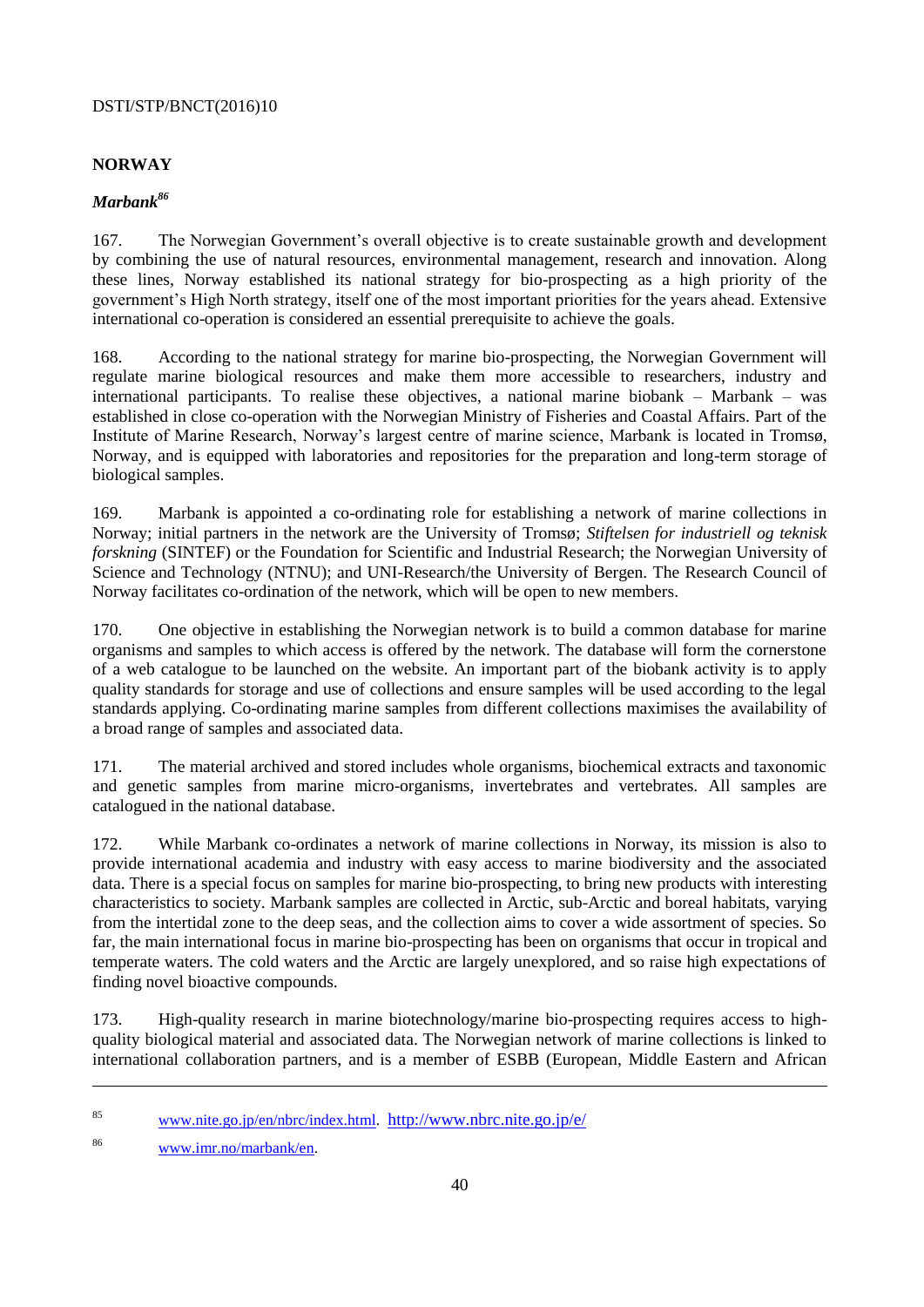Society for Biopreservation and Biobanking, an international society for the biobanking of human and nonhuman biological materials.

174. The list of marine research infrastructures is not exhaustive; many other important national or transnational research infrastructures relevant for marine biotechnology may have been missed. Research infrastructures for marine biotechnology that were not specifically aiming to provide access in a broader network, but were mainly focused on regular research were not included. In addition, the research infrastructures listed here are often not solely dedicated to marine biotechnology. It is likely however that in the future, due to convergence of technologies and expertise, most of these infrastructures will become more important for marine biotechnology and for a broad network of users from the academic environment as well as from industries. The governance of shared infrastructures to provide open but not necessarily free (of charge) access will continue to be a focal point. Access to and benefit sharing of new knowledge from marine resources needs to be addressed to support innovation, while contributing to the protection of biodiversity. In this respect, efforts such as the ReefBase Global Database, BOLD, MBIK, ELIXIR or Marbank may open new ways.

175. It should be noted that most research infrastructures listed here address fundamental research rather than translational research. There may be a need for open access to a marine bio-refinery, as the processing of marine biomass is quite different from that of land biomass. There are a number of examples of pilot plants for bio-refining that are used in semi-industrial scale experiments. Similar installations should be accessible for the processing of algae. In the future new developments in this field can be expected.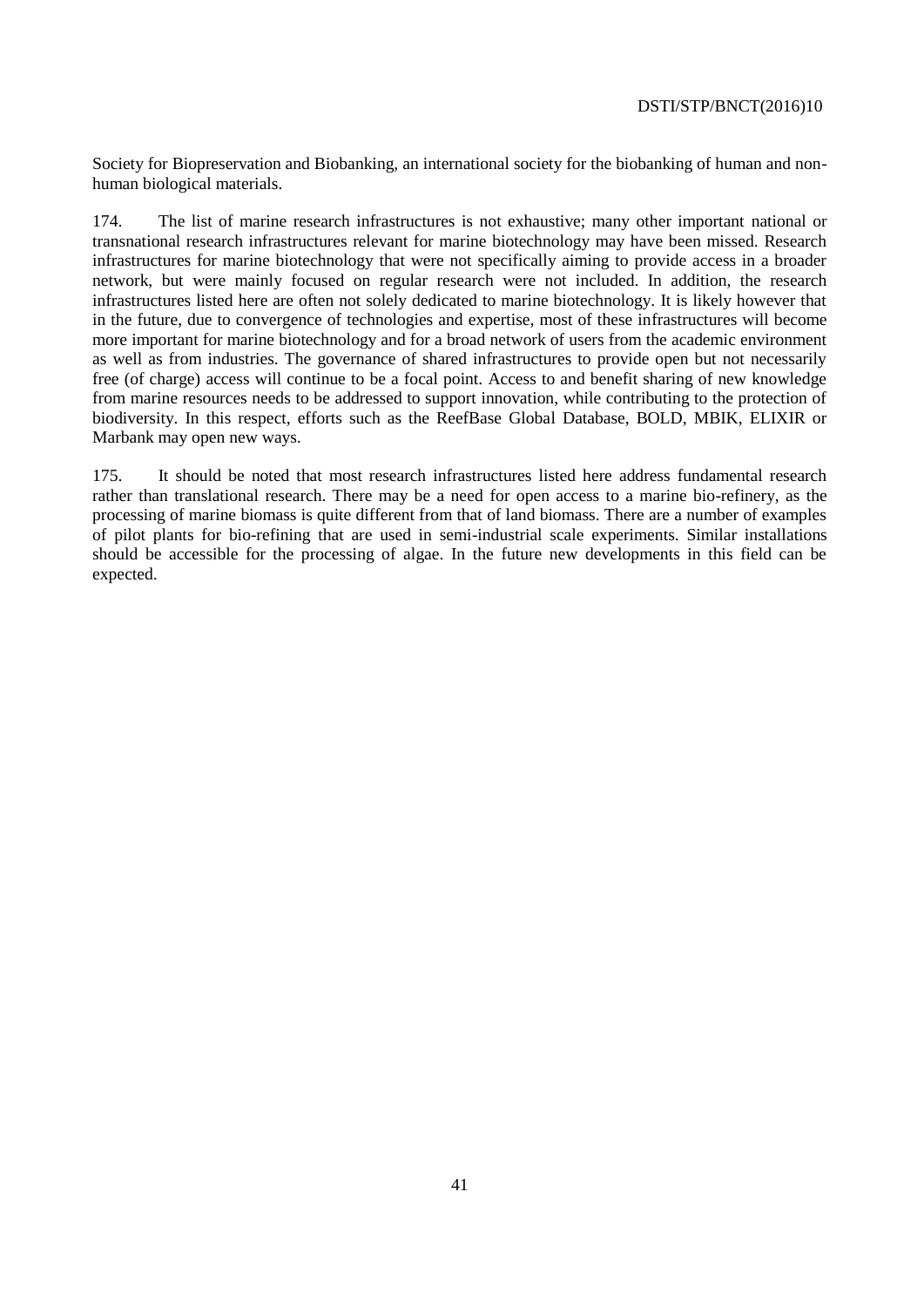# <span id="page-41-0"></span>**PART III**

# **MARINE BIOTECHNOLOGY'S POTENTIAL FOR HEALTH AND THE NEXT PRODUCTION REVOLUTION**

*This section looks at the ways in which marine biotechnology can help build the bio-economy of the future. Results of experiments in Korea with a view to the country's conversion to biofuel are presented, as are efforts to produce algae in a cost-efficient manner in the Netherlands. Issues relating to feedstock for fish are raised, and possible solutions described. The discussion then turns to the many benefits and advantages that marine biomaterials have to offer for health and well-being through functional foods, medical devices and cosmeceuticals. Part III concludes by evoking the need for sound data as evidence to support further policy development toward novel foods.* 

176. The potential of marine biotechnology for innovative applications that support economic growth is the focus of an OECD project titled "Future of the Ocean Economy".<sup>87</sup> The project, led by the OECD International Futures Programme (IFP), aims to develop a global vision of how marine and maritime policies could contribute to the ocean economy to 2030, focusing on what is needed for that economy to grow in a sustainable way. Marine biotechnology and its applications will certainly play a major role. Tackling issues related to the sharing of marine biotechnology infrastructures and policies for better use of infrastructure will constitute part of the IFP work. With respect to marine biotechnology, the project is exploring inter-linkages among different sectors. For example, deep-sea mining may accelerate bioprospecting of new molecules and enzymes from marine organisms in those specialised marine environments. Aquaculture is already using new approaches derived from biotechnology for breeding marine organisms and for disease monitoring and prevention.

177. In future projects of the OECD Working Party on Biotechnology, Nanotechnology and Converging Technologies (BNCT), marine biotechnology may be addressed as a horizontal theme. The topic may contribute to work areas on enabling the Next Production Revolution and on enabling and adopting new technologies and new developments in technology to address health challenges.

# <span id="page-41-1"></span>**The Next Production Revolution**

178. The Next Production Revolution is a shortcut term capturing a number of changes in production systems in which, among other technologies, biotechnology and nanotechnology will become more important as the basis for new applications and sustainable developments. The establishment of the bioeconomy is considered an essential part of this Next Production Revolution. The cornerstone of a bioeconomy is biomass to produce bio-based products to replace chemicals, plastics and fuels made from fossil resources. Marine biotechnology offers new opportunities to build this bio-economy, in which algae may become a major source of biomass. The production of algae has a number of major advantages: it has a limited effect on land use; it does not interfere with food production; and systems with minimal input are being developed.

<sup>87</sup> [www.oecd.org/futures/oceaneconomy.htm.](http://www.oecd.org/futures/oceaneconomy.htm)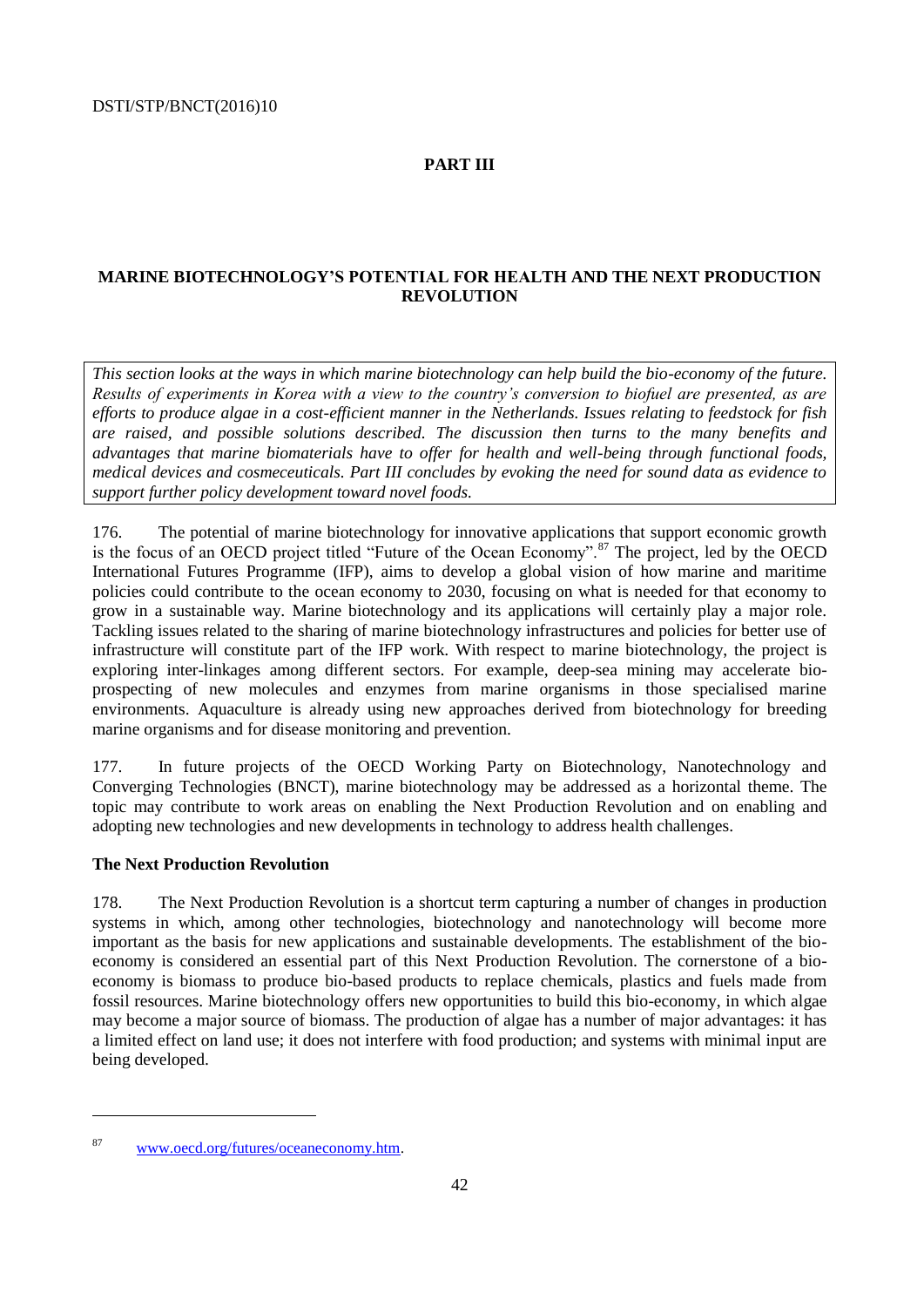179. An example from Korea highlights the potential of marine biotechnology as a driver for the Next Production Revolution. Korea set the ambition to replace 3.3% of its fossil fuel needs by biofuel. Today, Korea needs to import 97% of its energy, which comes from fossil reserves. It is believed that biofuel production will effectively end dependence on imported fuels.

180. At the National Marine Bioenergy Research Centre in Korea, in collaboration with the Department of Biological Engineering of Inha University at Incheon, an experimental algae production system is being tested. Algae are produced in semi-permeable membranes in the sea. In this system, no energy for the culturing needs to be added as the movement of the sea keeps the culture moving. As seawater contains more nutrients than fresh water, no extra nutrients need to be added, either – they are taken up through the semi-permeable membrane. The eutrophicated water in coastal zones may even be beneficial.

181. In the experimental set-up, the amount of bioethanol produced from red or brown algae was up to three times higher than that from sugar beet or sugar cane – the best performing land energy crops. For the production of biodiesel from microalgae the yield was even up to ten times higher than from palm oil, which is the best performing biodiesel production crop on land. This production system has in fact passed all government criteria, and the oil produced is of better quality than palm biodiesel.

182. The idea for the future is to develop in Incheon the concept of a petroleum-free "green island", based on having a large marine energy complex in the coastal waters of an island. Doing so would, in combination with other forms of renewable energy such as wind, enable the entire energy demand of the island to be met.

183. The feasibility of algae production for sustainable bio-based production is also supported by work and analyses in Wageningen, the Netherlands. The AlgaePARC pilot installation in the Netherlands is used to test different photoreactors. Production systems are also tested under different climate conditions to produce algae in a cost-efficient manner given realistic conditions. Over a period of five years, the production costs were significantly reduced, from EUR 4-5/kg to EUR 2.5/kg on average. It is expected that production costs can be further lowered within the next two to three years, to EUR 0.75/kg – which would guarantee economically viable production.

184. More recently a bio-refinery installation is being developed in Wageningen to optimise the biorefining processes for different types of products. Testing of algae production and extrapolation studies on the refinery process for different kinds of products indicate that even now, production of higher-value chemicals from algae would be economically sustainable.

185. Developing better industrial production strains, other than the wild unmodified strains used thus far, will allow further decreases in production costs. Novel innovative reactor concepts will be developed and tested. That includes the use of residual  $CO<sub>2</sub>$ , nitrogen, phosphorous and heat to optimise production in the Netherlands and production in other, sunny locations. The bio-refinery process and product development also need further improvement to address whole value chains. Production of high-value products will be optimised, and functionality and quality analysed, to bring the products to the market. In the long term, the technology should allow sustainable production of commodities. Finally, it will be necessary to ensure correct legislation, as well as public acceptance.

186. The results of this initiative demonstrated that business cases are within reach on the basis of projected costs of biomass production and bio-refining, but a further reduction of the total cost in addition to scaling up is needed to open markets.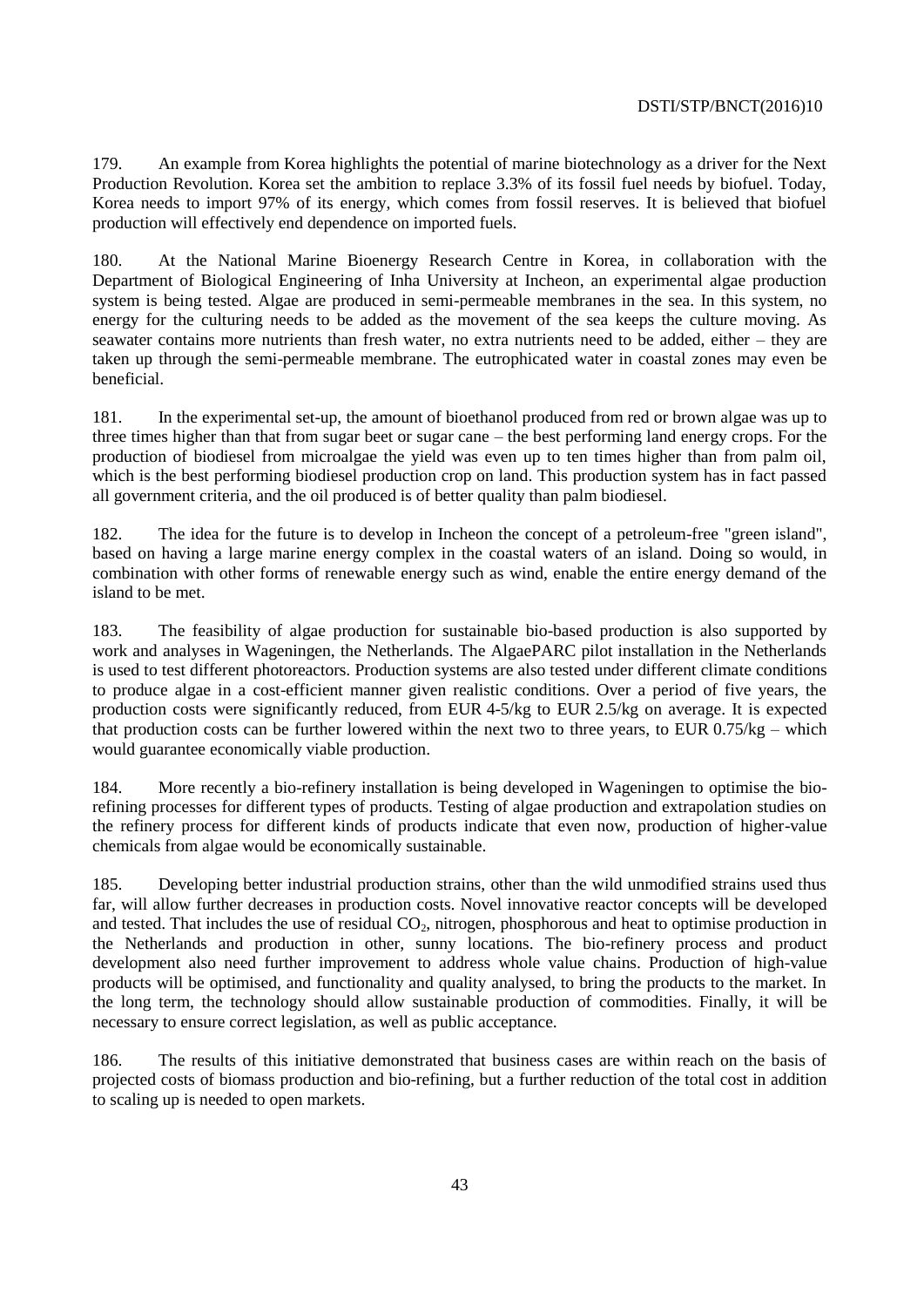187. Although research results are promising and creating ambitious expectations, in reality investments in biomass/waste-to-energy and marine (including tidal and wave energy) sources for energy production systems dramatically decreased in 2013 when compared to  $2012^{88}$  – especially when compared with investments in solar, wind and geothermal energy. Major government support programmes that have been set up for the latter energies may account for these trends. Proof of principle projects or demonstration projects, including those having to do with pilot algae bio-refineries, may be needed to capitalise on the opportunities from algae production systems.

188. Development of the Next Production Revolution to which the bio-economy will contribute depends not only on the production of plant biomass, but also possibly on aquaculture for food production for a growing population and for novel food and feed. Today, with its current annual growth rate of 7%, aquaculture is the fastest growing animal production sector in the world. This rapid growth puts large demands on feed resources. Wild fish stocks that serve as fish meal and oils have traditionally been the most important feed sources for aquaculture. To minimise the environmental impact however, alternatives are needed. Today, plants make up about 70% of salmon feed. Although they are an abundant and cheap resource with a good environmental profile, there are some drawbacks in using plant feed for carnivorous fish. They have high levels of carbohydrates, and the amino acid profile is suboptimal for a carnivorous diet. Often plant feeds also have a wide range of anti-nutrients that can have negative effects on the growth of the fish, or induce gastrointestinal disorders. These disadvantages have been tackled by optimising the feed processing, mixing appropriate feed ingredients, or supplementing amino acids. However, sustainability is also questionable here, as feed resources – including soybean or peas, which are a source of essential amino acids – should not directly compete with human food resources.

189. Research at the Norwegian University of Life Sciences (NMBU) in Ås to identify novel feedstock for fish will help to tackle these issues. Three resources are used: from bacteria, *Methylococcus capsulatus;* yeast, *Candida utilis;* and microalgae, *Phaeodactylum* and *Chlorella.* The advantages of using micro-organisms are that they have a rapid growth rate; there is no need for agricultural land and little need for fresh water; and they can be produced from non-food sources. A bacterial meal was developed from methanotrophic bacteria using *Methylococcus capsulatus*, produced in a biofermentation processor using natural gas, with the addition of oxygen, ammonia and minerals. The chemical composition of the bacterial meal proved similar to fishmeal: it has 70% protein, 10% lipids and 12% carbohydrate content. The amino acid composition is even better, because of the higher tryptophan content. In addition, it contains 10% nucleic acids and a wide range of bioactive components, which have a positive effect on fish health. Areas with large reserves of natural gas could develop this technology to industrial scale.

190. An American Company, Calysta, recently bought the rights to develop the technology further. In the next five years, a new factory to produce this bacterial meal is planned near Houston, Texas where there are large reserves of natural gas. Malaysia too has shown interest in investing in a bacterial meal factory. They have the world's largest supply of natural gas and a growing aquaculture and livestock industry, in addition to the political will to be self-sufficient when it comes to the necessary ingredients.

191. Another approach to producing new fish feeds was to use trees as the major input source. On the NMBU campus, a high-end bio-refinery demonstration plant was built for this purpose. The plant allows using different types of biomass for a wide range of products. Wood chips are used and broken down to lignin, cellulose and hemicellulose by thermo-chemical processing. The lignin is then separated from the wood biomass, while the cellulose and hemicellulose is further broken down to individual sugars by chemical and enzymatic hydrolysis. The next step involves fermentation of the sugars by yeast, followed by harvesting of the yeast biomass, which is dried to a sterile meal that can be used in fish feed. The yeast

 $\overline{a}$ 

<sup>88</sup> [fs-unep-centre.org/sites/default/files/attachments/14008nef\\_visual\\_14\\_key\\_findings.pdf.](http://fs-unep-centre.org/sites/default/files/attachments/14008nef_visual_14_key_findings.pdf)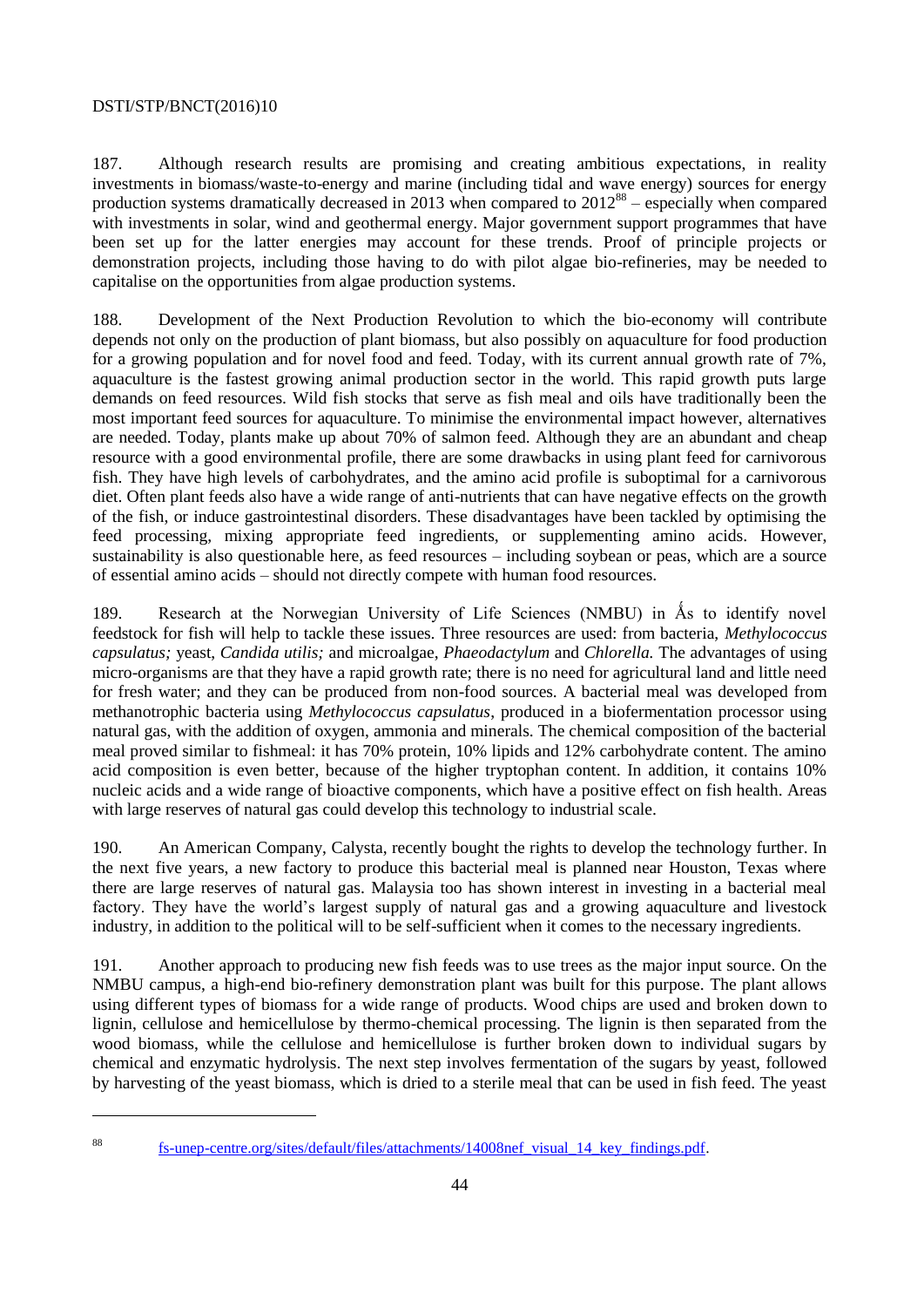meal tested contained about 55% protein, 8-10% nucleic acids and 2-8% lipids, and has a favourable amino acid profile with a high lysine and tryptophan level, but a lower methionine level. Promising results are obtained when using three yeast strains in diets for salmon.

192. Aquaculture is increasingly important to overcome the global protein shortage, as fish production is the most efficient form of animal protein production. Feed-to-protein conversion is more efficient in fish than in poultry. Marine biotechnology is an important enabling technology at different steps in the value chain of aquaculture. Biotechnology can significantly enhance breeding, and can be used for vaccine development and the development of fish feed. Marine biotechnology therefore is important to help solve global challenges, providing solutions to improve the world protein supply.

# <span id="page-44-0"></span>**Health and well-being for an ageing population**

193. Marine biotechnology is also believed to hold major potential to deliver new products for better health and well-being, as well as healthy ageing. Potent bioactive compounds of marine origin are being discovered and tested.<sup>89</sup> The chemical structures of these compounds are often so complex that rational design to develop similar bio-activity is hard to achieve.

194. Different molecules of marine origin with anticancer activity or for treating pain are already on the market, and many more are being tested in clinical trials. Although these molecules are very potent, the road to marketing new drugs is very long. In the case of products of marine origin, one of the additional difficulties is that these organisms are sometimes hard to cultivate in the laboratories on an industrial scale. In addition, the fact that these molecules are so complex makes them difficult to synthesise chemically. Only when the biosynthetic pathways are elucidated can synthetic biology (for example) open the way to large-scale production of these compounds. The well-known example that illustrates all this comes from the development of Yondelis, a product that took 38 years to reach the market and is now approved in 57 countries for the treatment of soft tissues sarcoma. As it takes about one ton of the tunicate from which trabectedin – commercially known as Yondelis – is isolated to produce one gram of the molecule, progress could only be made in 1996, when a semisynthetic production method was developed.

195. A market analysis of health products in Ireland illustrated where marine-derived products could create huge opportunities. The analysis identified opportunities in terms of functional foods, cosmeceuticals, and biomaterials made from marine resources. For functional foods, three main sources of potential products had been identified. In the first, macro- and micro-algae were identified as a source of pigments, lipids and fatty acids, proteins, polysaccharides and phenolics, with potential implications for gut health and cardiovascular health, and have use as anti-inflammatory, anti-obesity and anti-cancer agents. Secondly, crustaceans and molluscs were identified as sources of chitin, chitosan and protein-derived peptides, with anti-hypertensive, anti-oxidant, anti-microbial, anti-coagulant, anti-diabetic, anti-cancer, immunostimulatory, calcium-binding and anti-cholesterol properties. Finally, finfish are a source of minerals, lipids and fatty acids, carbohydrates and protein, with potential implications for cardiovascular health and use as anti-obesity and anti-cancer agents.

196. The market analysis indicated that the potential for cosmeceuticals, i.e. cosmetics with extra characteristics for well-being, is indeed huge, given the global trend of increased consumer demand for products based on natural and organic ingredients and a merging of health and beauty products. In addition to the benefits listed above, algal components can be used as anti-oxidants, colours, gels, sunscreens, moisturisers, and skincare and hair care products. Finfish extracted components are used in skin and hair products.

 $\overline{a}$ 

<sup>89</sup> [marinepharmacology.midwestern.edu/clinPipeline.htm.](http://marinepharmacology.midwestern.edu/clinPipeline.htm)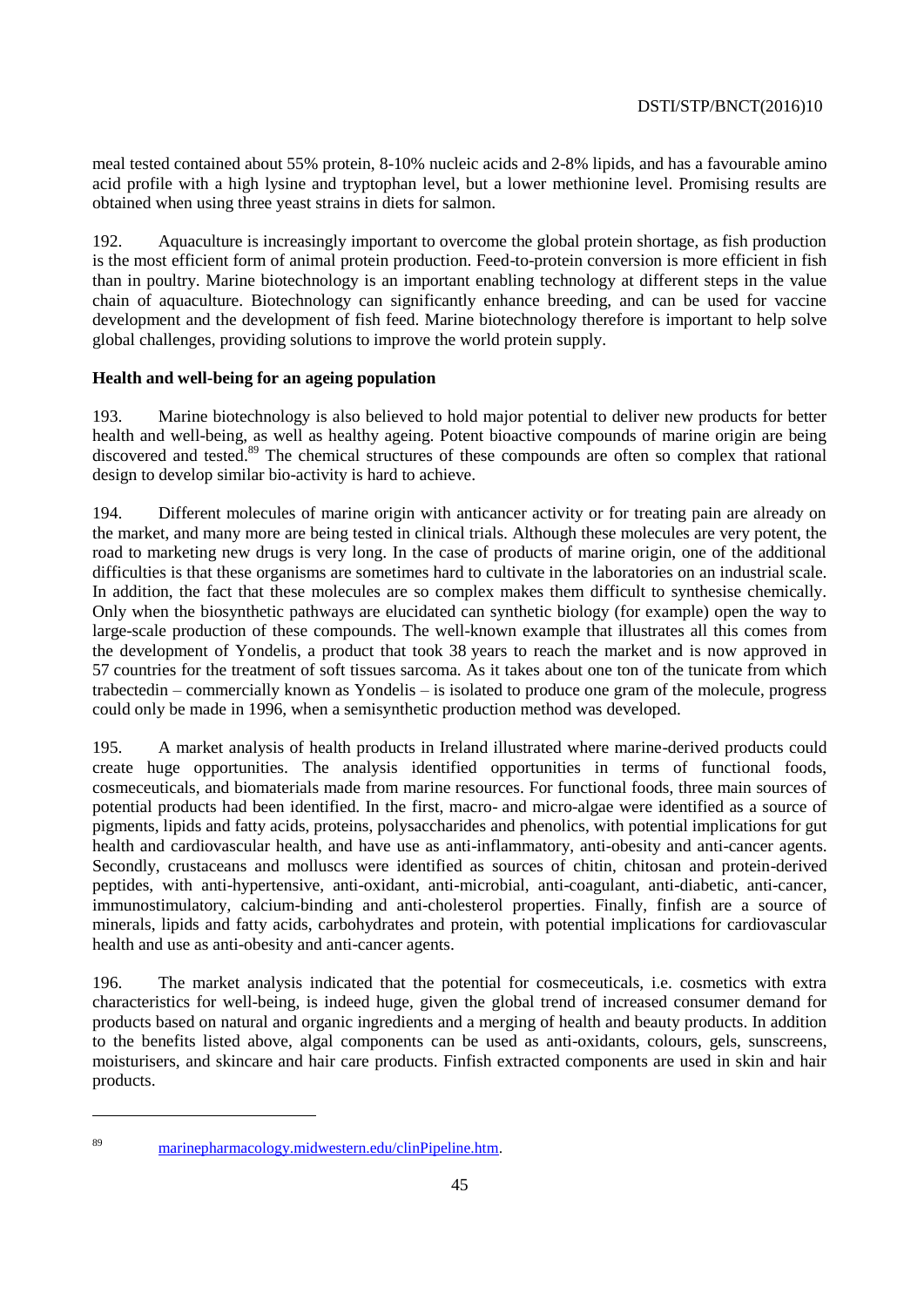197. Another important potential application is the use of marine biomaterials in bone and tissue repair. Sponges and the skeletons of calcareous algae can be used as a bone or tissue scaffold or for tissue repair and bone grafting. Chitin or chitosan and special proteins from crustaceans and molluscs or collagen from finfish can also be used for tissue or bone repair. The byssus threads of mussels, for example, can be used as a bone adhesive, or for wound closure in a wet environment.

198. It is expected that it will be possible to capitalise on the trend of introducing new products into the diet or cosmetics for healthier lives and well-being. Biomaterials are often also biocompatible and biodegradable, and have fewer side effects than traditional materials – characteristics that are highly appreciated by consumers. The actual size of the marine biotechnology market is not really certain. It is estimated that in the EU, sales of marine products are around EUR 300 million to EUR 750 million. In the United States, sales are expected to be close to USD 5 billion by 2018. The current share of marine materials in the biotechnology market for health is rather low. The primary and easiest target may be the focus on functional foods or cosmeceuticals as the path to drug development and marketing is much more risky and lengthy, due among other things to regulatory and safety issues. Discovery of new sources of materials is a continuing process.

199. One of the focus areas proposed for the Working Party on BNCT concerns health. The WP will be endeavouring to provide evidence and to support policy development for health claims related to diet and novel foods, and to develop science-based personalised nutrition for health and well-being, both in general and for elderly populations. Such efforts are necessary because research data to support the positive health effects of functional foods, nutraceuticals and personalised nutrition are often inconclusive. And evidence-based decision making requires scientifically sound data.

200. Equally, better understanding of the individual genetic set-up and susceptibilities of people has the potential to bring clarity to nutritional epidemiologic research, enable diagnosis, provide a personalised nutrition and – ultimately – help to prevent and manage diet-related chronic diseases. Many so-called novel foods in fact have marine origins.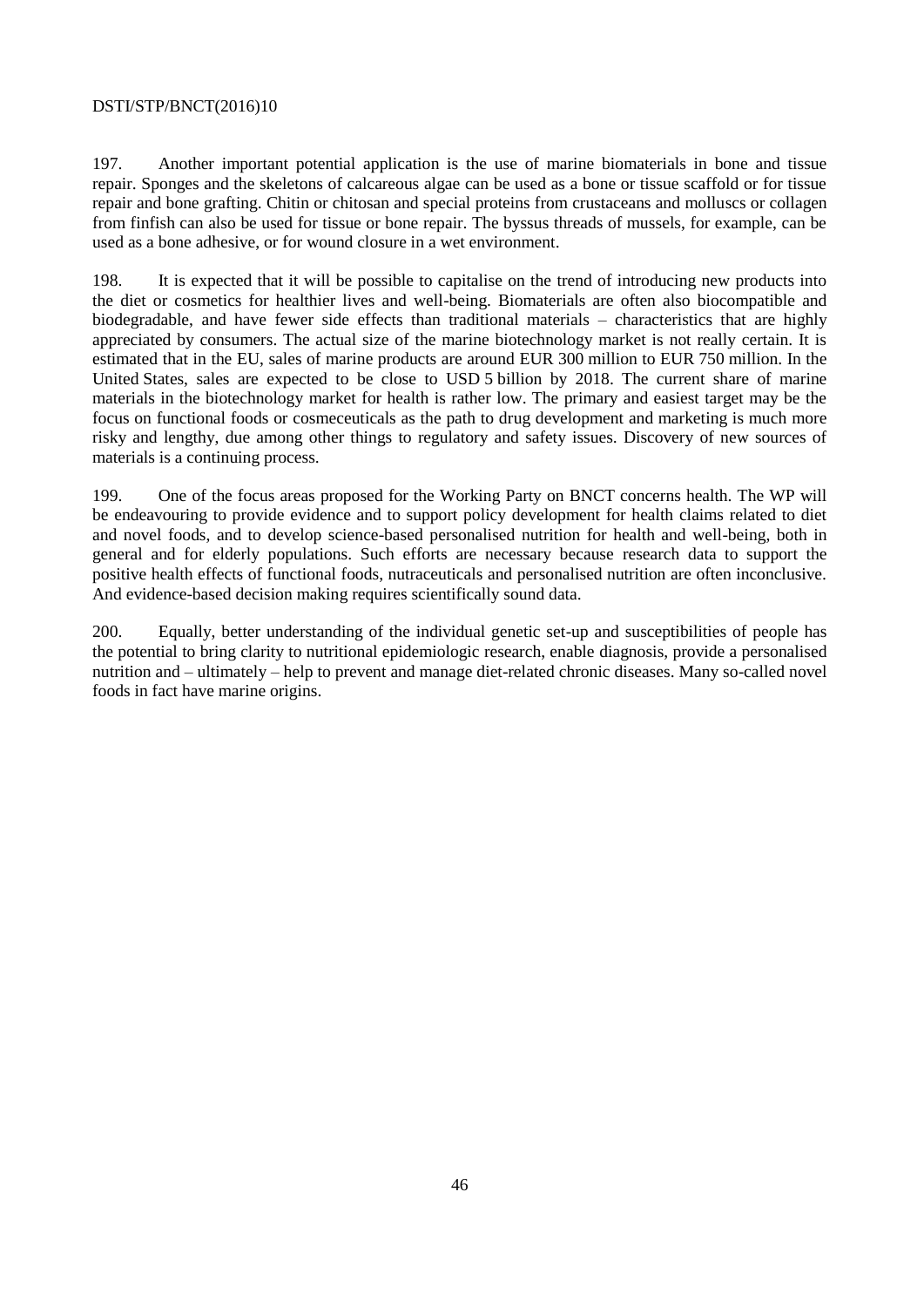# <span id="page-46-0"></span>**MARINE BIOTECH ABBREVIATIONS**

| AlgaePARC     | Algae Production And Research Centre, Wageningen University & Research Centre,<br>Netherlands  |
|---------------|------------------------------------------------------------------------------------------------|
| ASSEMBLE      | Association of European Marine Biological Laboratories                                         |
| <b>ATCC</b>   | American Type Culture Collection                                                               |
| <b>AUVs</b>   | Autonomous underwater vehicles                                                                 |
| <b>BioFab</b> | US International Open Facility Advancing Biotechnology                                         |
| <b>BISMaL</b> | Biological Information System for Marine Life, Japan                                           |
| <b>BNCT</b>   | (Working Party on) Biotechnology, Nanotechnology and Converging Technologies                   |
| <b>BOLD</b>   | Barcode of Life Data Systems                                                                   |
| <b>BRC</b>    | <b>Biological resource centres</b>                                                             |
| <b>CABRR</b>  | Centre for Aquatic Biotechnology Regulatory Research, Canada                                   |
| <b>CBOL</b>   | Consortium for the Barcode of Life                                                             |
| CCG           | <b>Canadian Coast Guard</b>                                                                    |
| <b>CCINFO</b> | <b>Culture Collections Information Worldwide</b>                                               |
| <b>CECCSR</b> | Centre of Expertise in Cold-water Coral and Sponge Reefs, Canada                               |
| <b>CIESM</b>  | Mediterranean Science Commission                                                               |
| <b>CIOERT</b> | US Cooperative Institute for Ocean Exploration, Research and Technology                        |
| <b>CMBB</b>   | Center for Marine Biotechnology and Biomedicine (Scripps<br>Institution<br>of<br>Oceanography) |
| <b>CMBBR</b>  | US Center for Molecular Biodiversity and Biotechnology Research                                |
| CoML          | Census of Marine Life                                                                          |
| <b>CWG</b>    | (European Union) Collaborative Working Group                                                   |
| <b>DARWIN</b> | Data Research System for Whole Cruise Information, Japan                                       |
| <b>DFO</b>    | Department of Fisheries and Oceans Canada                                                      |
| <b>DTP</b>    | Developmental Therapeutics Program                                                             |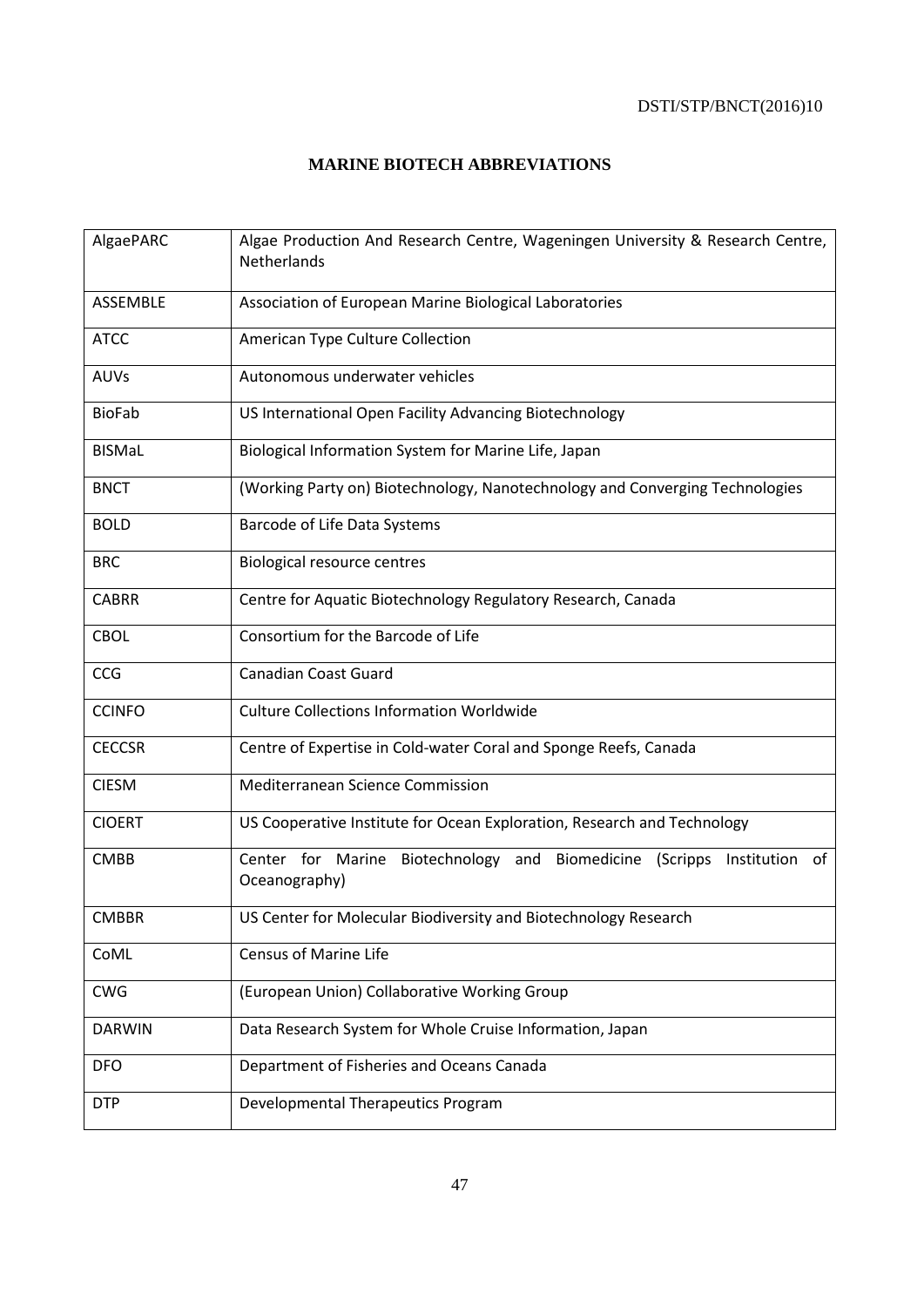| EBI            | European Bioinformatics Institute                                               |
|----------------|---------------------------------------------------------------------------------|
| <b>ECA</b>     | <b>ELIXIR Consortium Agreement</b>                                              |
| <b>ELIXIR</b>  | European Life-Science Infrastructure for Biological Information                 |
| EMBL-EBI       | European Molecular Biology Laboratories European Bioinformatics Institute       |
| <b>EMBRC</b>   | European Marine Biological Resource Centre                                      |
| <b>ERIC</b>    | European Research Infrastructure Consortium                                     |
| <b>ESBB</b>    | European, Middle Eastern and African Society for Biopreservation and Biobanking |
| <b>ESFRI</b>   | European Strategy Forum on Research Infrastructures                             |
| EU             | <b>European Union</b>                                                           |
| FISH-BOL       | Fish Barcode of Life Initiative                                                 |
| <b>FLIP</b>    | Floating Instrument Platform, Scripps Institution of Oceanography               |
| FP7            | Seventh European Framework Programme                                            |
| <b>FY</b>      | Fiscal year                                                                     |
| <b>GBIF</b>    | <b>Global Biodiversity Information Facility</b>                                 |
| GRIS           | <b>Global Research Infrastructures</b>                                          |
| GSO            | (G8) Group of Senior Officials                                                  |
| <b>GSF</b>     | <b>OECD Global Science Forum</b>                                                |
| <b>HBOI</b>    | Harbor Branch Oceanographic Institute (Scripps Institution of Oceanography)     |
| <b>iBOL</b>    | International Barcode of Life Project                                           |
| <b>ICRI</b>    | International Conference on Research Infrastructures                            |
| <b>IFP</b>     | <b>OECD International Futures Programme</b>                                     |
| <b>IDRIS</b>   | International Distributed Research Infrastructures                              |
| <b>ISBER</b>   | International Society for Biological and Environmental Repositories             |
| <b>JAMSTEC</b> | Japan Agency for Marine-Earth Science and Technology                            |
| KBBE-net       | Knowledge Based Bio-Economy Network                                             |
| <b>KIMST</b>   | Korea Institute of Marine Science and Technology Promotion                      |
| <b>KIOST</b>   | Korea Institute of Ocean Science and Technology                                 |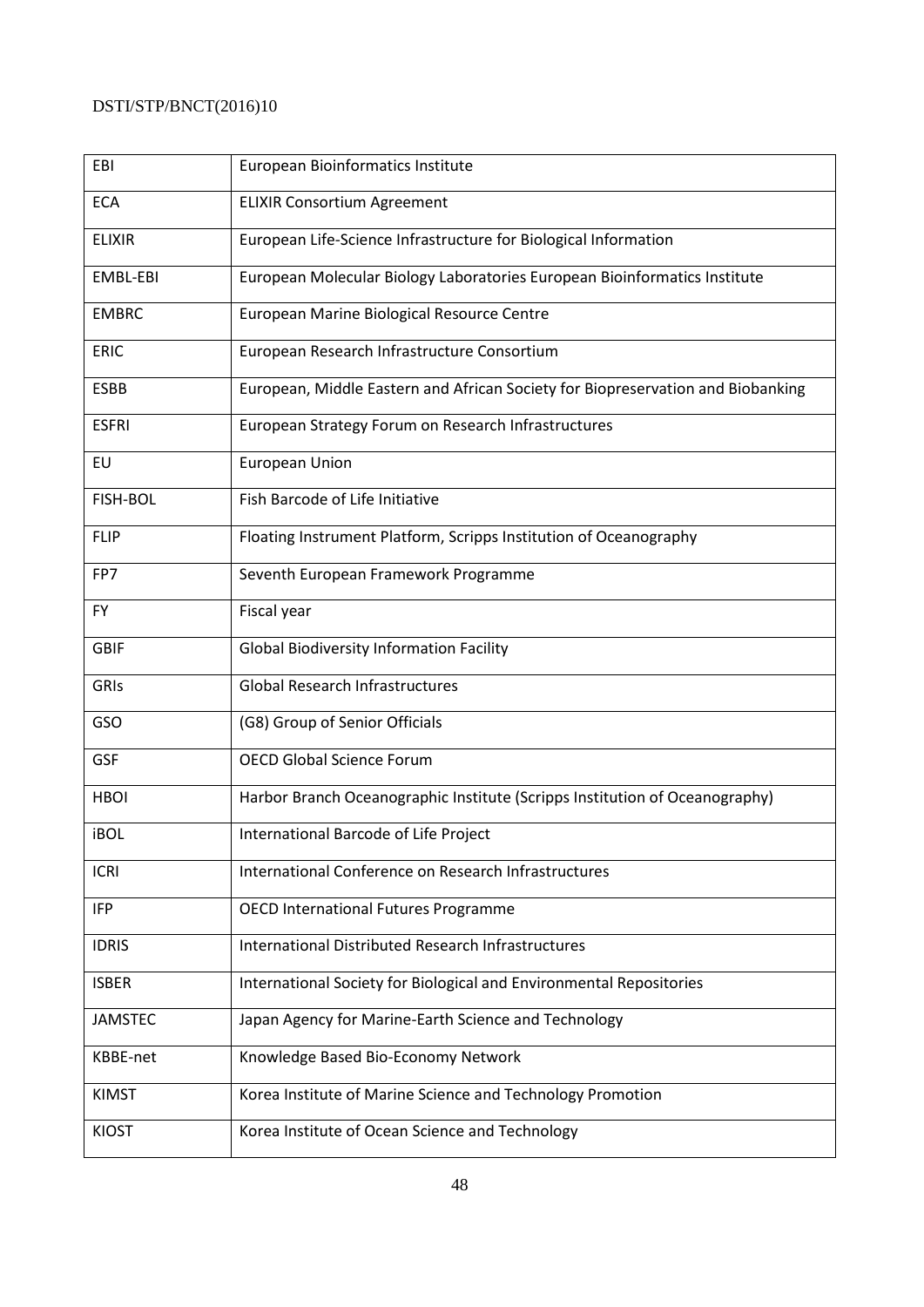| <b>KOPRI</b> | Korea Polar Research Institute                                           |
|--------------|--------------------------------------------------------------------------|
| <b>KPDC</b>  | Korea Polar Data Center                                                  |
| <b>KSORC</b> | Korea South Pacific Ocean Research Center                                |
| <b>LMOs</b>  | Living Modified Organisms                                                |
| MarBOL       | Marine Barcode of Life campaign                                          |
| <b>MBBR</b>  | Marine Biomedical and Biotechnology Research                             |
| <b>MBIK</b>  | Marine Biodiversity Institute of Korea                                   |
| <b>MBRC</b>  | Marine Biotechnology Research Centre, Korea                              |
| <b>MEBIC</b> | Marine and Extreme Bioresource Collection, Korea                         |
| <b>MIRRI</b> | Microbial Resource Research Infrastructure                               |
| <b>MOU</b>   | Memorandum of Understanding                                              |
| <b>MRI</b>   | Maritime Research Infrastructures                                        |
| <b>NBDC</b>  | Biotechnology Development Centre, Japan                                  |
| <b>NBRP</b>  | National BioResource Project, Japan                                      |
| <b>NBRC</b>  | National Biological Resource Center, Japan                               |
| <b>NCI</b>   | <b>NIH National Cancer Institute</b>                                     |
| <b>NCNPR</b> | National Center for Natural Products Research, University of Mississippi |
| <b>NFRDI</b> | National Fisheries and Development Institute                             |
| <b>NIFU</b>  | Nordic Institute for Studies in Innovation, Research and Education       |
| <b>NIH</b>   | National Institutes of Health                                            |
| <b>NIUST</b> | US National Institute of Undersea Science and Technology                 |
| <b>NOAA</b>  | US National Oceanic and Atmospheric Administration                       |
| <b>NPMD</b>  | Patented Microorganisms Depository, Japan                                |
| <b>NSF</b>   | <b>US National Science Foundation</b>                                    |
| <b>NTNU</b>  | Norwegian University of Science and Technology                           |
| <b>NURC</b>  | NATO Undersea Research Centre                                            |
| <b>NURP</b>  | US National Undersea Research Program                                    |